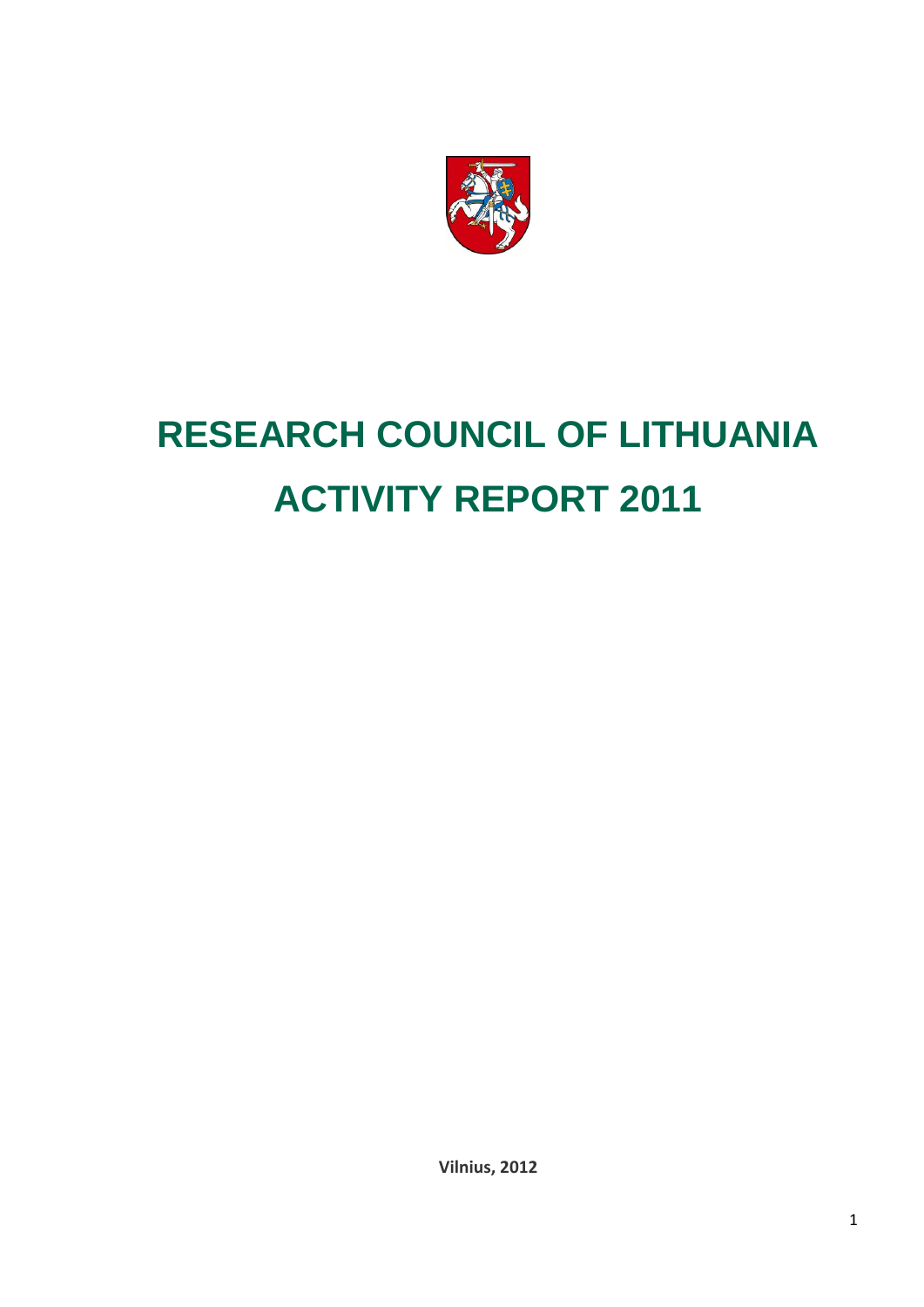# **CONTENTS**

| 1.        | Name of the institution Name of the institution                                                                                                                                                                                            | - 3            |
|-----------|--------------------------------------------------------------------------------------------------------------------------------------------------------------------------------------------------------------------------------------------|----------------|
| 2.        |                                                                                                                                                                                                                                            | - 3            |
| З.        | Head of the institution and the state of the institution                                                                                                                                                                                   | - 3            |
| 4.        | <b>Reporting period</b>                                                                                                                                                                                                                    | - 3            |
| 5.        | Nature and objectives of the institution's activities (according to legal acts governing activities of the institution                                                                                                                     |                |
|           | (Regulations, etc.)                                                                                                                                                                                                                        |                |
|           |                                                                                                                                                                                                                                            |                |
|           |                                                                                                                                                                                                                                            |                |
|           | 5.3. Advisory activities of the Council                                                                                                                                                                                                    | $\overline{7}$ |
|           |                                                                                                                                                                                                                                            |                |
|           | 5.3.2. Classification of research fields and branches and the state of the state of the state of the state of the state of the state of the state of the state of the state of the state of the state of the state of the stat             |                |
|           | 5.3.3. Minimum qualification requirements for positions of research staff of public higher education and research                                                                                                                          |                |
|           | institutions                                                                                                                                                                                                                               | 9              |
|           | 5.3.4. Long-term institutional R&D programmes __________________________________                                                                                                                                                           | 10<br>12       |
|           |                                                                                                                                                                                                                                            | 13             |
|           | 5.3.7. Expert group for the evaluation of the terms of reference of R&D works ______________________                                                                                                                                       | 14             |
|           |                                                                                                                                                                                                                                            | 16             |
|           |                                                                                                                                                                                                                                            | 16             |
|           |                                                                                                                                                                                                                                            |                |
|           | 5.3.11. Other expert-advisory activities of the Council                                                                                                                                                                                    | 18<br>18       |
|           | 5.4. Implementation of the programme-based competitive funding of research and development (social, cultural) _21                                                                                                                          |                |
|           |                                                                                                                                                                                                                                            | 22             |
|           |                                                                                                                                                                                                                                            | 28             |
|           |                                                                                                                                                                                                                                            | 35             |
|           |                                                                                                                                                                                                                                            | 38             |
|           |                                                                                                                                                                                                                                            | 38             |
|           |                                                                                                                                                                                                                                            | 40             |
|           |                                                                                                                                                                                                                                            | 40             |
|           |                                                                                                                                                                                                                                            | 40             |
|           | 5.5.5. Financing of representatives in European Union and other international working groups                                                                                                                                               | 41             |
| 6.        | Activities of the institution and its tasks according to special assignments (Resolutions of the Parliament, State                                                                                                                         |                |
|           | programmes, etc.) <b>contract and the example of the set of the set of the set of the set of the set of the set of the set of the set of the set of the set of the set of the set of the set of the set of the set of the set of</b><br>42 |                |
|           | 6.1. Projects of the European Union structural funds ______                                                                                                                                                                                | 42             |
|           | 6.1.1. Support to research activities of scientists and other researchers (Global grant) __________________________42                                                                                                                      |                |
|           | 6.1.2. Technical assistance for the implementation of the Global grant                                                                                                                                                                     | 43             |
|           |                                                                                                                                                                                                                                            | 44             |
|           |                                                                                                                                                                                                                                            | 44             |
|           |                                                                                                                                                                                                                                            | 45             |
|           |                                                                                                                                                                                                                                            | 46             |
|           | 6.1.7. Developing and implementing of the programme-based competitive (research and development projects)                                                                                                                                  |                |
|           | financing scheme - strengthening of administrative and expert abilities of the Research Council of Lithuania                                                                                                                               |                |
|           | and its functions related to the development of the programme-based competitive financing model _____ 47                                                                                                                                   |                |
|           |                                                                                                                                                                                                                                            | 48             |
|           |                                                                                                                                                                                                                                            | 48             |
|           | 6.2.1. Lithuanian-Swiss cooperation programme "Research and development" __________________________________48                                                                                                                              |                |
|           | 6.2.2. Swiss Grant Fund (Sciex-NMS <sup>ch</sup> )                                                                                                                                                                                         | 49             |
|           |                                                                                                                                                                                                                                            |                |
|           | 6.2.4. FP 7 project "Coordination of research policies in regions and countries" (TARGET) ____________________                                                                                                                             | 50             |
|           |                                                                                                                                                                                                                                            | 51             |
|           | 6.2.6. Participation in the ERA-NET programme BiodivERsA2                                                                                                                                                                                  | 51             |
| 7.        | Budget appropriations allocated to the institution at the beginning of the reporting period (according to the State budget                                                                                                                 |                |
|           | programmes)                                                                                                                                                                                                                                |                |
| 8.        |                                                                                                                                                                                                                                            | - 52           |
| 9.<br>10. |                                                                                                                                                                                                                                            | -53            |
| 11.       | Balance of budget appropriations and other funds at the end of the reporting period___________________________                                                                                                                             | 55             |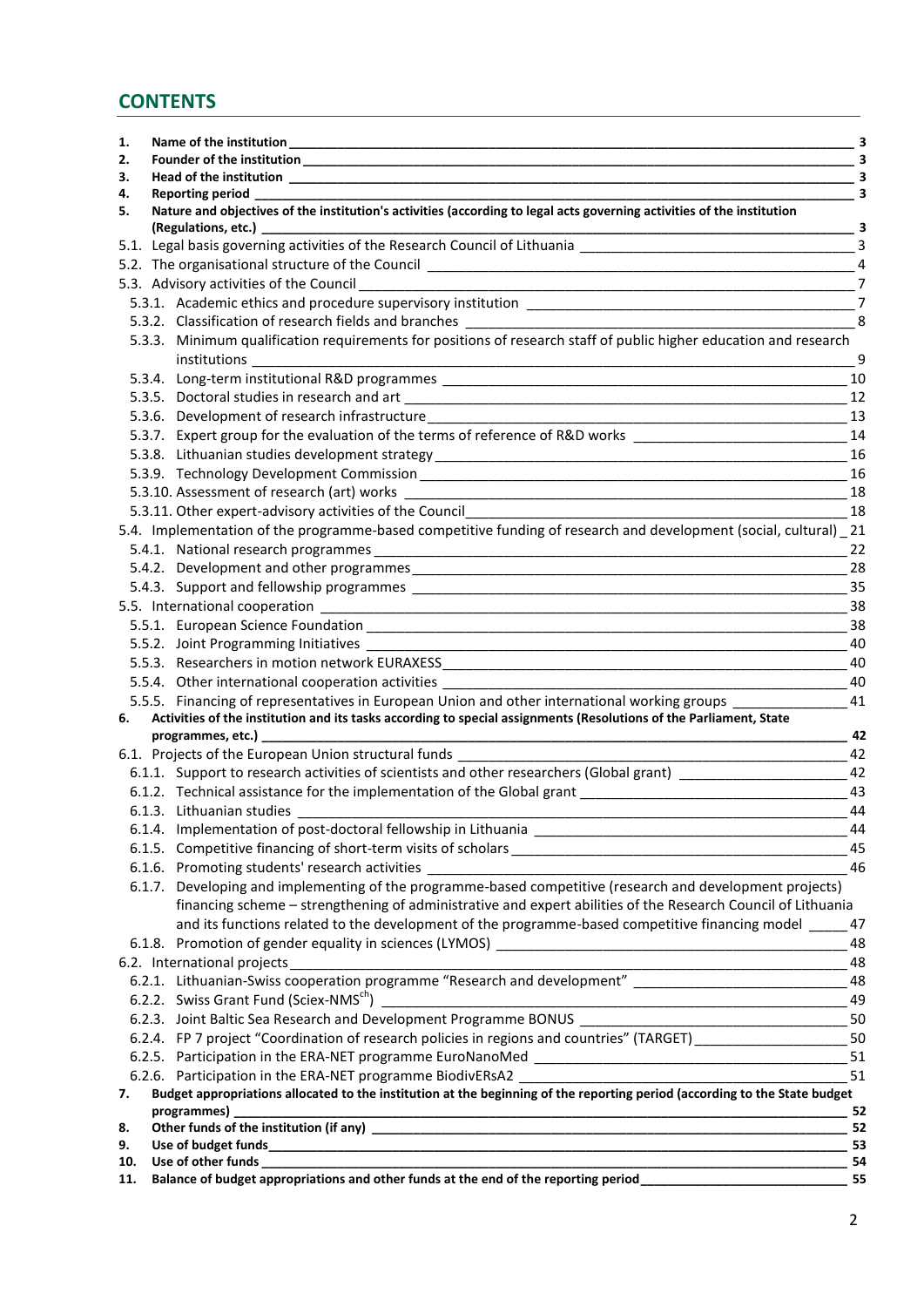# **RESEARCH COUNCIL OF LITHUANIA. ACTIVITY REPORT 2011**

## <span id="page-2-0"></span>**1. Name of the institution**

RESEARCH COUNCIL OF LITHUANIA

## <span id="page-2-1"></span>**2. Founder of the institution**

PARLIAMENT OF THE REPUBLIC OF LITHUANIA

## <span id="page-2-2"></span>**3. Head of the institution**

Chairman of the Council, Prof. Habil. Dr. EUGENIJUS BUTKUS

## <span id="page-2-3"></span>**4. Reporting period**

1 January 2011 – 31 December 2011

# <span id="page-2-4"></span>**5. Nature and objectives of the institution's activities (according to legal acts governing activities of the institution (Regulations, etc.)**

## <span id="page-2-5"></span>5.1. Legal basis governing activities of the Research Council of Lithuania

The basis for the activities of the Research Council of Lithuania (hereinafter – the Council) is the Law on Higher Education and Research of the Republic of Lithuania (hereinafter – RL) (Official Gazette, 200, No. 54-2140) whereby the Council was designated to act as an advisory body for the Parliament of the RL and the Government of the RL on research and training of researchers, participate in the implementation of research and development (social, cultural) programmes, implement the programme and tender based funding of research and development (social, cultural) works, organise the assessment of research activities carried out in Lithuania. The purpose of the Council is prescribed in the Regulations of the Council approved by Resolution No. -625 of 29 December of the Parliament of the RL "On the approval of the Regulations of the Research Council of Lithuania" (Official Gazette, 2009, No. 153-6902) to which the Council was adhering during 2011. By its Resolution No XI-1814 of 15 December 2011 (Official Gazette, 2011, No. 157-7426) the Parliament of the RL specified Items 9 and 10 of the Regulations whereby the Foundation of the Research Council was expressly defined as part of the Council.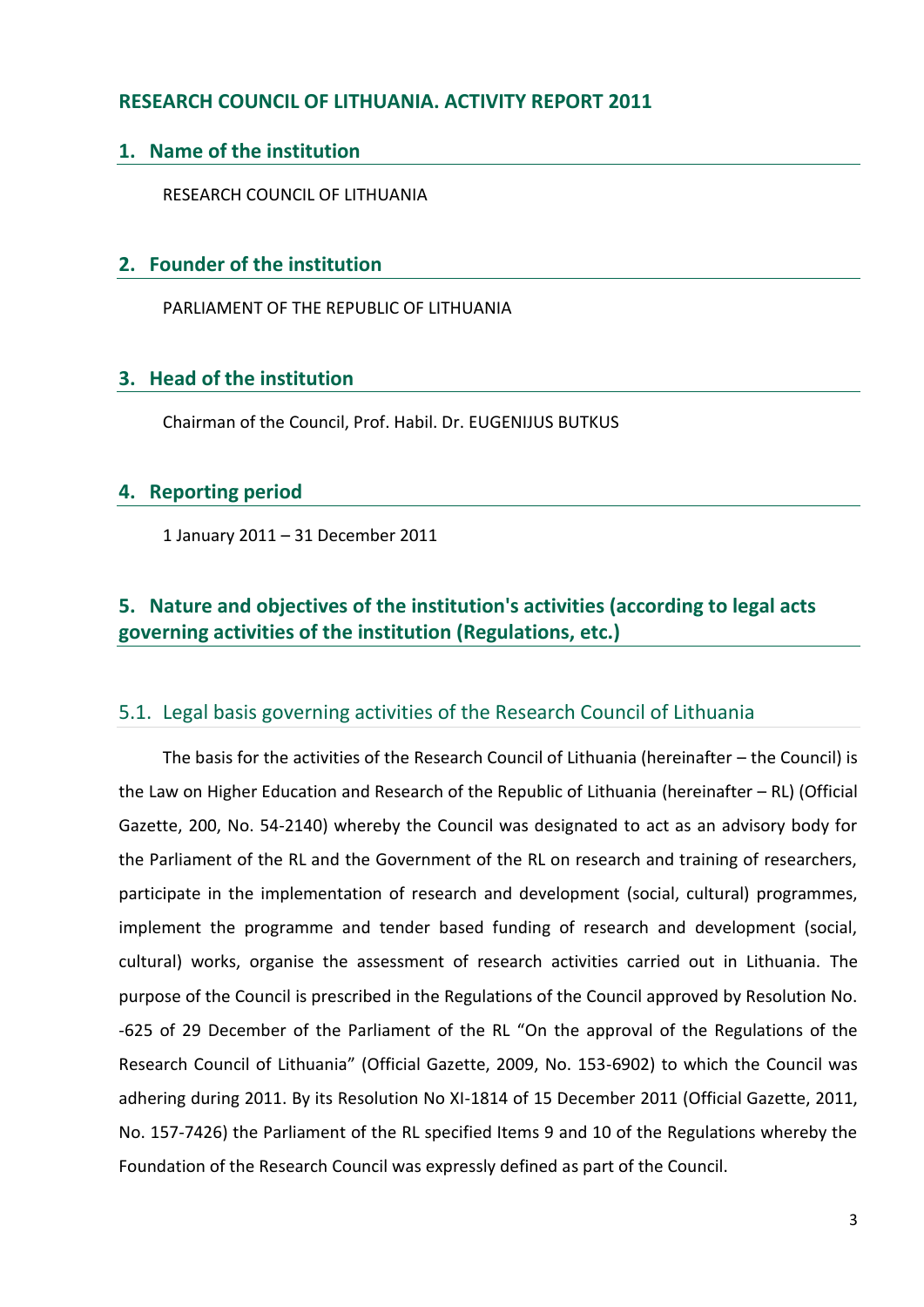After Resolution No. 1840 of 29 December 2010 of the Government of the RL "Concerning the classification of science fields, areas and branches" (Official Gazette, 2010, No. 158-8030) approved the agricultural science field, the Council by its Resolution No. VII-62 of 17 January 2011 approved the requisite amendments to the Rules of Procedure of the Council by assigning the agricultural science field to the competence of the Committee of Natural and Technical Sciences.

The Council is composed of 29 members: 9 members of the Board and 10 members in each of the Committees. Members of the seventh (VII) term of the Council were appointed by Resolution No. X-1545 of 15 May 2008 of the Parliament of the RL (Official Gazette, 2008, No. 59- 2205), and Resolution No. XI-1242 of 21 December 2010 of the Parliament of the RL (Official Gazette, 2010, No. 153-7801) authorised the first rotation of the Council member. It should be noted that in 2011 the Council was working of incomplete composition. In January, the Council received the resignation letter of a member of the Council Darius Milčius, and in June – the resignation letter of Prof. Asta Pundzienė. Thus until December 2011 the Council was composed of 27 members. By its Resolution No. X-1816 of 15 December 2011 (Official Gazette, 2011, No. 157-7428) the Parliament of the RL appointed Prof. Vytautas Getautis a member of the Committee of Natural and Technical Sciences. Currently the Council is composed of 28 members.

By its Resolution No. X-1815 of 15 December 2011 the Parliament of the RL (Official Gazette, 2011, No. 157-7427) amended the list of institutions of the Parliament of the RL, the Office of the Parliament of the RL, institutions accountable to the Parliament, Office of the President of the RL, and the institutions accountable to the President of the RL, National Court Administration, courts, Prosecutor's Office, local government institutions and organisations according to the groups in respect of which the grades of uniform positions of civil servants are established and included the Council into Group II of the list.

## <span id="page-3-0"></span>5.2. The organisational structure of the Council

The Council is composed of the Board and two expert committees: the Committee of Humanities and Social Sciences, and the Committee of Natural and Technical Sciences. The committees of the Council are authorised to pass decisions on issues related to the research areas curated thereby. The Board of the Council the activities whereof are carried out by the Chairman of the Board, chairmen of the Committees, the Research Secretary, a representative appointed upon a motion of the Committee of Education, Science and Culture of the Parliament,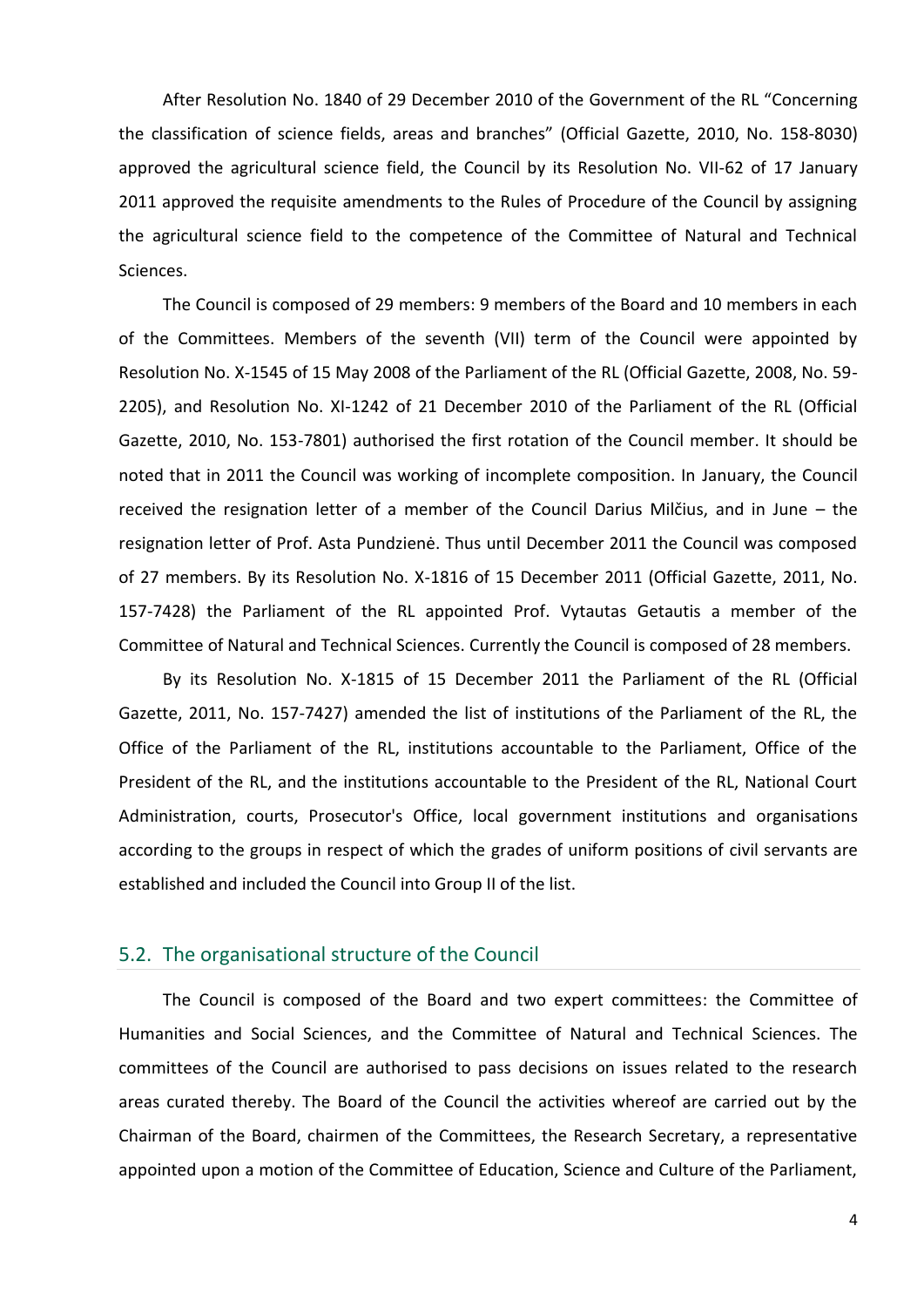representatives delegated by the Prime Minister, Ministry of Education and Science, Ministry of Finance, Lithuanian Academy of Sciences makes up the agenda of meetings, approves the expert groups proposed by the committees and tackles other issues.

The Council performs its tasks by providing and discussing recommendations regarding the research policy areas and their implementation measures, the development of the programme and competitive research funding, training of researchers, criteria for the assessment of research activities of research institutions, and other issues assigned to its competence. Proposals to the Council are submitted by its Committees, *ad hoc* working groups, experts, research and studies and public authorities.

The documents produced by the Council and their drafts are introduced to the Ministry of Education and Science, and other research and studies institutions. Resolutions of the Council are published in the website of the Council at [www.lmt.lt](http://www.lmt.lt/)**.** Also the Council's website posts information on scheduled open plenary meetings of the Council. Proposals and recommendations drafted by the Council are communicated to the Parliament of the RL, the Government, Ministry of Education and Science and other public authorities. The Council maintains regular cooperation relations with the Committee of Education, Science and Culture of the Parliament, the Ministry of Education and Science.

The functions of the Foundation of the Council (hereinafter – the Research Foundation) include the implementation of decisions passed by the Council, drawing up of rules and regulations related to different procedures, organisation of the activities of the Council, drafting of documents for the administration of public and European Union structural funding earmarked for the promotion of science and research and development activities. The updated structure of the Research Foundation was approved by Resolution No. 7V-121 of 10 January 2011 of the Board of the Council. In 2011, the Research Foundation was composed of the Research Funding Department and 6 divisions: Finance and accounting, Research policy, International cooperation, Support to Researchers, Research programmes, Law and administration divisions. In pursuit of its strategic objectives the Council was developing and ensuring the administrative activity of the Research Foundation, professional development of its staff members, managing its financial accounting and improving the relevant legal regulation.

In 2011, the Research Foundation had 55 positions (Fig.1). The number of the positions was approved by Resolution No. SV-S-873 of 6 October 2010 of the Board of the Parliament of the RL "Concerning the approval of the maximum permitted number of positions of public servants and employees working under employment contracts and remunerated from the State budget and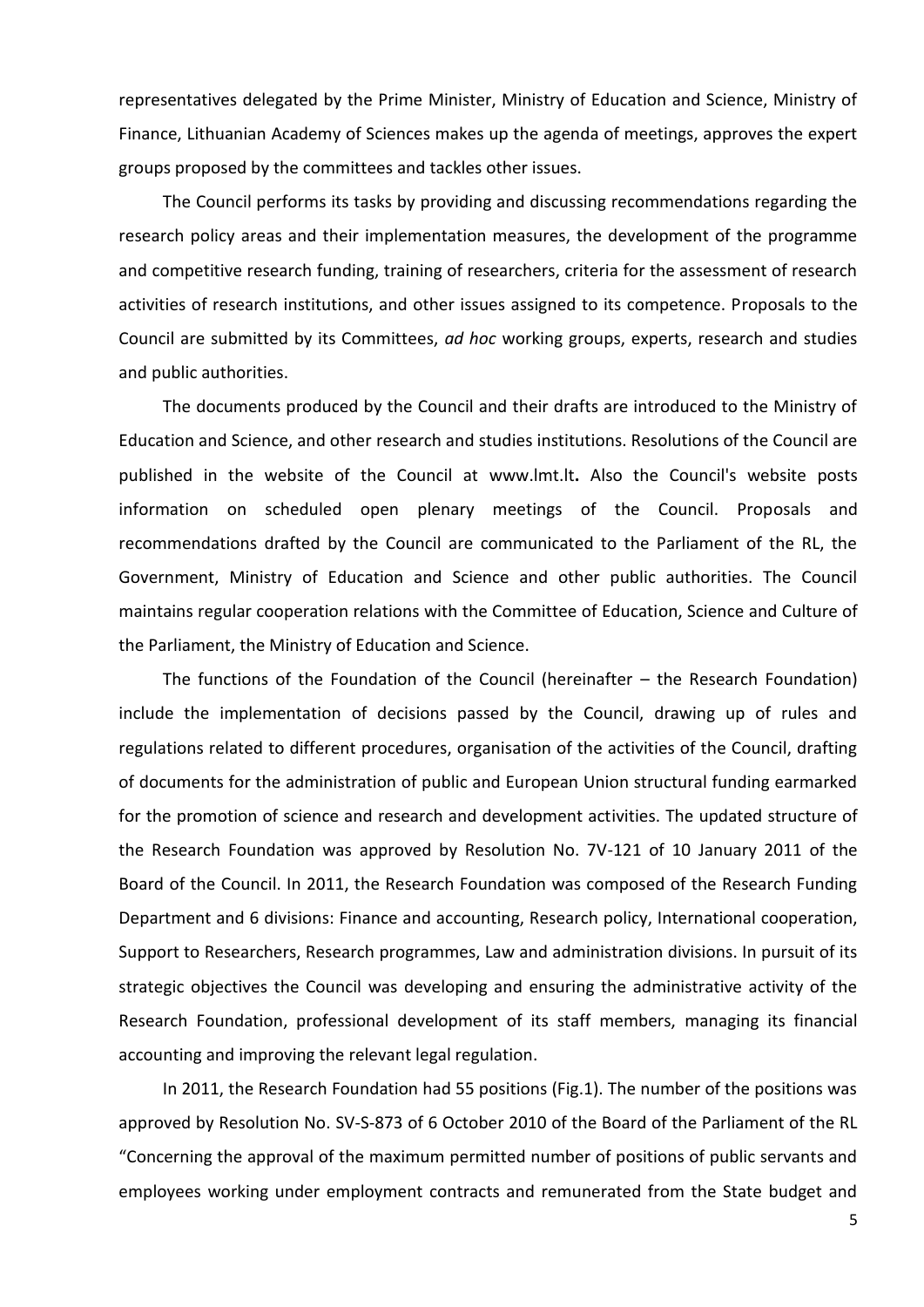the State monetary funds in the administration of the Research Council of Lithuania". The Research Foundation of the Council has 45 positions funded from the State budget appropriations, 10 positions funded from the European Union (hereinafter  $-$  EU) and the international programme technical assistance resources, and 6 positions funded by the Lithuanian-Swiss cooperation programme (the Board of the Parliament does not establish any maximum permissible number of positions in respect of the latter).

Resolution No. SV-S-1463 of 1 February 2012 of the Board of the Parliament of the RL "Concerning the approval of the maximum permitted number of positions of public servants and employees working under employment contracts and remunerated from the State budget and the State monetary funds in the administration of the Research Council of Lithuania" the total maximum permissible number of civil servants and employees working under employment contracts of the Research Foundation of the Council was increased to 62 positions (the number of the positions funded by the EU funds and the international technical assistance resources was increased from 10 to 17) (Table 1).



**Fig. 1** Breakdown of positions according to position groups in 2011, in percent

| Table 1 Total positions in 2011-2014, and compensation costs. |  |
|---------------------------------------------------------------|--|
|---------------------------------------------------------------|--|

|                                                                                                  | 2011      | 2012     | 2013     | 2014     |
|--------------------------------------------------------------------------------------------------|-----------|----------|----------|----------|
| Members of the Council                                                                           | 29        | 29       | 29       | 29       |
| <b>Research Foundation staff</b>                                                                 | $55(6)$ * | $62(6)*$ | $62(6)*$ | $62(6)*$ |
| Total positions (units)                                                                          | 90        | -97      | 97       | 97       |
| Compensation costs, LTL 000 thus as compared<br>to the respective results of the Company in 2010 | 2311      | 2671     | 2671     | 2671     |

\* – Positions funded from the Swiss financial assistance programme and not included into the total maximum permissible number of positions (see the text).

In 2011, the Council updated and has been regularly improving its website at [\(www.lmt.lt\)](http://www.lmt.lt/).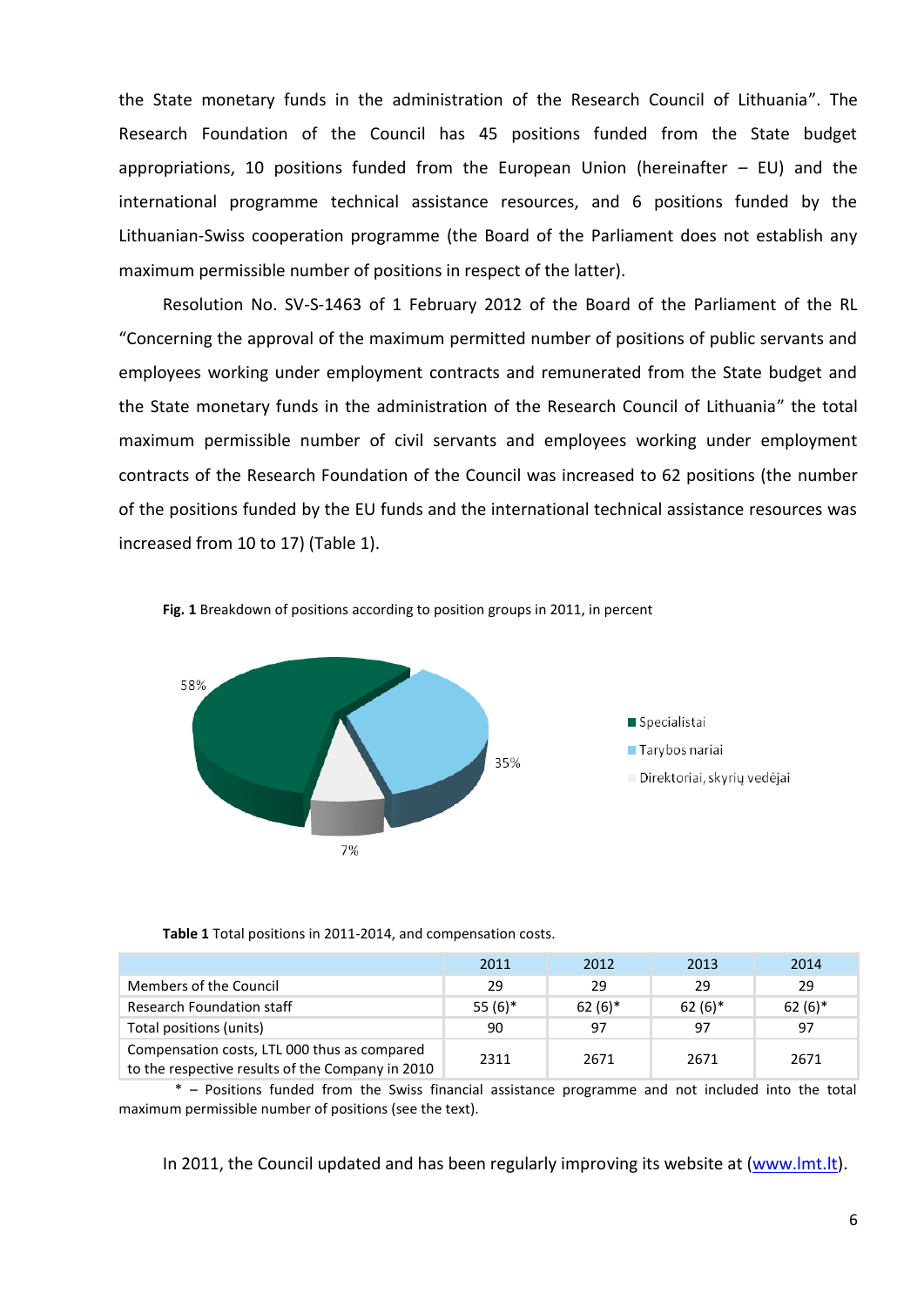## <span id="page-6-0"></span>5.3. Advisory activities of the Council

During 2011, the Council was consistently performing its functions as an advisory institution to the Parliament and the Government.

#### <span id="page-6-1"></span>**5.3.1. Academic ethics and procedure supervisory institution**

The institution of the supervisor of academic ethics and procedure is provided for by Article 18 of the Law on Higher Education and Research of the RL. The Council supported and approved the establishment of such an institution. Having regularly been receiving different applications related to academic ethics issues in 2011 the Council set up the Academic Ethics Commission (Resolution No. VII-65 of 4 April 2011). However, this Commission is authorised to examine cases of possible plagiarism and other academic dishonesty indications only in relation to projects funded by the Council.

In 2011, the Council submitted to the Parliament of the RL a certificate concerning the institution of the Supervisor of academic ethics and procedures. Furthermore, the Chairman of the Council submited to the Parliament of the RL and the Constitutional Court of the RL his opinion on the recommendations submitted by the Supervisor of academic ethics and procedures to education and studies institutions and on whether the recommendations are in accord with the principle of autonomy of higher education institutions.

On 15 September 2011, by its Resolution No. XI-1583 the Parliament of the RL approved the Regulations of the service of the Supervisor for academic ethics and procedures (Official Gazette, 2011, No. 115-5389). Following the procedure for the election of the Supervisor for academic ethics and procedures established in the Council's Rules of Procedures (Official Gazette, 2010, No. 40-1927) approved by the Committee of Education, Science and Culture of the Parliament and the Ministry of Education and Science announced a selection to the position of the Supervisor of academic ethics and procedures (hereinafter – the Supervisor). A single candidate elected by secret ballot is then submitted by the Council to the Parliament of the RL for approval. The candidate to the position of the Supervisor is considered approved provided the meeting of the Council is attended by not less than two thirds of all members of the Council and not less than half of them vote in favour of the candidate.

The first election of the Supervisor of academic ethics and procedures was held in September - December 2011. After the call to submit possible candidatures for the Supervisor's position the Council received seven applications. The Selection commission set up by the Council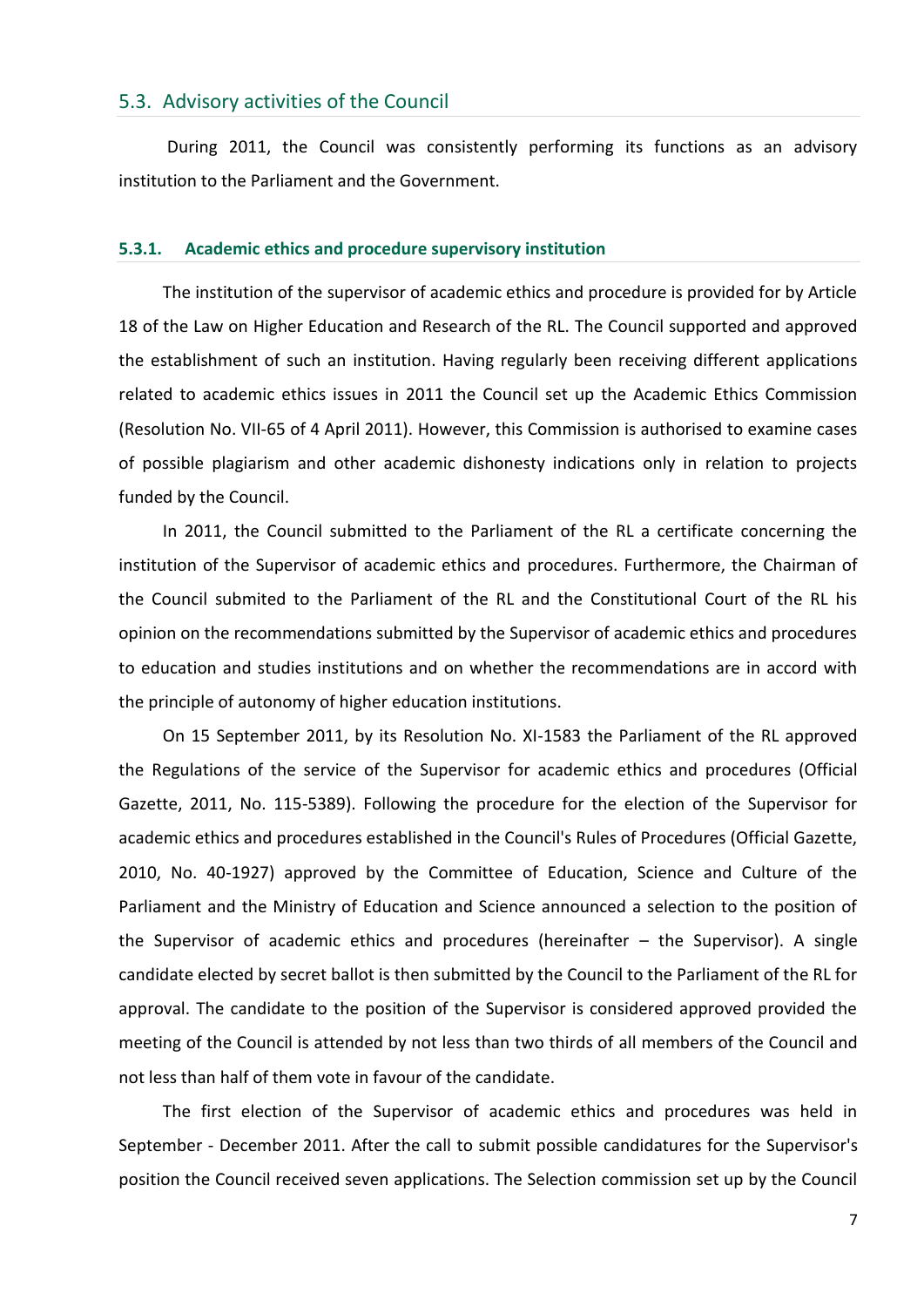compiled out of the applications received a list of recommended candidates for public discussion. In the second stage, having assessed the public comments received the Selection commission selected two candidates to be considered by the Council. The meetings of the Selection commission were attended by the Chairman of the Committee of Education, Science and Culture of the Parliament of the RL, or a representative authorised thereby.

At the plenary meeting of the Council of 12 December 2011, the Chairman of the Commission for the selection of the Supervisor of academic ethics and procedures introduced at the two proposed candidates. After the candidates presented the guidelines for their prospective activities the Council concluded as missing a clear conception of the academic ethics and procedures supervisor institution based on the relevant international practice or any more indepth understanding of problems arising in Lithuania due infringements of academic ethics. None of the candidates collected the required number of votes following the procedure for the selection of the supervisor of academic ethics and procedures prescribed in Section IX of the Rules of Procedures of the Council the competition for the position of the Supervisor will be launched repeatedly. The Council decided that the selection procedure must be improved and then call a new competition for the position of the Supervisor of academic ethics and procedures. The new competition to the position of the Supervisor of academic ethics and procedures will be announced on 15 February 2012, having specified the selection procedure.

#### <span id="page-7-0"></span>**5.3.2. Classification of research fields and branches**

According to Resolution No. 1840 of 29 December 2010 of the Government of the RL "On the classification of research areas and branches" (Official Gazette, 2010, No. 158-8030) the Ministry of Education and Science was obligated, in coordination with the Council, to establish the research fields and branches of the six research areas. The Council submitted its proposal concerning research fields and branches to the Ministry of Education and Science on 18 January 2011. Also the Council undertook to compile, in the course of 2011, a systemically updated classification of research and submit it for public discussions. In December 2011, the Council submitted a new draft classification of research fields and branches. The drafting of the classification sought to ensure that the classification must be:

- modern and corresponding to the reality of modern research;
- oriented to the international experience and that of other countries;
- based on the specifics of the research development in Lithuania;

8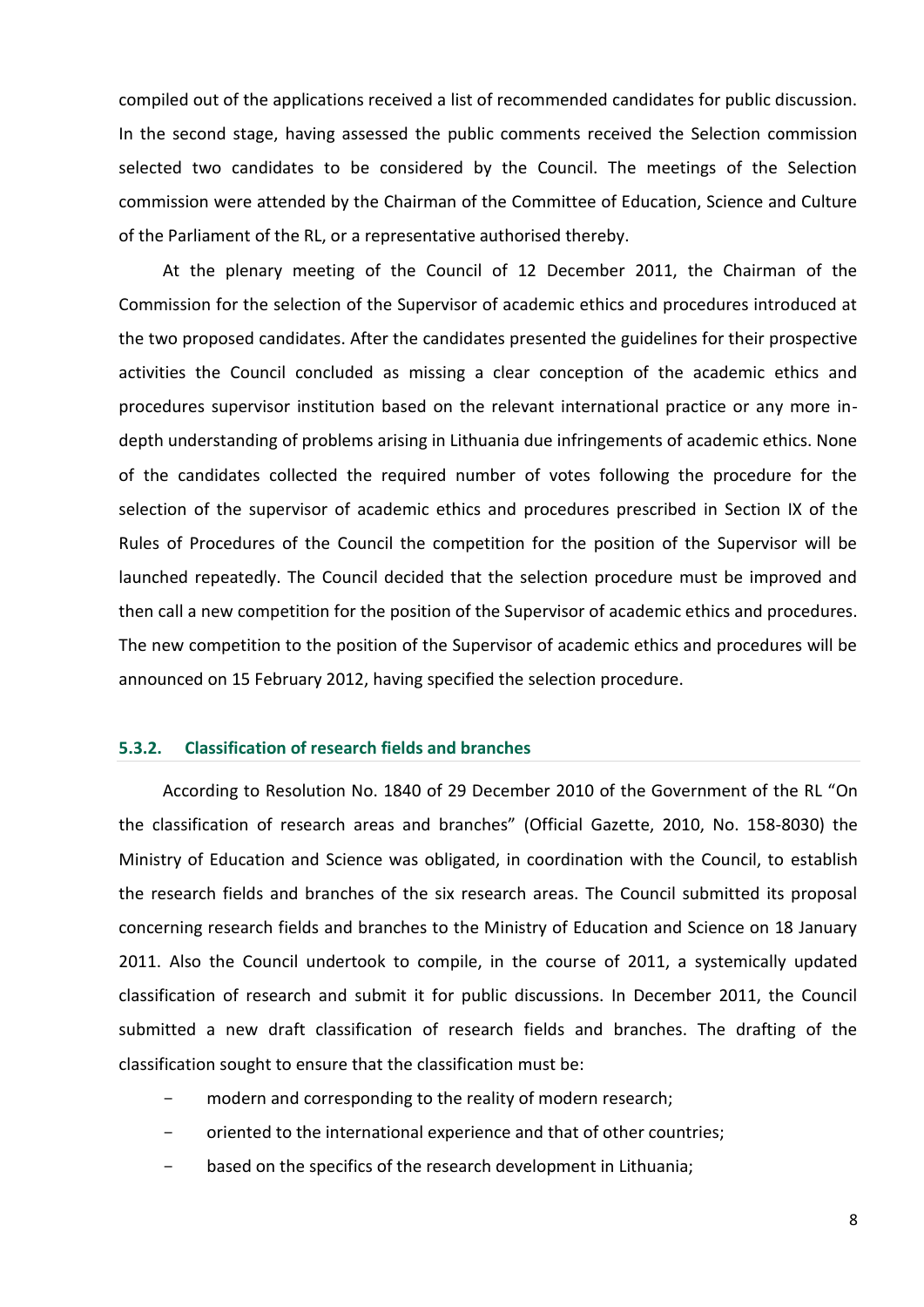- related to the context of the entire academic life (studies and research);
- open to interdisciplinary relations.

The interdisciplinary nature is to be specifically underscored in the area of humanities and social sciences, therefore the draft classification of research fields and branches distinguished the general, special and interdisciplinary branches of research.

Upon an invitation of the Council the academic community became an active participant in preparing the draft classification. A public call to submit proposals and comments concerning the effective research classification as early as autumn 2009. In March 2011, a working group of the Council was set up and obliged to work out an initial draft of the classification. The draft was discussed at meetings of the Committee of Humanities and Social Sciences and the Committee of Natural and Technical Sciences. On 11 May 2011, the draft classification was published and discussed with the community at the event on 30 May 2011. The Council then received over 200 letters from individual researchers, institutions and associations. Also in that relation the Council held meetings with researchers from different fields. The working group set up by the Council and its committees discussed and summarised all the proposals received in writing or verbally. The improved classification was discussed at the committees of the Council and repeatedly published. The draft research classification submitted to the Ministry of Education and Science was approved at the plenary meeting of the Council of 21 November 2011.

The project classification indicated the research areas in accordance with Resolution No. 1840 of 29 December 2010 of the Government of the RL. The Council, however, considers it appropriate to distinguish medical sciences into a separate research field. Although the draft classification as submitted distinguishes individual research branches, the Council holds that a new concept of the research classification should be discussed providing for only research areas and fields regulated by legal acts. Research branches then could be treated as key words only describing the contents of research fields. The Council is prepared to compile and publish a regularly updated list of research branches defining the relevant research fields.

## <span id="page-8-0"></span>**5.3.3. Minimum qualification requirements for positions of research staff of public higher education and research institutions**

By its Resolution No. VII-71 of 16 May 2011 (Official Gazette, 2011, No. 60-2882) the Council approved the description of the minimum qualification requirements for positions of research staff of public higher education and research institutions. The minimum qualification requirements for positions of research staff have been defined for the purpose of the Law on the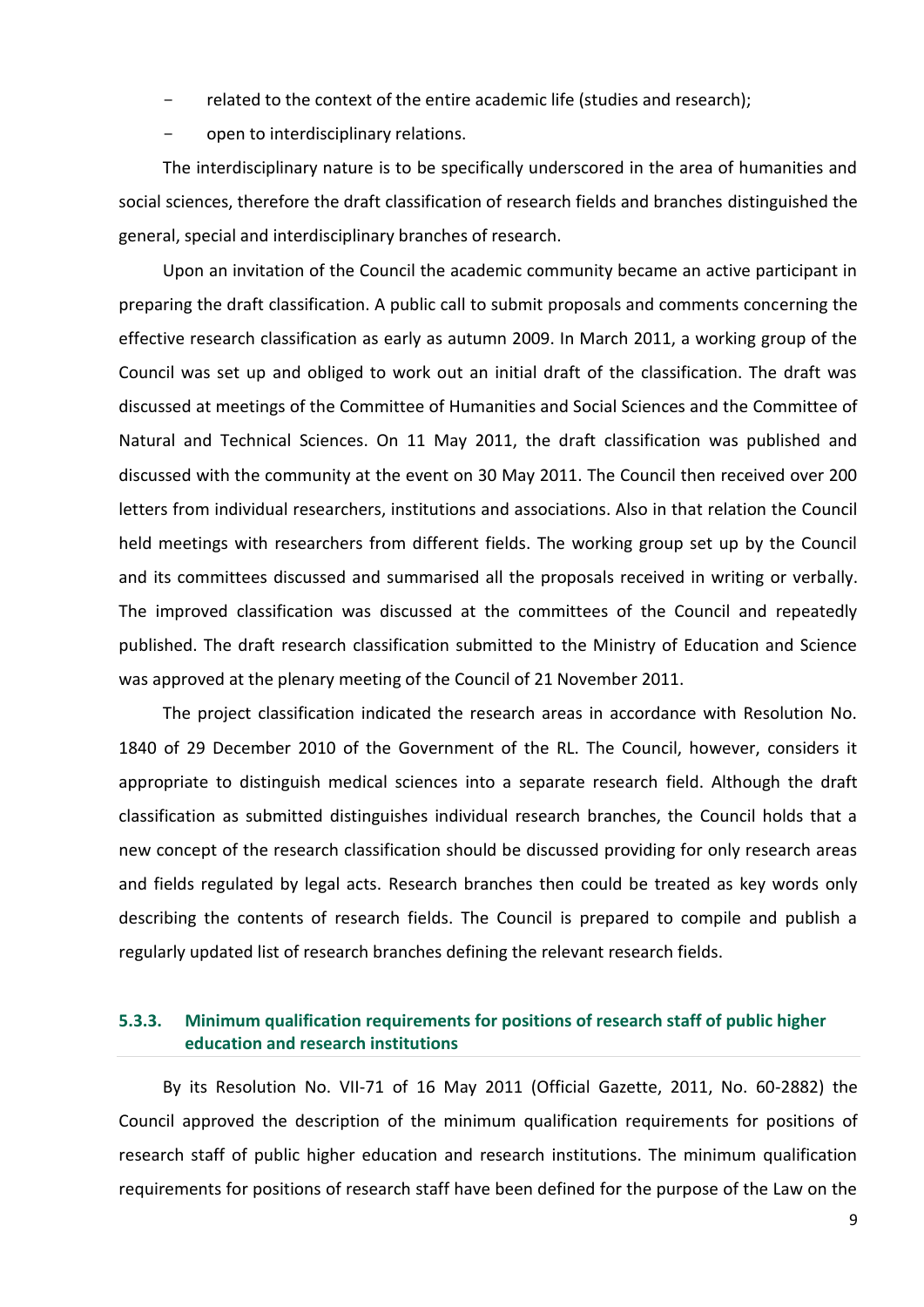Higher Education and Research and having regard to the Resolution of the Government authorising the new agricultural science area. The requirements duly take into account the peculiarities of research areas by formulating individual provisions for researchers in humanities and social science areas, and physical, biomedical, technology and agricultural science areas.

These requirements apply to those individuals only who after the approval of the description apply for the first time to take research positions in higher education and research institutions. The minimum qualification requirements prescribed by the Council do not apply to the evaluation of research staff members. The evaluations of research staff members are conducted in the procedure set forth in the Law on Higher Education and Research. These requirements neither apply to academic staff.

The description of the minimum qualification requirements of research staff members provides for abundant discretion of public higher education and research institutions. It should be noted that by referring to the minimum qualification requirements the institutions are authorised to establish their specific requirements for positions of research staff, however, in any case the minimum qualification requirements provided for in Items 8.1-8.5 of the description approved by Resolution No. VII-71 of the Council cannot be replaced by applying any equivalent requirements.

#### <span id="page-9-0"></span>**5.3.4. Long-term institutional R&D programmes**

The Council submitted to the Ministry of Education and Science concerning the draft Description of the procedure for the initiation, approval, implementation and assessment of longterm institutional research and development (social and cultural) (hereinafter – R&D) programmes. The Description was approved by Order No. V-153 of 31 January 2011 of the Minister of Education and Science (Official Gazette, 2011, No. 16-783). On the basis of the Description the Council examined and submitted its comments concerning the themes of the long-term R&D programmes of public research institutes submitted to the Ministry of Education and Science in respect of the projected long-term institutional R&D programmes.

Public research institutions drafted the long-term R&D programmes for the first time. As a result, the institutes prepared and submitted 22 programmes in the area of humanities and social sciences and 28 programmes in natural and technical sciences. Experts of the Council were evaluating the relevance of the programmes, the compliance of the tasks and measures with the objectives prescribed to be attained, the appropriateness of the research methods chosen to the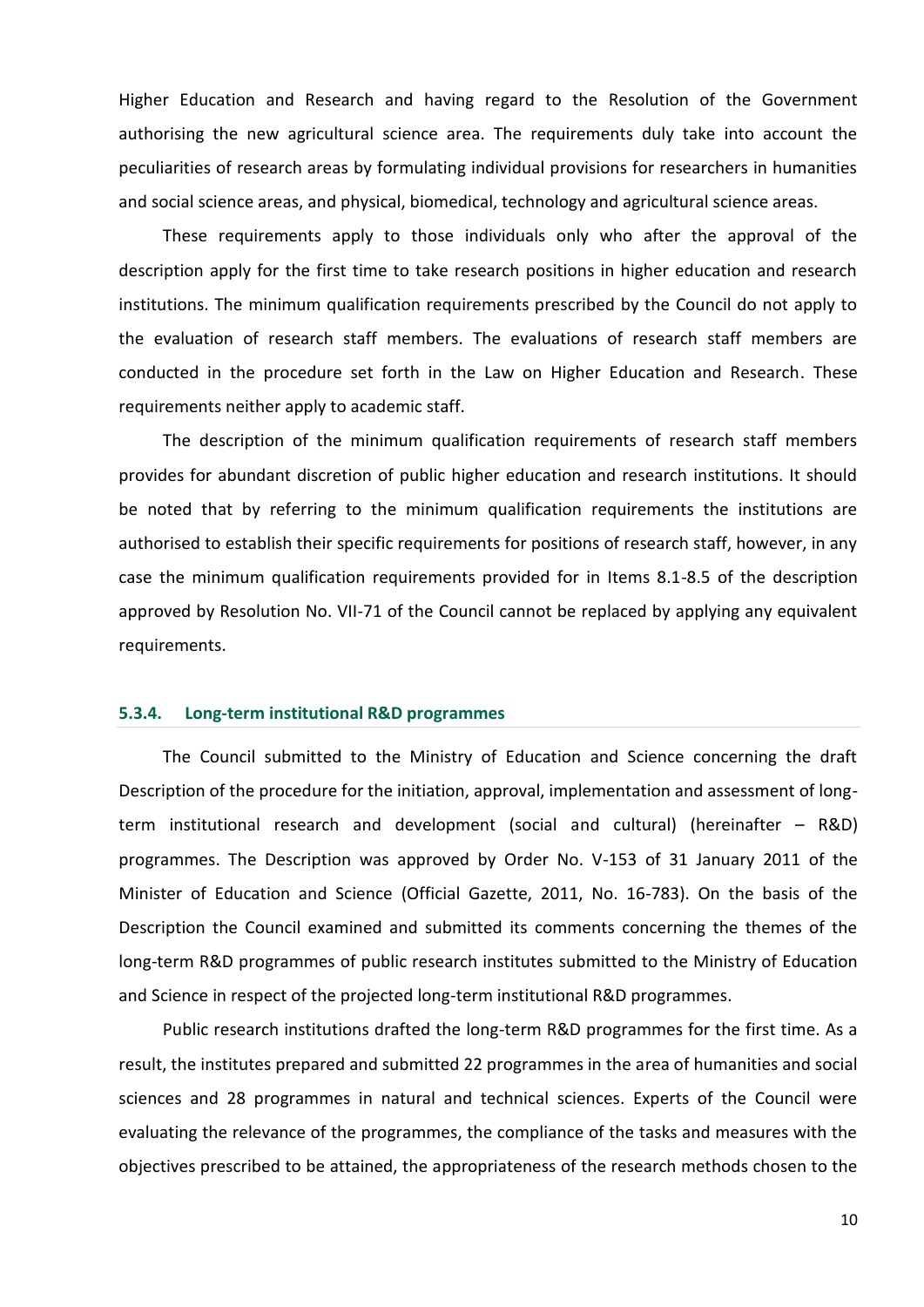tasks foreseen to fulfilled, the feasibility of the plan implements, adequacy of distribution means, etc. The conclusions assessed were submitted to the Ministry of Education and Science. The programmes submitted by essentially approved in that relation having noted that the long-term R&D programmes contributed to specification of research fields and their priorities, and anticipate the outcomes, include and systematise different research efforts, disintegrate longterm research areas from limited duration projects, and thus contribute to equalisation of disparities in project-based competitive research funding.

The Description of the procedure for the initiation, approval, implementation and assessment of long-term institutional R&D programmes approved in 2011 establishes that longterm institutional R&D programmes may be initiated by a public research institute or the Ministry of Education and Science. With a view to consolidating research efforts in the field of economics, also facilitating or developing the research activities in the areas relevant for the national economic policy the Ministry of Education and Science initiated and the Council in 2011 announced a contest of ideas to draw up the long-term economic research programme.

The expert evaluation of the applications received was conducted having regard to the provisions of the Section "Coverage of the call and expected results" of the call announced by the Council and the international context of economic research. Having examined and assessed the projects proposed in respect of the formulated criteria, also the submitted ideas and the research potential the expert panel proposed that the long-term economic research programme is drawn up by the Kaunas University of Technology in cooperation with the Lithuanian Energy Institute while including into the programme the topics and ideas of perspective research and involving the authors of the ideas and the institutions as partners. The experts also proposed then to develop a competent network of researchers implementing the programme involving a largest number of prominent Lithuanian economists and best specialist in the area working in other universities and business structures.

The long-term research programme in economy "Long-term competitiveness challenges to the Lithuanian economy" has been prepared essentially having regard to the comments and proposals submitted by the Council's experts. The programme is scheduled to be launched during the first half of 2012. Research under the programme will be carried out employing the most advanced economic research methods and one of the outcomes of the programme will be recommendations to public authorities and entities on tackling the current problems in the economy, anticipate and ensure preparedness to facing new challenges.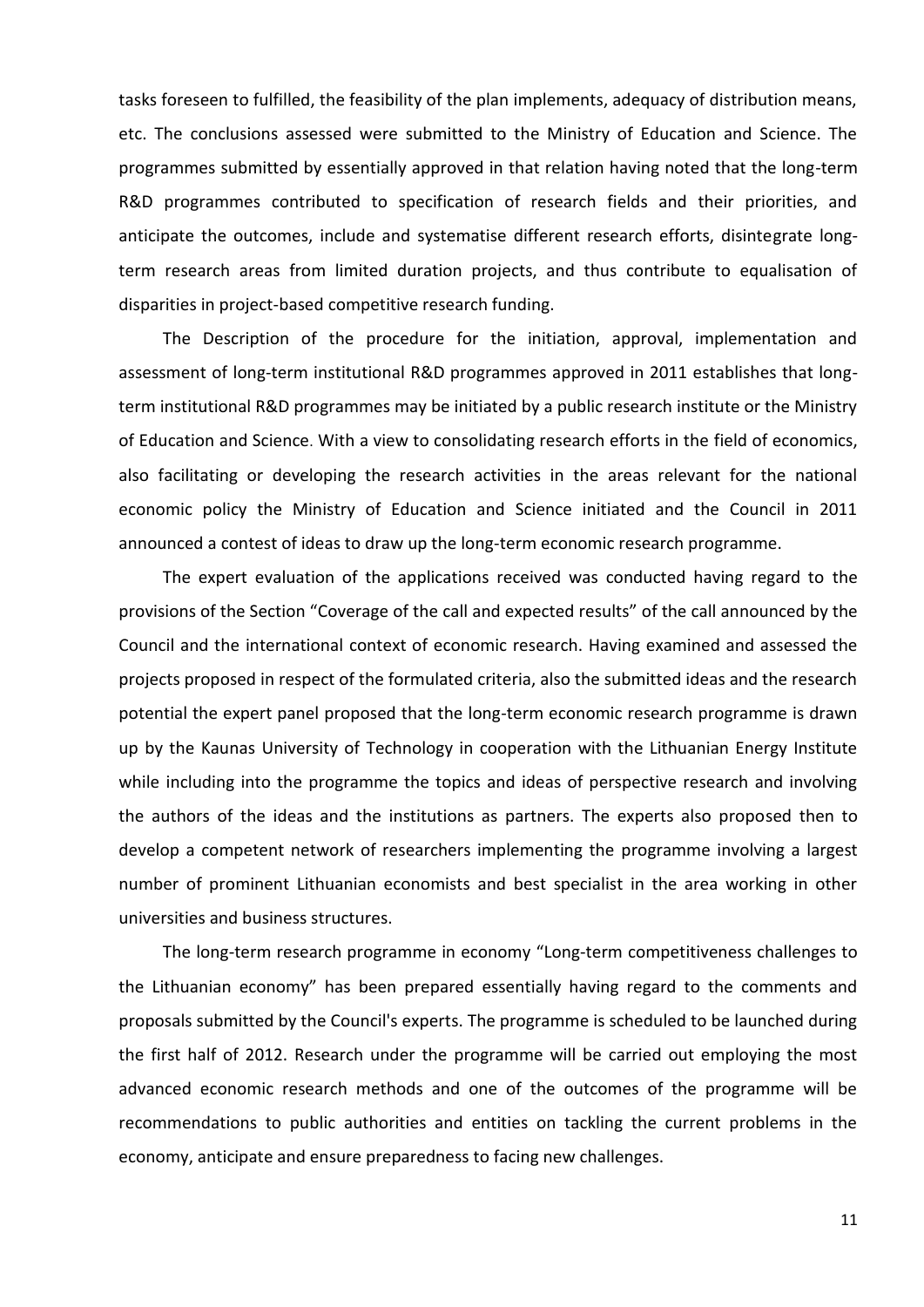#### <span id="page-11-0"></span>**5.3.5. Doctoral studies in research and art**

Acting in accordance with the legal acts governing art and research doctoral studies passed by the Ministry of Education and Science and following the Description of the procedure for the evaluation of the applications to be authorised to provide doctoral degree studies approved in December 2010 (Resolution No. VII-53 of 6 December 2010 of the Council), and the Description of the procedure and the evaluation of art doctoral studies (Resolution No. VII-54 of 6 December 2010 of the Council), during 2011 the Council assessed 90 applications of higher education and research institutions to be authorised to conduct doctoral studies: 16 application in humanities, 20 applications in social science area, 12 applications in the area of physical sciences, 18 applications in biomedical sciences, 4 applications in agricultural sciences and 20 applications in the area of technologies.

Having examined and evaluated all applications received, and assessed the demand and the substantiation of doctoral studies, the effectiveness and efficiency of the doctoral studies previously conducted, the scientific competence of the members of the committee of doctoral studies and of the researchers participating in the doctoral studies' process in the field of the doctoral studies applied for, the infrastructure of the research institutes and the regulations of the doctoral studies submitted the Council approved 77 applications filed by different institutions (15 – in humanities, 19 – social, 9 – physical, 3 – agricultural, 15 – biomedical, and 15 applications in technology sciences), and recommended to the Ministry of Education and Science to authorise the relevant higher education and research institutions to conduct doctoral studies in research areas applied for. The Council rejected 13 applications for the right of doctoral studies (1 in humanities, 3 – in physical sciences, 2 in biomedical sciences and 5 applications in technology sciences) and accordingly did not recommend to authorise the institutions to conduct doctoral studies.

The Council also received 3 applications from higher education and research institutions be granted the right to conduct doctoral studies in arts. The applications were assessed positively and the institutions were recommended to be granted the right to conduct doctoral studies.

Requested by the Ministry of Education and Science the Council drew up a proposal regarding the distribution of the places of doctoral studies among universities and institutes in 2011.

12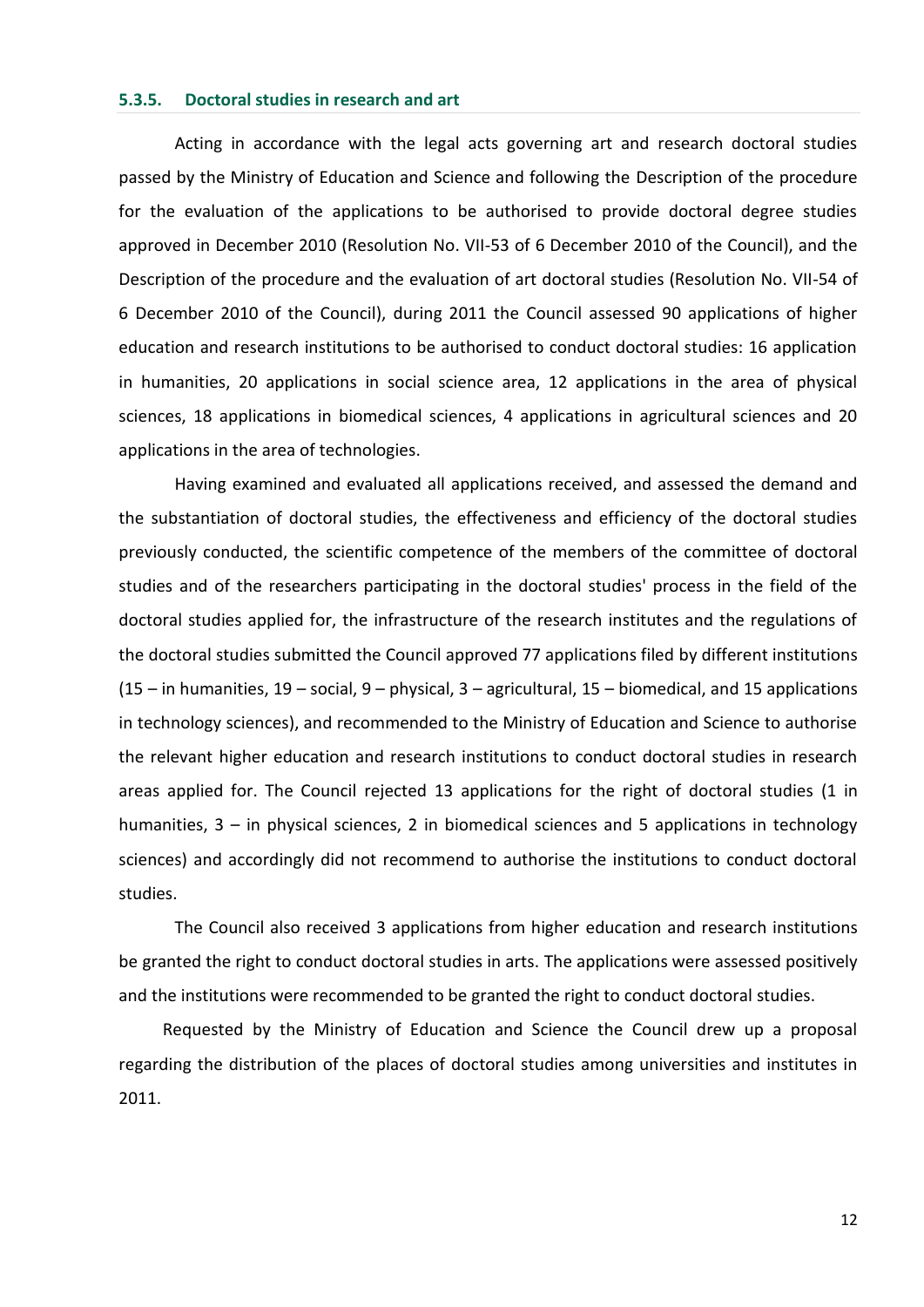#### <span id="page-12-0"></span>**5.3.6. Development of research infrastructure**

The Council has been devoting significant attention to the development of research infrastructures. As provided for in the new EU strategy "Europe 2020", the top level research infrastructures (hereinafter – RI) will be developed in the European research area by 2020. Such RIs are intended to become one of the key drivers of innovations developed following the Roadmap first drawn up in 2006 by the *European Strategy Forum for Research Infrastructures)* and last updated in 2010.

In 2011, the working group for the drawing up of the Roadmap for the development of the Lithuanian research infrastructures set up in 2009 under Order of the Minister for Education and Science completed its assignment. The purposed of the working group was to draw up the guidelines for the development of Lithuanian research infrastructures. The working group was composed of three expert sub-groups (humanities and social sciences, physical and technological, and biomedical sciences).

In 2011, the Council published "The Roadmap for the Lithuanian research infrastructures" (hereinafter – "Roadmap"). Having regard to the research development globally and on the national level the Roadmap presented an overview of the current status of the RIs in Lithuania, also assessed a number of viable national RIs projects and included proposals concerning the participation of Lithuania in European RI projects. The Roadmap is a long-term (10-15 years) and systematically updated planning document the purpose whereof is to identify the possibilities for the improvement and development of the existing RIs and the establishment of the new ones. Following the evaluation carried out by Lithuanian and foreign experts three infrastructure projects and six of each of biomedical, physical and technology sciences were included into the Roadmap. Presentation of an RI in the Roadmap does not necessarily mean that the RI will be funded; however, reference to the Roadmap will ensure that most efficient utilisation of public funds when taking decisions concerning investment into specific RIs.

Acting in accordance with Letter No. 43-01-R-3604 of 24 May 2010 "Concerning the participation in the development of consortia of European research infrastructures" of the Ministry of Education and Science where by the Council was authorised to represent the Republic of Lithuania in the establishment of European research infrastructure according to the EU Council regulation the Council was continuing the process that was launched in 2010 of inclusion into three research consortia in humanities and social sciences: CLARIN *(Common Language*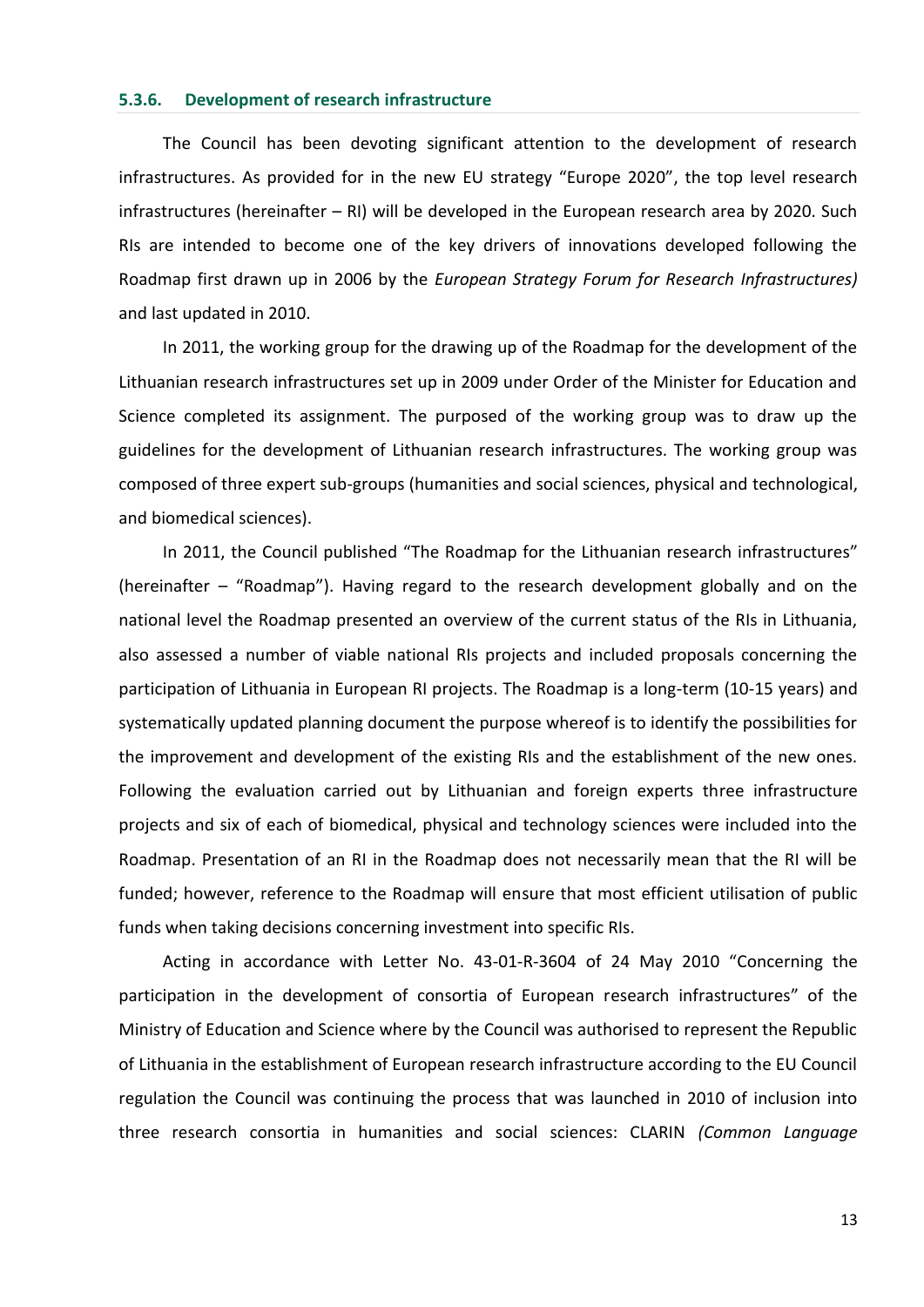*Resources and Technology Infrastructure*), CESSDA (*Council of European Social Science Data Archives*) and ESS ( *European Social Survey*).

The management committees of the emerging pan-European infrastructures at which the Council was represented, acting in accordance with the relevant provisions of the Council regulation (EC) No. 723/2009 On the Community legal framework for a *European Research Infrastructure Consortium* (ERIC) drew up the draft statutes of the relevant ERIC (*European Research Infrastructure Consortium*), approved their funding models, was drawing up technical and scientific descriptions for the applications to be submitted to the European Commission.

The Chairman of the Committee of Humanities and Social Sciences of the Council attended the constitutive meeting of the CLARIN infrastructure of the ESFRI ERIC.

In 2012, the Council of European Social Science Data Archive and the European Social Survey will become the operative consortia of pan-European research infrastructures and the Government of Lithuania shall in the near future pass a Government-level decision concerning the participation in such consortia.

In 2011, the Council was submitting its comments and proposals concerning the draft description of the Procedure for the participation in international research infrastructures drawn up by the Ministry of Education and Science and intended to regulate initiation of participation in international research infrastructures, also decision making process and assessment of the outcomes of such participation.

#### <span id="page-13-0"></span>**5.3.7. Expert group for the evaluation of the terms of reference of R&D works**

Acting in accordance with Resolution No. 151 of 9 February 2011 of the Government of the RL "On the approval of the description of the procedure for the procurement of commissioned research and development works by Ministries, Government institutions and institutions under Ministries" (Official Gazette, 2011, No. 18-849), the Council by its Resolution No, VII-66 of 4 April 2011 approved the Description of the procedure for the evaluation of the terms of reference of research and development works.

On 18 April 2011, by its Resolution No. 7V-165 the Council approved the expert group for the evaluation of the terms of reference of research and development works (hereinafter – the Group of EETR for R&D works). Having approved the Group of EETR for R&D works the Council dismissed the Commission for the explanations on the assignment of specific services to R&D that had been operational since 2009.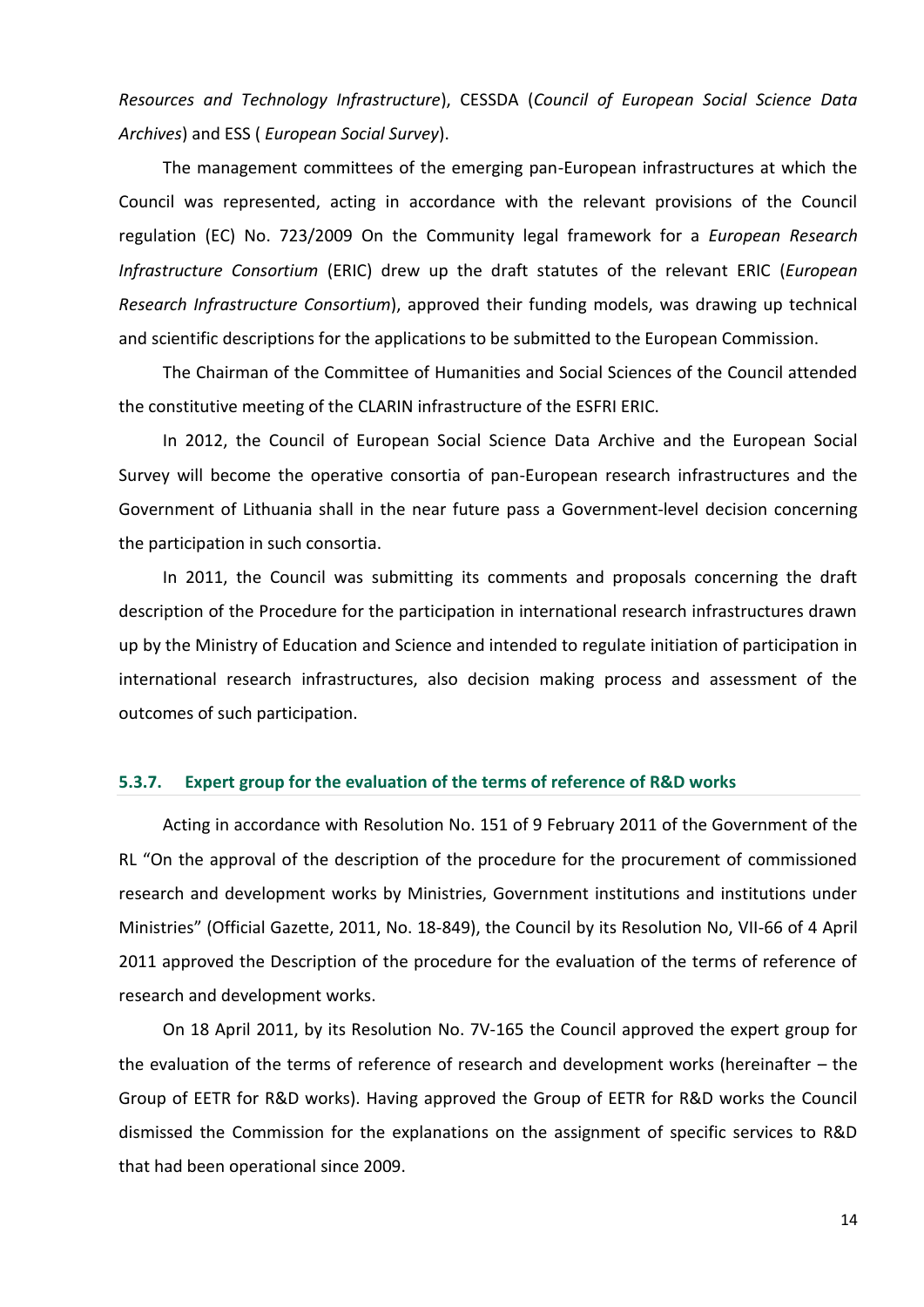The terms of reference of research and development works were submitted for the evaluation via the new developed commissioned research and development works' data managed by the Agency for Science, Innovation and Technology (MITA). The purpose of the evaluation of terms of reference is to determine whether works procured by different customers operating in the public sector may be assigned to R&D works. Works are considered to be R&D works provided they meet the requirements established in the Frascati Manual (standard practice for surveys on research and development proposed by the OECD (Organisation for Economic Cooperation and Development), or other standards developed on the basis of the Frascati Manual.

The year 2011 was the first year of activity of the Group of EETR for R&D works in evaluating the terms of reference of research and development works. The Group of EETR for R&D works was evaluating the terms of reference of R&D works intended to be commissioned by the Ministry of Economy of the RL, the Lithuanian Research Centre and the Research and Higher Education Monitoring and Analysis Centre. Total the experts evaluated the terms of reference of 21 R&D works including the repeated evaluations of some terms of reference.

At the initiative of the Group of EETR for R&D works the Description of the procedure for the evaluation of the terms of reference of research and development works was supplemented providing that in the event the terms of reference of a work intended to be procured fails to meet the requirements for a R&D work, the specified terms of reference may be submitted for a repeated expert evaluation not before two months later.

The Council then approved the draft Resolution of the Government of the RL "On the approval of the procedure for the procurement of research and development services except the research and development services the benefit derived from which is used only for operating projects of the contracting authority and which are fully paid up by the contracting authority". The Description of the procedure was approved by Resolution No. 772 of 22 June 2011 of the Government of the RL (Official Gazette, 2011, No. 80-3904). Acting in accordance with the Description the Council on 21 November 2011 passed Resolution No. VIII-85 "On the approval of the procedure for the selection of terms of reference of research and development works, of research and development services and the providers of such services" (Official Gazette, 2011, No. 143-6750).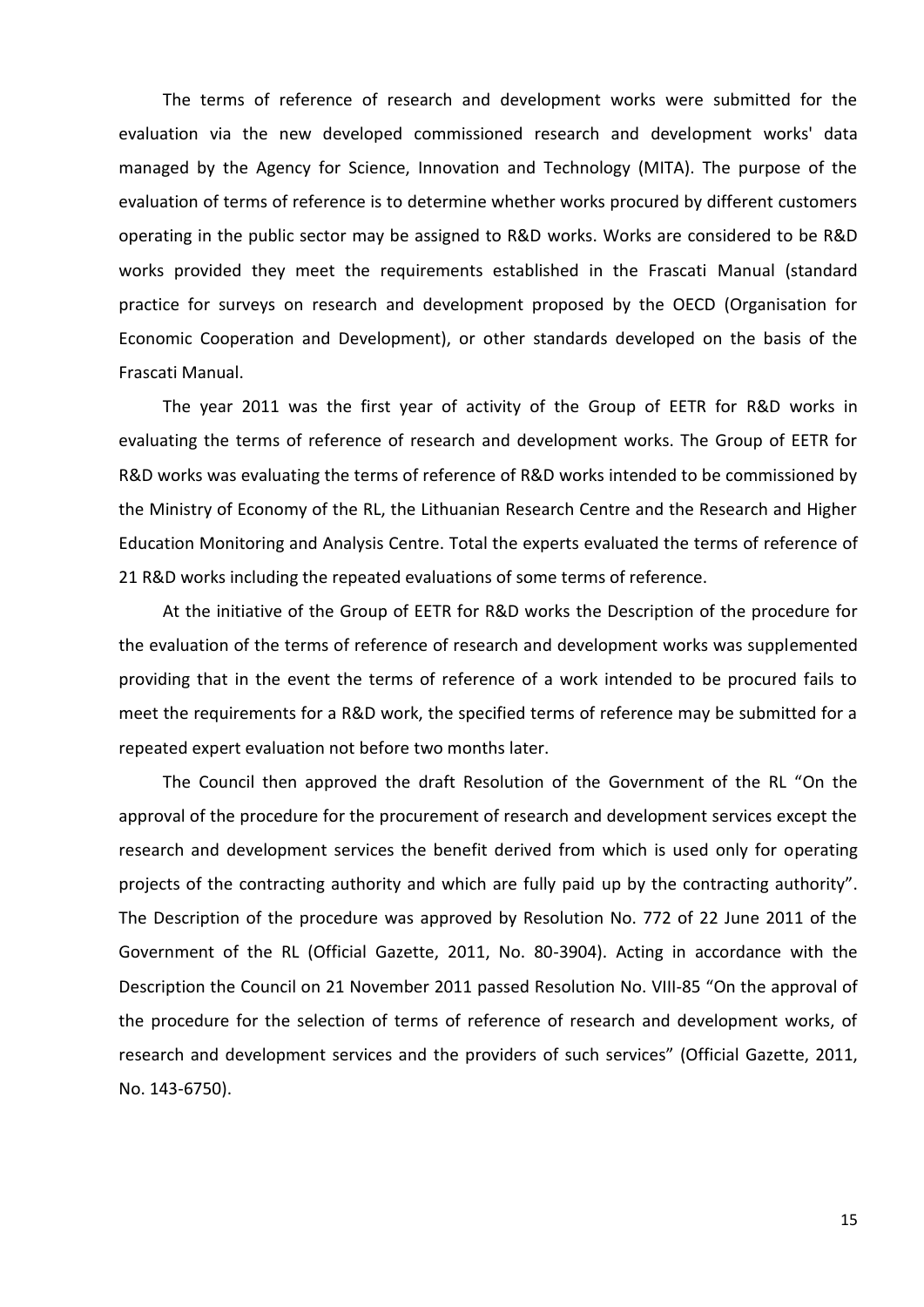#### <span id="page-15-0"></span>**5.3.8. Lithuanian studies development strategy**

Acting in accordance with Letter No. SR-1911 of 4 May 2011 of the Ministry of Education and Science and the Resolution of the Committee of Humanities and Social Sciences the Council approved the expert working group that was obligated to draft specific strategic guidelines for the development of Lithuanian studies (hereinafter – the Guidelines) defining potential fields of research. The purpose of the Guidelines is, on the basis of the assumptions concerning the development of Lithuanian studies and the objectives of such studies define the priorities facilitating a significant renewal of Lithuanian studies with the next decade (until 2020). The Guidelines are intended to science and studies policy makers and executors, academic circles and the community with an interest in Lithuanian studies. The document provides guidelines for the formation of the long-term research policy, for drafting strategic science development documents, and providing the policy enforcement measures. The Guidelines were developed on the basis of the Law on Higher Education and Research and having regard to the draft Lithuania's Progress Strategy "Lithuania 2030", as well as other documents describing the course of Lithuanian studies: the prognostic evaluation – insight of the research and higher education studies, the strategy of the development of the Lithuanian humanities and social sciences, the feasibility study of the International scientific data base *Lituanistika*, and the feasibility study of the development and consolidation of the Lithuanian research institutions in humanities and social sciences. The Guidelines also define the status of the Lithuanian studies, the general principles and the development assumptions, the value approaches underlying the identification of priorities in Lithuanian studies and the criteria for their development strategies. 21 priority subject-matters of Lithuanian studies were formulated on the basis of the principles and approaches identified in the Guidelines. The Guidelines were published in the website of the Council.

#### <span id="page-15-1"></span>**5.3.9. Technology Development Commission**

With a view to ensuring equal possibilities and favourable conditions for the expansion of applied R&D in technology sciences and other areas, and at the same time to promoting the development of high technologies in Lithuania, by its Resolution No. 7V-166 of 18 April 2011, the Council set up the Technology Development Commission (hereinafter – TDC). The Council obliged the TDC to carry out an analysis of the evaluation of research papers in technology sciences, qualification requirements of researchers, applied research programmes, and submit proposals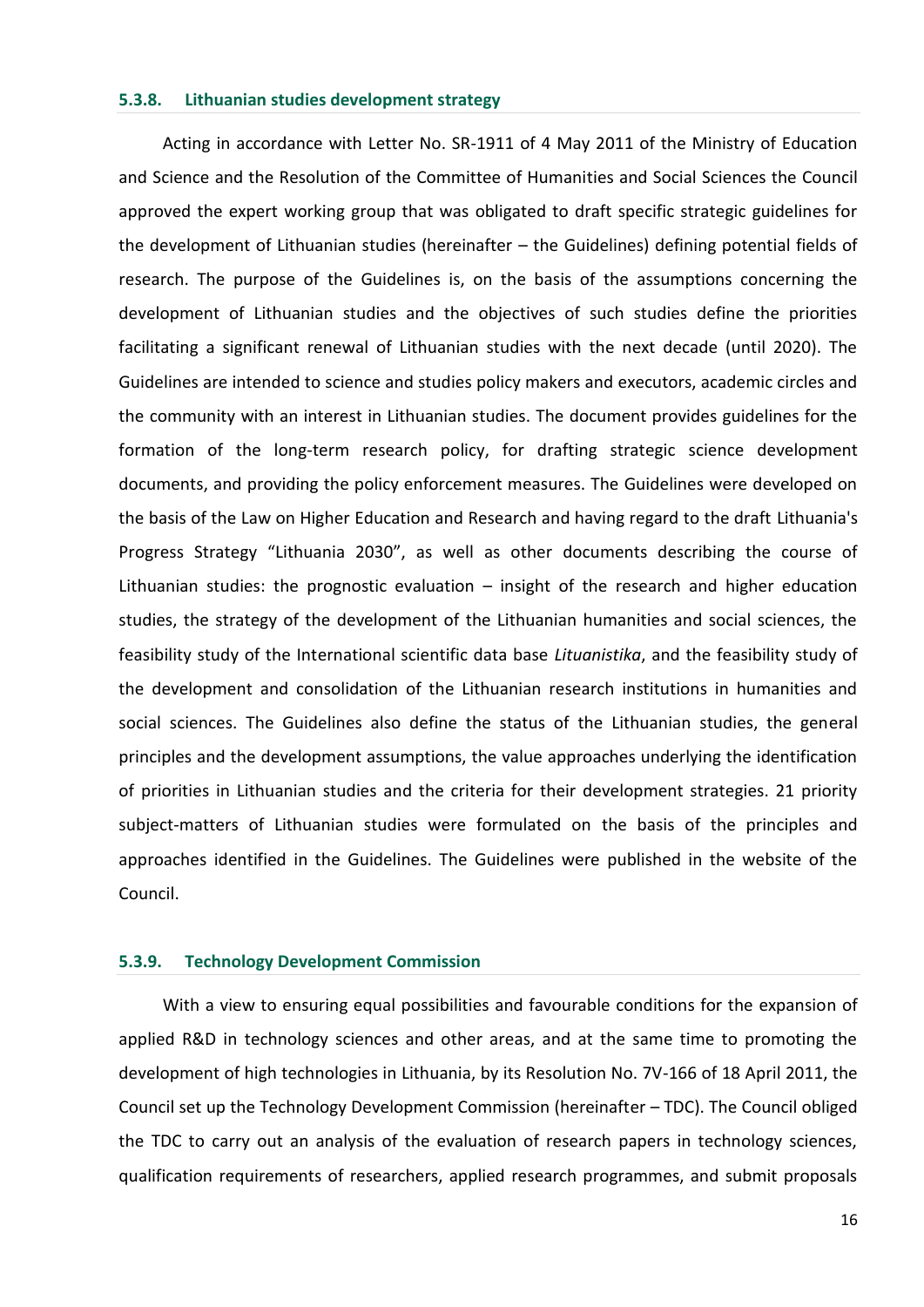to the Committee of Natural and Technical Sciences concerning promotion of applied research activities. The TDC is authorised to involve into its activities also external members representing technology sciences, as well specialists from industry and business.

In relation to the developing of the special criteria for the evaluation of technology projects, qualification requirements for researchers involved in technology projects, also in identifying priority technology research areas, one of the tasks of the TDC was to identify the scope of the area to be analysed. As part of this assignment, the TDC drew a dividing line between technology sciences and other research areas, and the basic and applied research activities. It was concluded that applied sciences should unite researchers of all areas, as the absence of integration among researchers of different areas is currently one of the issues of immediate import. The TDC also sought to identify and define the principal qualities specifically distinguishing applied research from other types of research.

The TDC proposed that the competitive funding of basic and applied (technological) research be pursued separately, while applying a flexible dividing line between them depending on the formulated objectives and the number of proposals submitted. Since in assessing the applied research in technology and other research areas an important aspect is its ultimate objective and the outcome, the TDC proposed several detailed criteria for the assessment of projects and research works. Part of the criteria are designed to assess the relevance and the substantiation of the idea, the competence and expertise of the project team, as well as the substantiation of the project costs and the significance of the results achieved. The other part of the criteria would facilitate the decisions concerning the scientific competence of the project leader and other project team members and their ability to implement projects in the technological applied research area. The TDC sought to develop the assessment criteria and indicators the application whereof would take into consideration the ultimate outcome of the research activities and their applied value.

The TDC also expressed a view that for the purpose of creating favourable conditions for the development of not only technology sciences, it was expedient to promote and support applied research in all areas.

It was proposed to consider the approval of a unified classification of the levels of technological preparedness in Lithuania. The classification should be designed to specify the stages of the cycle of research and development activities and the innovation cycle by the nature of the activity and the indicators achieved as a result. The classification would be recommendable also for public authorities in relation to the development of R&D and innovation development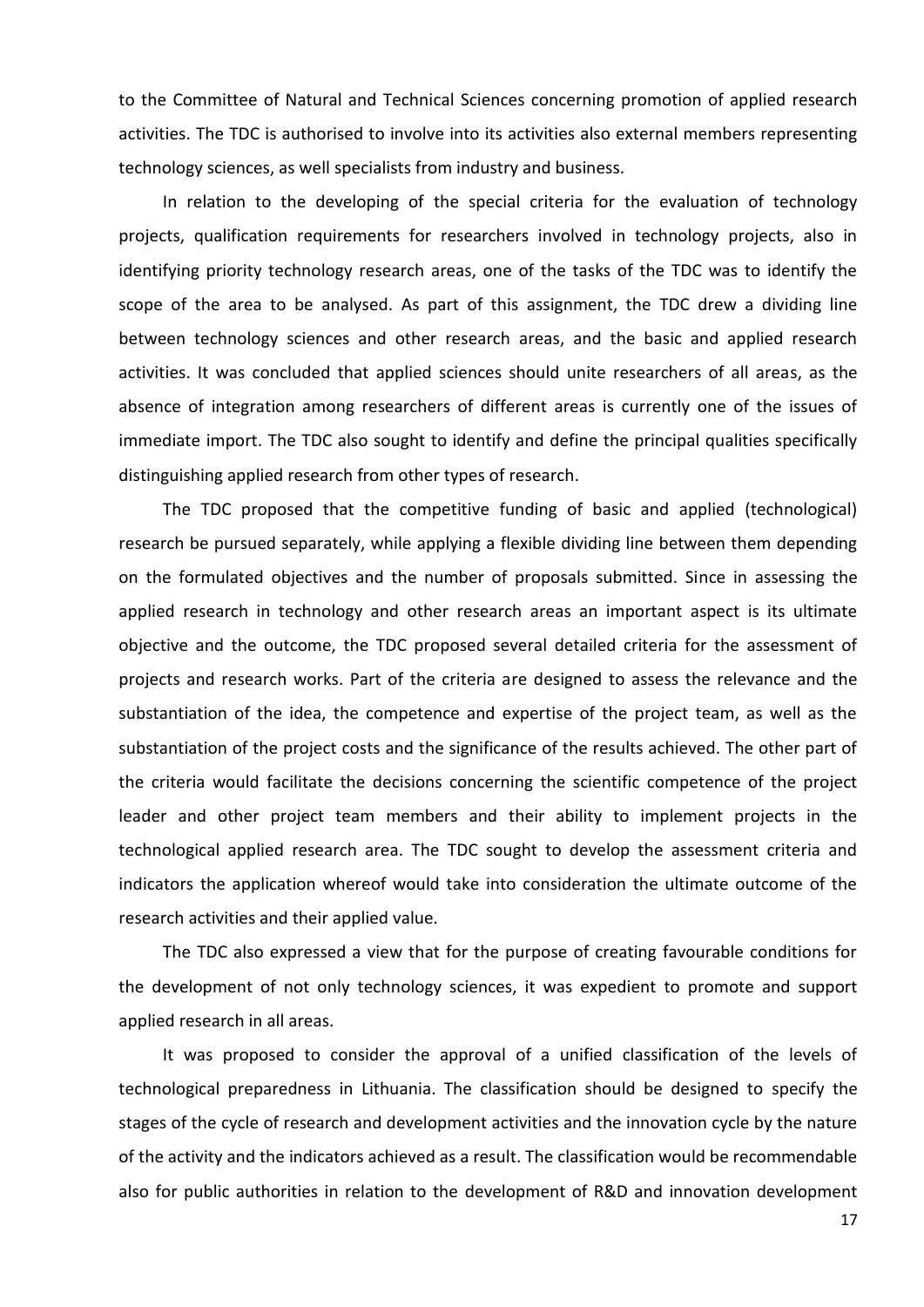programmes, also in developing the R&D and innovation activity funding, promotion and support programmes, evaluating proposals on research projects and the results of implementing such projects, also in drawing up methodologies for the assessment of research institutions and the qualification requirements for the research staff.

#### <span id="page-17-0"></span>**5.3.10. Assessment of research (art) works**

Acting in accordance with Clause 2 of the Methodology for the evaluation of research (art) works of Lithuanian higher education and research institutions approved by Order No. V-1128 of 10 July 2010 of the Minister for Education and Science (version of Order No. V-572 of 8 April 2011) the Council organised the evaluation of works of Lithuanian higher education and research institutions. In the agreement with the Ministry of Education and Science the Council also drew up and approved by the Order of the Chairman of the Council the Regulation for the evaluation of research (art) works of Lithuanian higher education and research institutions. The Regulation was discussed with representatives of Lithuanian higher education and research institutions.

Acting in accordance with Order No. V-798 of 10 May 2011 of the Minister of Education and Science the higher education and research institutions submitted to the Council the reports on their research, artistic and other related activities for 2009 and 2010. The Council set up three evaluation panels that were assigned a task to evaluate the submitted reports in accordance with the Methodology for the evaluation of research (art) works of Lithuanian higher education and research institutions. The results of the evaluation will be made public.

#### <span id="page-17-1"></span>**5.3.11. Other expert-advisory activities of the Council**

In addition to the activities pursued and the proposals submitted during 2011 the Council was also accomplishing other significant assignments.

In May 2011, the Art Commission was set up and obliged to submit proposals to the Committee of Humanities and Social Sciences of the Council concerning doctoral studies in arts, development of cultural industries, development of individual fields of art, evaluation of art works, qualification requirements for art workers, fields in art research, programmes and projects and other related issues.

The Council submitted its proposals to the Ministry of Education and Science concerning the draft Resolution of the Government of the Republic of Lithuania "Concerning the approval of the description of the external assessment of activities of public research institutions". The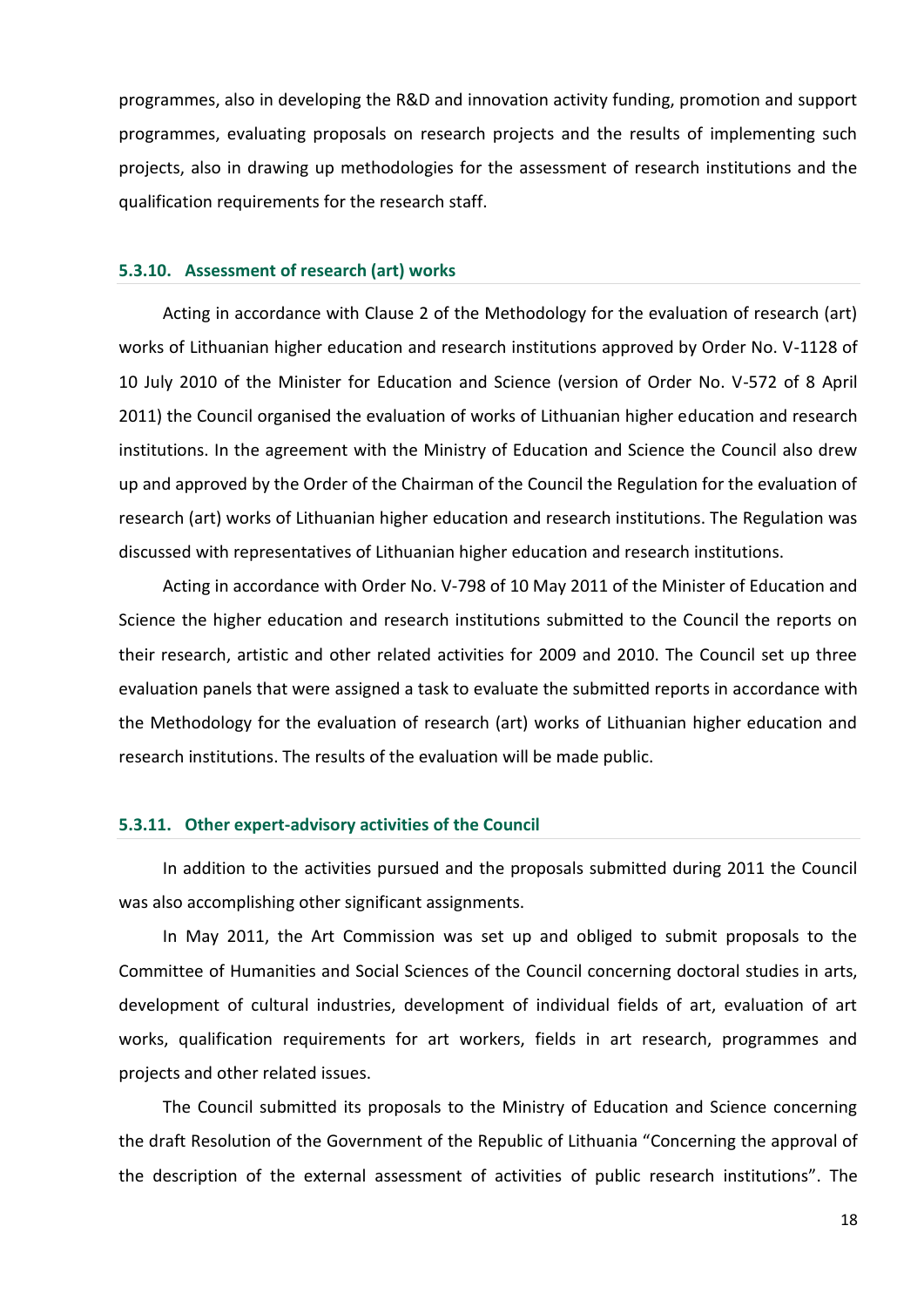Government of the Republic of Lithuania approved the Description of the external assessment of activities of public research institutions by its Resolution No. 289 of 9 March 2011 (Official Gazette, 2011, No. 32-1500).

Until mid-2011 the Commission on the assessment of text books of higher schools was operating within the Council. This Commission was set up on the basis of Order No. ISAK-108 of 19 January 2009 of the Minister for Education and Science "Concerning the approval of the commission for the assessment of quality of textbooks of higher schools" (Official Gazette, 2009, No. 12-487). In 2011, the Council repeatedly appealed to the Ministry of Education and Science concerning the commission for the assessment of quality of textbooks of higher schools. The principal activity of the Commission involves the organisation of the expert evaluation of textbook manuscripts, submission of conclusions concerning their quality and assignment of marks to textbooks. The funding for the publication of general textbooks of higher schools has been terminated. Since the Regulations of the Council approved by the Parliament on 29 December 2009 do not provide for any activity of the Council in the area of higher education, the Council proposed to review the regulations of the Commission for the assessment of quality of textbooks of higher schools and to transfer the responsibilities of the Commission to another institution. Having regard to the arguments and considerations presented by the Council and those of the Centre for Quality Assessment in Higher Education, by his Order No. V-1458 of 27 July 2011 (Official Gazette, 2011, No. 100-4701) the Minister for Education and Science terminated the activities of the Commission for the assessment of quality of textbooks of higher schools.

In response to the Letter of the Group for Interparliamentary Relations with the Republic of Bulgaria of the Parliament of the Republic of Lithuania the Council submitted a proposal to the Group and the Government concerning a possible aid for the memorialisation of Lithuanian soldiers perished in the fights for the freedom of Bulgaria in 1877-1878.

The Council examined the draft Resolution of the Government of the Republic of Lithuania "Concerning the approval of the qualification requirements for positions of research interns, the procedure for the appointment to such positions, and the procedure for funding researcher internship programmes" and submitted its proposals to the draft Resolution. The new version of the Description of the procedure was approved by Resolution No. 699 of 15 June 2011 of the Government of the Republic of Lithuania (Official Gazette, 2011, No. 75-3610).

The Council also submitted its proposals concerning the draft Resolution of the Government of the Republic of Lithuania "Concerning the amendment of Resolution No. 1431 of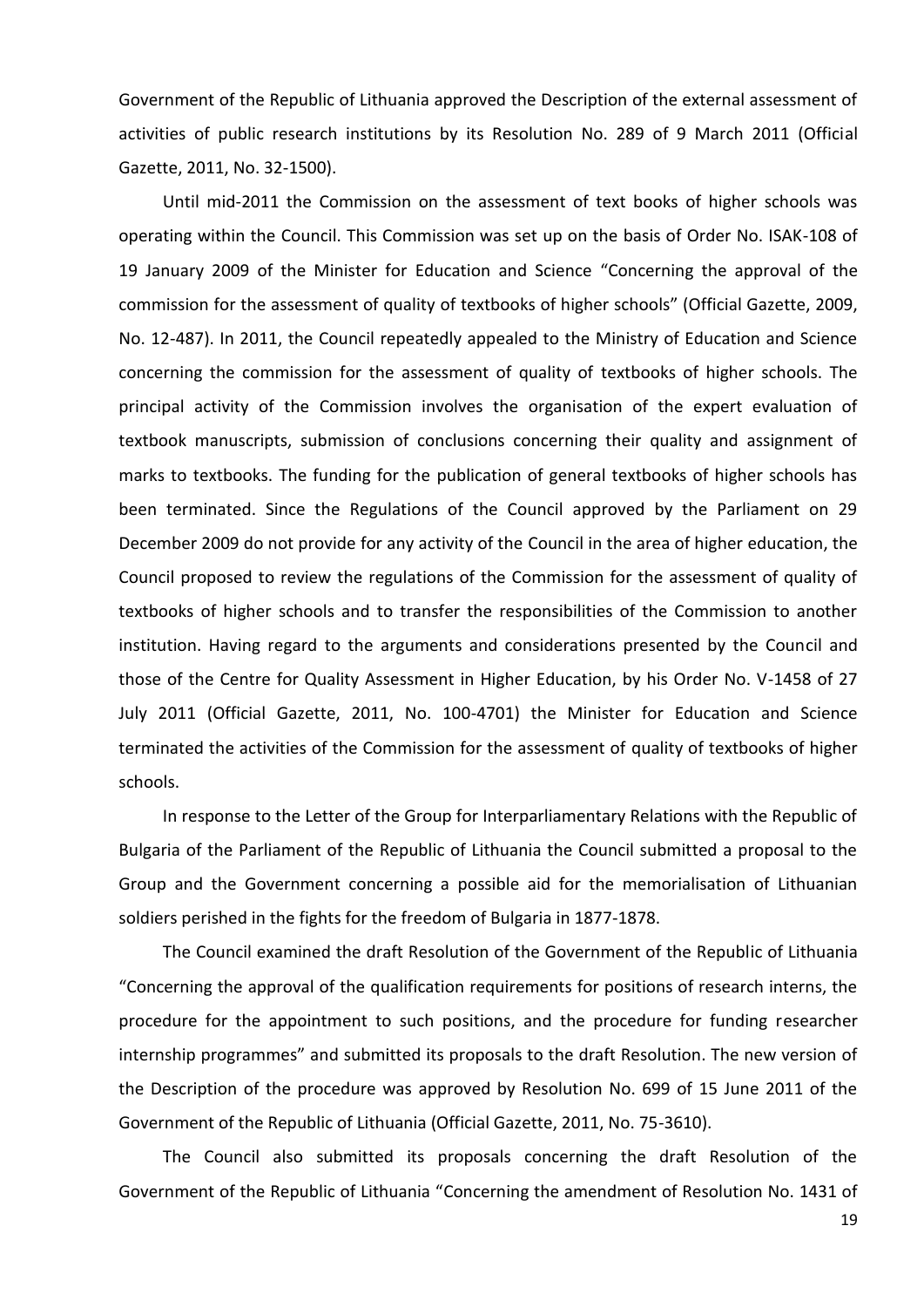11 September 2002 of the Government of the Republic of Lithuania "Concerning the procedure for allocation of State support to doctoral students and post-graduate students in arts". The procedure for the allocation of State support to doctoral students and port-graduate students in arts was approved by Resolution No. 1134 of 28 September 2011 of the Government of the Republic of Lithuania (Official Gazette, 2011, No. 120-5659).

The Committees of the Council also examined the draft "Description of the procedure for allocation of funds to institutions for the co-financing of orders of applied research by economic entities according to proposals by economic entities" and submitted its proposals. Acting in accordance with Item 18 of the "Description of the procedure for the allocation of State funds of the Republic of Lithuania for research and development (social and cultural) and art activities to public higher education and research institutions approved by Resolution No. 597 of 17 June 2009 of the Government of the Republic of Lithuania" (Official Gazette, 2009, No. 76-3103; 2010, No. 158-8045), the Description was approved by Order No. V-2129 of 14 November 2011of the Minister for Education and Science (Official Gazette, 2011, No. 139-6561).

In 2011, the Council was submitting to the Ministry of Education and Science its proposals concerning the further implementation of bilateral (multilateral) international agreements on cooperation in the area of research activities, providing for funding not only the mobility expenses, but also other expenses of joint research projects.

The Council also submitted an opinion concerning the draft Resolution of the Government of the Republic of Lithuania on the reorganisation of the Lithuanian Textile Institute, and a proposal to specify the research fields indicated in the draft Statute of the Centre for Physical Sciences and Technology.

Besides, responding to a member of the Parliament of the Republic of Lithuania Andrius Endzinas, the Council submitted its position concerning the draft Resolution No. XIP-3095 of the Parliament of the Republic of Lithuania "Concerning the application of the summer time in the Republic of Lithuania".

Requested by the Ministry of Education and Science the Council drew up a proposal regarding the distribution of the places of master degree studies in 2011.

The Council drew up the conclusions of the expert assessment of research activities of proposals submitted for the competition for academic awards to researchers of Lithuanian descent and researchers citizens of the Republic of Lithuania residing abroad.

Upon a request of the Lithuanian Business Support Agency experts of the Council carried out the expert assessment of the research part of proposals for R&D projects, and submitted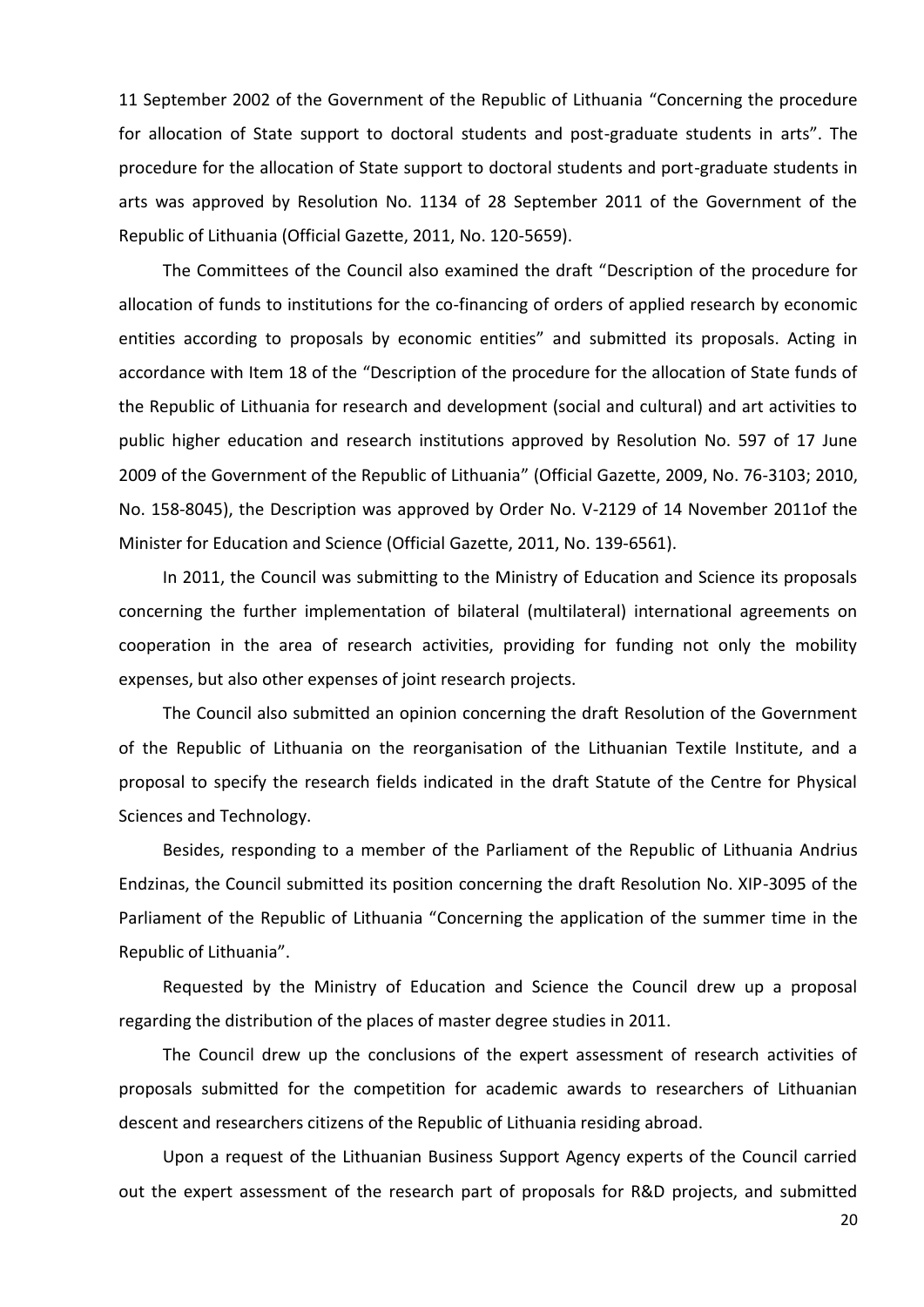some generalised conclusions concerning their conformity with the R&D concept, project costs eligibility and optimisation of activities.

In 2011, experts appointed by the Council were evaluating the proposals of students submitted by Lithuanian higher education and research institutions for receiving nominal scholarships of Lithuanian Presidents Antanas Smetona, Kazys Grinius and Aleksandras Stulginskis granted for outstanding academic performance and active research activity. In respect of the 30 scholarships available the higher schools submitted 85 candidates. Five best candidates were selected from each of the six study areas: one student from the colleges, two university students from each of bachelor's and master's degree studies. Students of humanities and social sciences and studies of arts are granted 15 scholarships of Antanas Smetona, 10 representatives biomedicine and physical sciences are awarded scholarships of Kazys Grinius, and 5 best students in technology sciences are awarded the scholarships named after President Aleksandras Stulginskis.

Representatives by the Council were appointed and participated in different working groups. For instance, representatives of the Council were members of the supervisory committee of the State project "The development and implementation of the system for monitoring of the integrated research, studies and business centres (valleys) and the joint research programmes" implemented by the Research and Higher Education Monitoring and Analysis Centre. The Council appointed its representatives to the bilateral committee with Belgium (Wallonia), representatives to the Council of Supervision of Lithuanian Research Centres, also the commission on the evaluation and selection of projects of foreign research and education institutions carrying out studies in Lithuanian (Baltic) philology.

After the resignation of Auksė Balčytienė, to replace her member of the Council Prof. Gražina Daunoravičienė was delegated as the representative of the Council to the Lithuanian Radio and Television Committee.

## <span id="page-20-0"></span>5.4. Implementation of the programme-based competitive funding of research and development (social, cultural)

During 2011, the Council was continuing the works related to the implementation and ensuring of functioning of the information system for the acceptance and evaluation of research projects and other proposals and reports meeting the most contemporary requirements.

The principal documents adopted in 2011 by the Council and governing the implementation of the programme-based competitive funding of research activities include the Description of the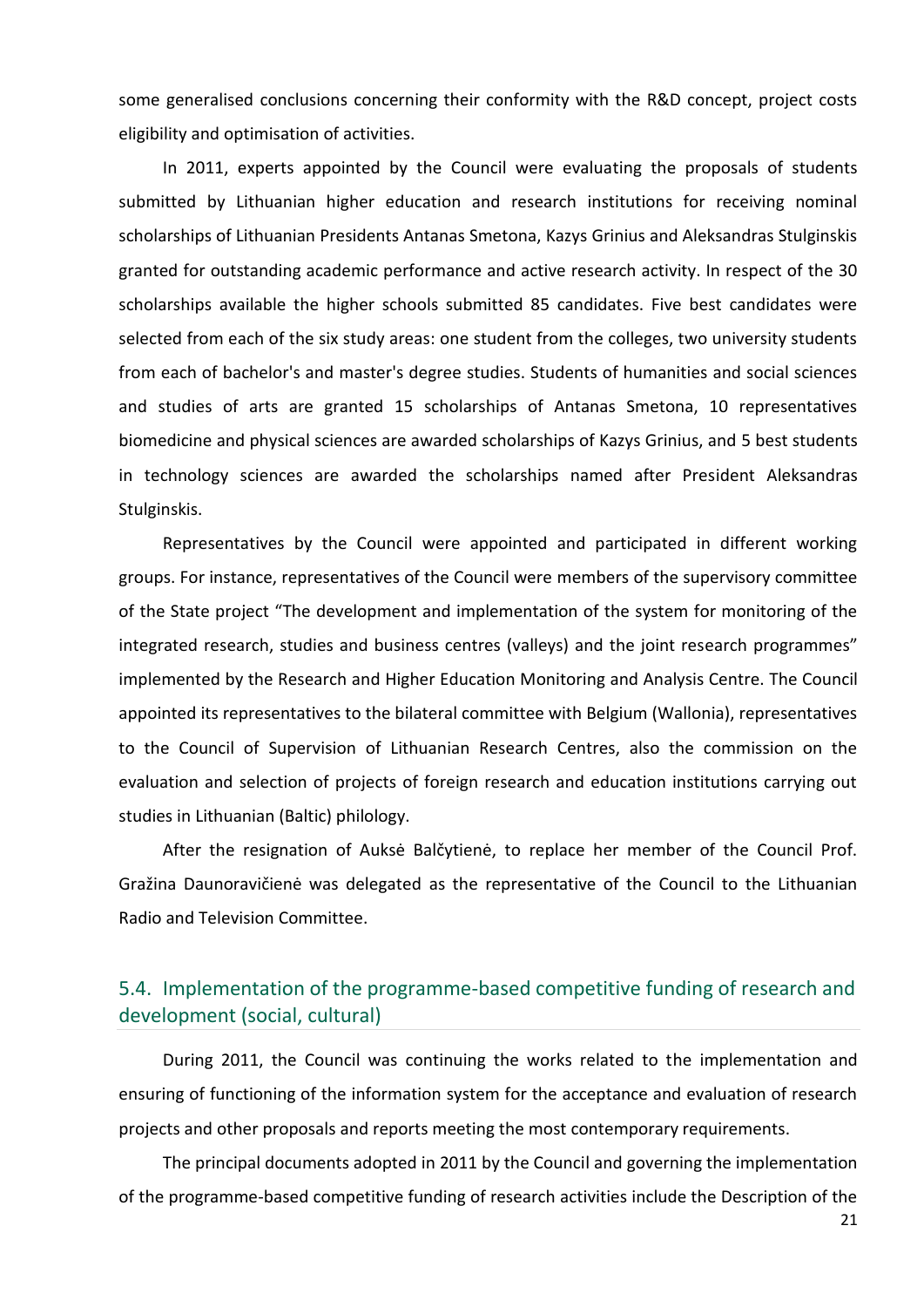procedure for funding of researcher teams projects (Resolution No. [VII-77o](http://www.lmt.lt/DOKUMENTAI/Tarybos_nutarimai/VII/N7-52.doc)f 19 September 2011 of the Council), and the Description of expert evaluation of research projects and their reports (Resolution No. VII-[79](http://www.lmt.lt/DOKUMENTAI/Tarybos_nutarimai/VII/N7-52.doc) of 19 September 2011 of the Council). Referring to its acquired expertise the Council was further revising and improving the Descriptions of the procedures for the implementation of other research and support programmes implemented by the Council.

In March 2011, the procedure for the submission and examination of appeals was enacted by the Order of the Chairman of the Council.

On 21 November 2011, the Council by its Resolution No. VII-87 approved the schemes for avoidance of possible conflicts in relation to the implementation of research and dissemination projects.

The results of the implementation of the programme-based competitive R&D (social, cultural) development are summarised in Table 2.

**Table 2** The results of the implementation of the programme-based competitive R&D (social, cultural) development are summarised in Table 2.

| No. | Activities in the implementation of the programme-based competitive<br>R&D (social, cultural) development | Projects financed<br>in 2011 (including<br>commitments<br>from previous<br>years) | <b>Funding</b><br>granted in<br>2011, LTL<br>thous. |
|-----|-----------------------------------------------------------------------------------------------------------|-----------------------------------------------------------------------------------|-----------------------------------------------------|
| 1.  | <b>National research programmes</b>                                                                       |                                                                                   |                                                     |
| 1.1 | State and nation: heritage and identity                                                                   | 21                                                                                | 2,952.2                                             |
| 1.2 | Social challenges to national security                                                                    | 22                                                                                | 2,807.8                                             |
| 1.3 | Chronic non-infectious diseases                                                                           | 34                                                                                | 4,002.5                                             |
| 1.4 | Future energy                                                                                             | 11                                                                                | 3,453.0                                             |
| 1.5 | Ecosystems in Lithuania: climate change and human impact                                                  | 24                                                                                | 4,978.8                                             |
| 1.6 | Healthy and safe food                                                                                     | 9                                                                                 | 2,024.1                                             |
| 2.  | Development programmes and other research projects:                                                       |                                                                                   |                                                     |
| 2.1 | The National Lithuanian studies development programme for 2009-2015                                       | 123                                                                               | 5,160.0                                             |
| 3.2 | Researcher teams projects                                                                                 | 254                                                                               | 18,350.0                                            |
| 3.  | <b>Support and internship programmes:</b>                                                                 |                                                                                   |                                                     |
| 4.1 | Support for academic associations                                                                         | 39                                                                                | 140.8                                               |
| 4.2 | Support for researcher travel                                                                             | 393                                                                               | 1,047.3                                             |
| 4.3 | Researcher internship programme                                                                           | 9                                                                                 | 193.2                                               |
| 4.4 | Support for research events                                                                               | 87                                                                                | 947.1                                               |
| 4.5 | Support for research works                                                                                | $\mathbf{1}$                                                                      | 6                                                   |
|     | <b>Total:</b>                                                                                             | 1,029                                                                             | 46,062.8                                            |

#### <span id="page-21-0"></span>**5.4.1. National research programmes**

The Council is implementing a programme-based competitive research funding model, whose one of the main implementation measures is the National Research Programmes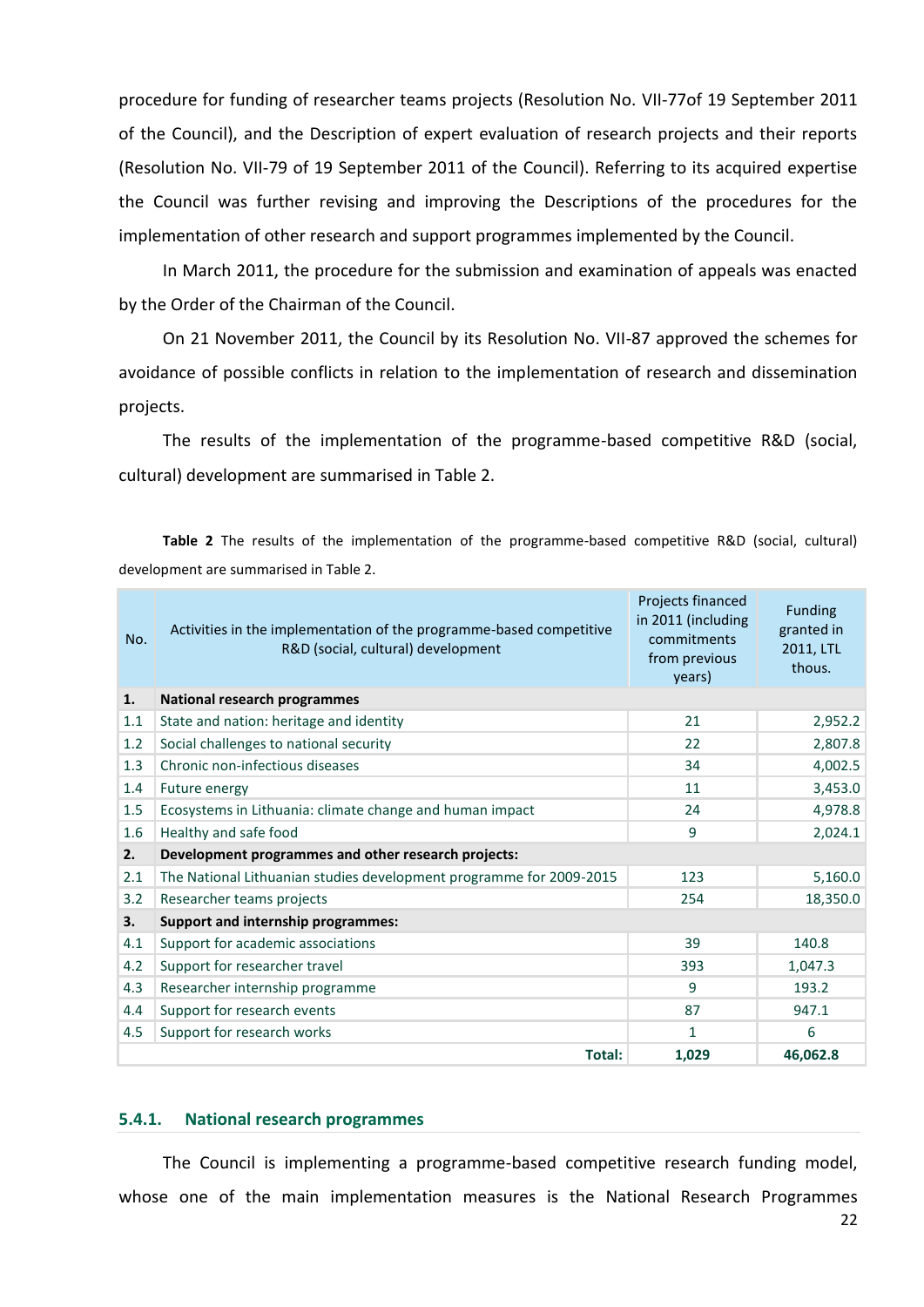(hereinafter – NRP) that represent the entirety of research activities, methods and measures employed to facilitate the State and the society to address problems of strategic importance. The programmes are designed to concentrate the research potential and financial resources of Lithuania, initiate new programme-based research and coordinate the research activities already in progress. With a view to ensuring an appropriate funding for highest competence research activities and promoting the competitiveness of Lithuanian science, team members of the measures under the programmes are selected by way of public competition. The Council in its activities was following Resolution No. [731 o](http://www3.lrs.lt/pls/inter3/dokpaieska.showdoc_bin?p_id=325078)f 16 July 2008 of the Government of the Republic of Lithuania "On the approval of the Regulations of the National Research Programmes" (Official Gazette, 2008, No. 85-3382), Resolution No. [980](http://www3.lrs.lt/pls/inter3/dokpaieska.showdoc_bin?p_id=328333) of 1 October 2008 of the Government of the Republic of Lithuania "On the approval of the list of the National Research programmes" (Official Gazette, 2008, No. 116-4427), and the Description of the procedure for the implementation of the NRP approved by Resolution No. VII-16 of 1 June 2009 of the Council. Resolution No. 877 of 13 July 2011 of the Government of the Republic of Lithuania "Concerning the amendment of Resolution No. 731 of 16 July 2008 of the Government of the Republic of Lithuania "Concerning the approval of the Regulations of the National Research Programmes" (Official Gazette, 2011, No. 92-4378) approved a new version of the Regulations of NRP that was enacted as of 2 January 2012. Pending the enactment of the new version of the Regulations of the NRP on 19 September 2011 the Council passed its Resolution No. VII-81 "Concerning the implementation of the National Research Programmes in the period until 31 December 2011" (Official Gazette, 2011, No. 117-5535), whereby the Council invalidated Resolution No. VII-16 of 1 June 2009 of the Council "Concerning the approval of the description of the procedure for the implementation of National Research programmes" (Official Gazette, 2009, No. 73-3006) and established that pending 31 December 2011 calls for proposals concerning funding of NRP projects shall be published, the proposals shall be submitted and evaluated in accordance with the Description of the procedure for funding of researcher teams projects approved by Resolution No. VII-77 of 19 September 2011 of the Council (Official Gazette, 2011, No. 117-5532). It was also established that pending the enactment of the Resolution the NRP projects already in progress shall, from the enactment of the Resolution until 31 December 2011, be implemented in accordance with Description of the procedure for funding of researcher teams projects as referred to earlier.

The following six NRP programmes were under implementation in the course of 2011:

1. NRP "State and nation: heritage and identity" (approved by Order No. V-7 of 5 January 2010 of the Minister for Education and Science (Official Gazette, 2010, No. 4-170);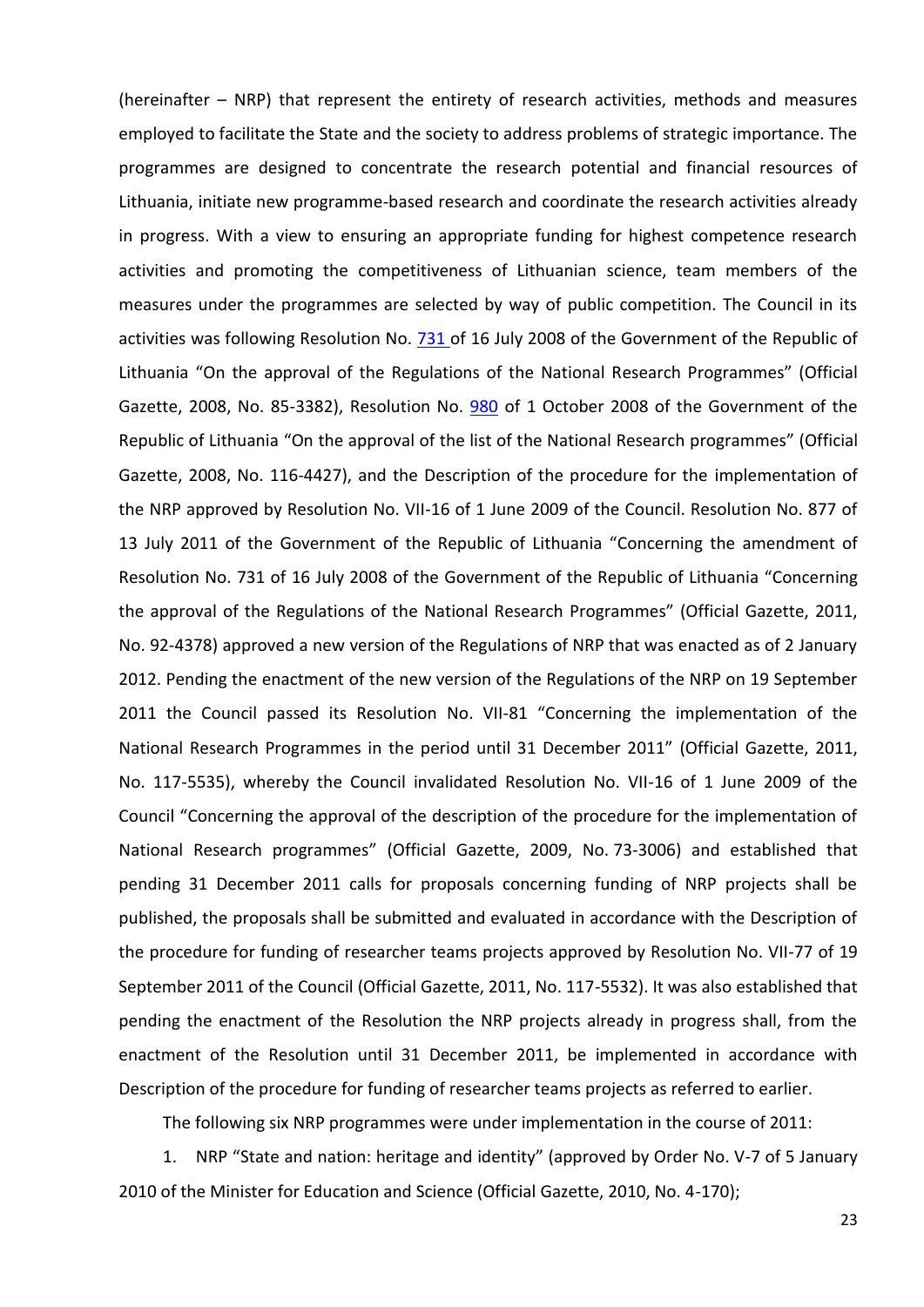2. NRP "Social challenges to national security" (approved by Order No. V-2334 of 17 December 2010 of the Minister for Education and Science (Official Gazette, 2010, No. 152-7764);

3. NRP "Chronic non-infectious diseases" (approved by Order No. V-952 of 19 June 2010 of the Minister for Education and Science (Official Gazette, 2010, No. 75-3851);

4. NRP "Ecosystems in Lithuania: climate change and human impact" (approved by Order No. V-951 of 19 June 2010 of the Minister for Education and Science (Official Gazette, 2010, No. 75-3849);

5. NRP "Future energy" (approved by Order No. V-950 of 19 June 2010 of the Minister for Education and Science (Official Gazette, 2010, No. 75-3847);

6. NRP "Healthy and safe food" (approved by Order No. V-694 of 26 April 2011 of the Minister for Education and Science (Official Gazette, 2011, No. 51-2499).

## *5.4.1.1. "State and nation: heritage and identity"*

The aim objective of the NRP "State and nation: heritage and identity" is to formulate the general theoretical concept of social and cultural identity, to examine and evaluate the development of specific identity forms in the aspects of heritage, contemporary state of identity and impacts of the modern world challenges. The following tasks have been defined to achieve the objective of the programme:

1. Basic research of the preconditions of the identity, its conception and expression forms and development, and the forms of the social and cultural identity of the Lithuanian society, their development and prospects;

2. Research of the historic consciousness discourse, the historic memory of the GDL and the formation of the modern national identity in the XIX-XX c., also research of the Soviet period legacy and its management, consciousness of the emigration, self-consciousness and the preserved identity;

3. Research of the relation between the cultural heritage and the society, and the development of the infrastructure required for the research of the heritage and identity;

4. Research of the nature of the impact of the different (including the new ones) challenges of the modern world – globalisation, secularisation and others upon the identity, of the impact upon the State, language and culture;

5. Development of the concept of the integrated information infrastructure of the Lithuanian heritage and identity.

24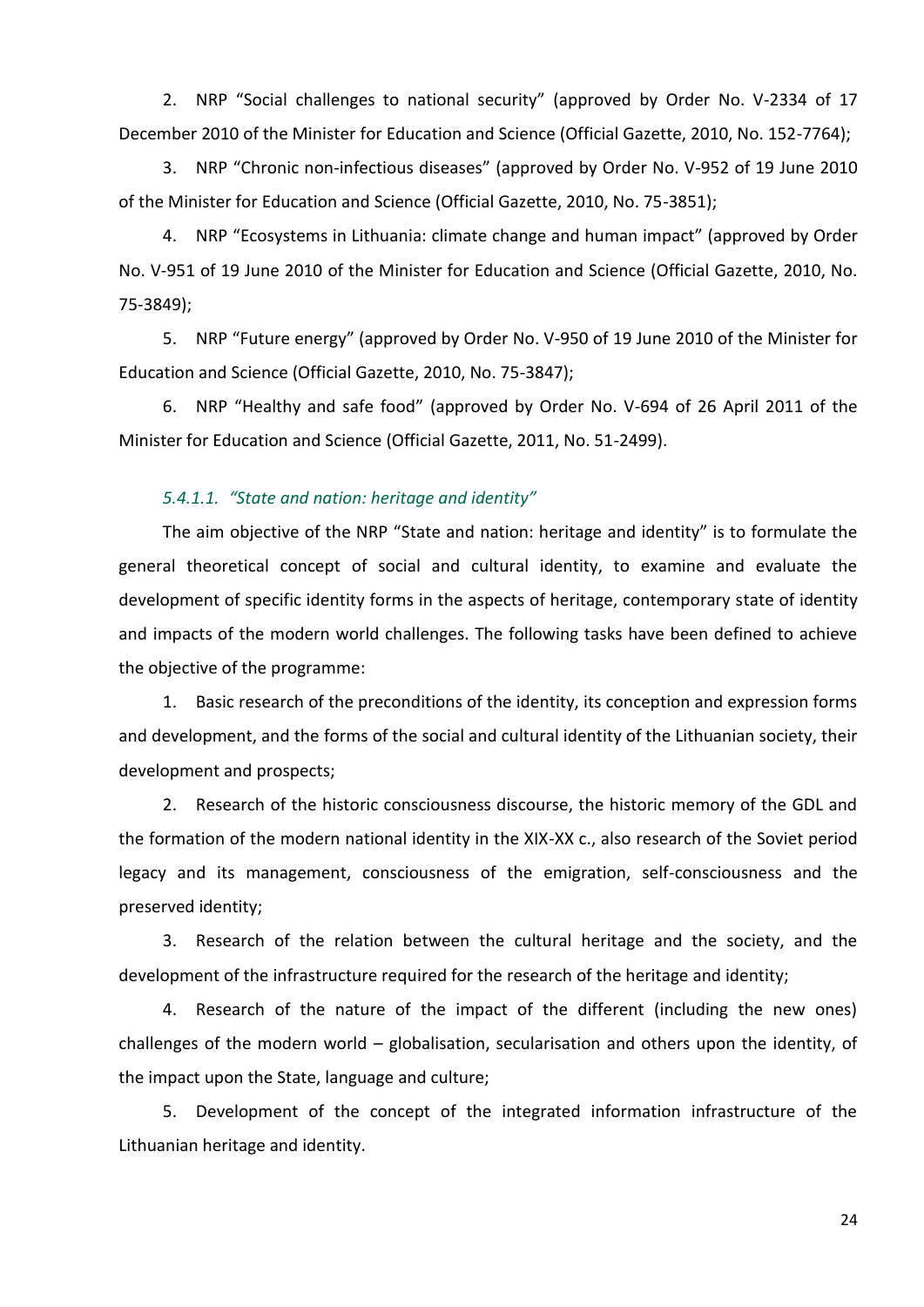Early in 2011, the Council assessed 21 annual and 8 final reports of the projects under the programme. In 2011, the programme funds we granted to finance only the projects under the grant agreements signed in previous years. Total 21 projects were implemented, and the allocations for the projects in 2011 totalled LTL 2,952,200. In November the Council announced a call for proposals of projects under the programme starting with 21. Total 41 proposals were received and submitted for eligibility check.

#### *5.4.1.2. "Social challenges to national security"*

The objective of NRP "Social challenges to national security" is to reveal the nature, content, scale and trends of social phenomena threatening national security as well as to develop strategic solutions and provide recommendations to overcome these threats. The following tasks have been defined to achieve the objective of the programme:

- 1. surveys of the country's demographic development;
- 2. surveys of the country's human resources, labour market policy and employment;
- 3. surveys of social welfare;
- 4. surveys of criminogenic processes threatening personal or public security;
- 5. performing of surveys of psychosocial interfaces and the subjective welfare.

Early in 2011, the Council assessed 18 annual and 2 final reports of the projects under the programme. Upon the assessment of the annual report funding in respect of one project was terminated. In 2011, one call for proposals was announced only for the second task of the programme. 11 proposals were received in response to the call. Following the expert assessment of the proposals 5 projects were selected as eligible for financing. Also in 2011 funding was granted to 17 projects under the grant agreements signed in previous years. Total allocations for the projects under the programme in 2011 accounted for LTL 2,807,800. In November a new call for proposals was published in respect of all tasks under the programme for projects to be launched starting from 2012. 27 proposals were received and submitted for eligibility check.

## *5.4.1.3. "Chronic non-infectious diseases"*

The goal of the NRP "Chronic non-infectious diseases" is to gain new scientific knowledge required to reduce the morbidity, mortality and disability of the Lithuanian population caused by the major chronic non-infectious diseases (cardiovascular diseases, cancer diseases, diabetes, neurodegenerative diseases, allergies and autoimmune diseases, mental and behavioral disorders (hereinafter – CNID), develop the strategic principles for the prevention of such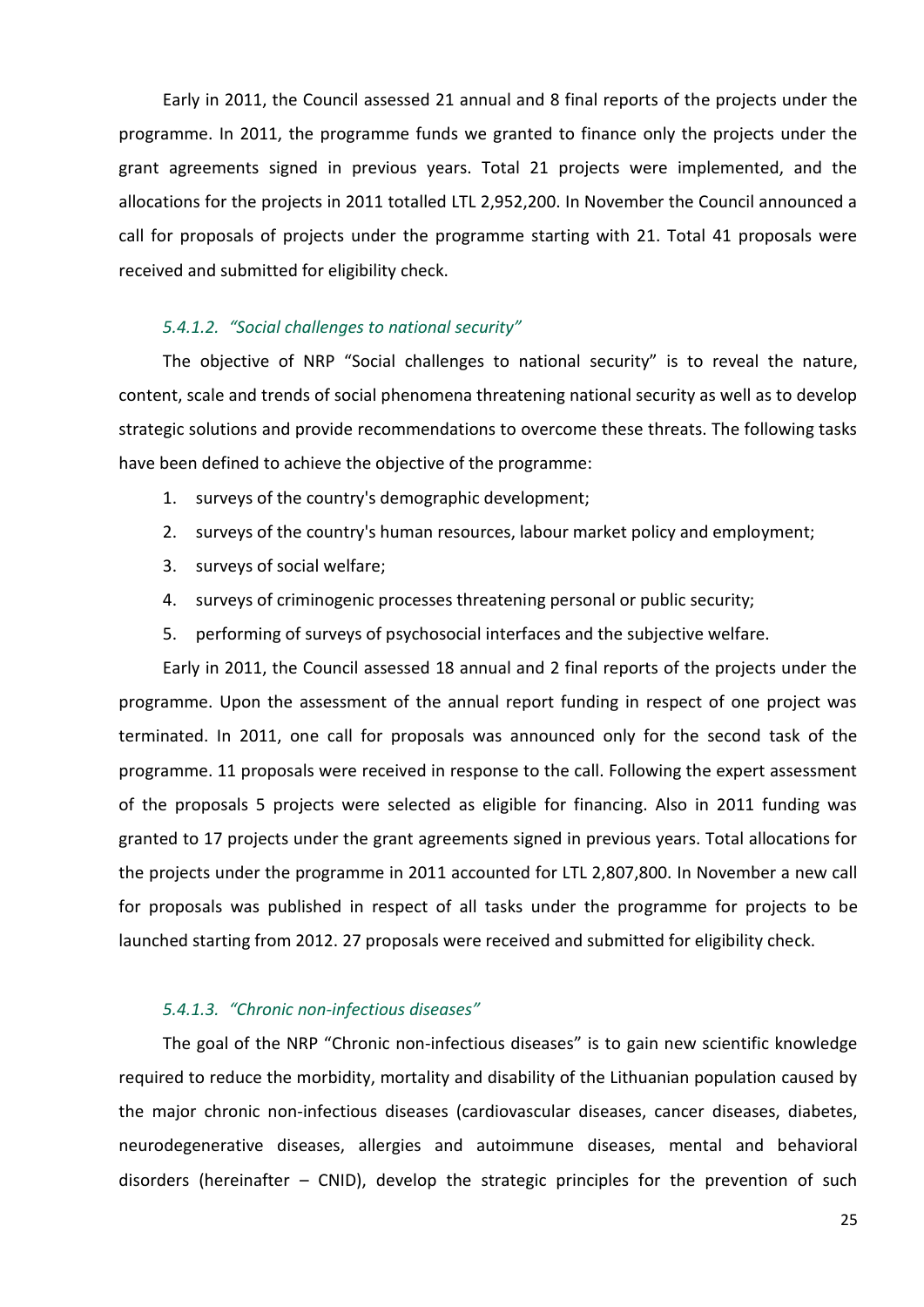diseases and create further improved methods for the prevention and diagnostics thereof. The following tasks have been defined to achieve the objective of the programme:

1. Establish the impact of social, economic, life-style and biological factors upon the disparities in the health of Lithuanian residents, the risk of falling ill with CNID, and provide scientific grounds for the strategic principles of prevention and control of such diseases.

2. Develop the comprehensive analysis, molecular marker and non-invasive visualisation methods for the prevention and an early diagnostics of CNIDs.

Early in 2011, the Council assessed 29 annual reports of the projects under the programme. In 2011, one call for proposals was announced only for the first task of the programme. 20 proposals were received in response to the call. Following the expert assessment of the proposals it was decided to grant financing to 5 projects. Also in 2011 funding was granted to 29 projects under the grant agreements signed in previous years. The allocations for the projects under the programme in 2011 totalled LTL 4,002,500. In November a call for proposals was published for projects under all tasks of the programme starting from 2012. 59 proposals were received and have been already submitted for eligibility check.

#### *5.4.1.4. "Future energy"*

The aim of the NRP "Future energy" is to address the most relevant scientific problems concerning the Lithuania's energy security, improvement of energy efficiency and the production of future energy as well as development of supply technologies and optimization of their usage. The following tasks have been defined to achieve the objective of the programme:

1. Development and surveys of Lithuania's energy security and its development models;

2. Development of the scientific base for the production, supply and efficient consumption of future energy.

Early in 2011, the Council assessed 10 annual reports of the projects under the programme. In 2011, the Council published one call for proposals under the programme. 7 proposals were received. Following the expert assessment of the proposals it was decided to grant financing to 1 project. Also in 2011 funding was granted to 10 projects under the grant agreements signed in previous years. The allocations for the projects under the programme in 2011 totalled LTL 3,453,000. In November a call for proposals was published for projects under the programme starting from 2012. 23 proposals were received. The proposals have been already submitted for eligibility check.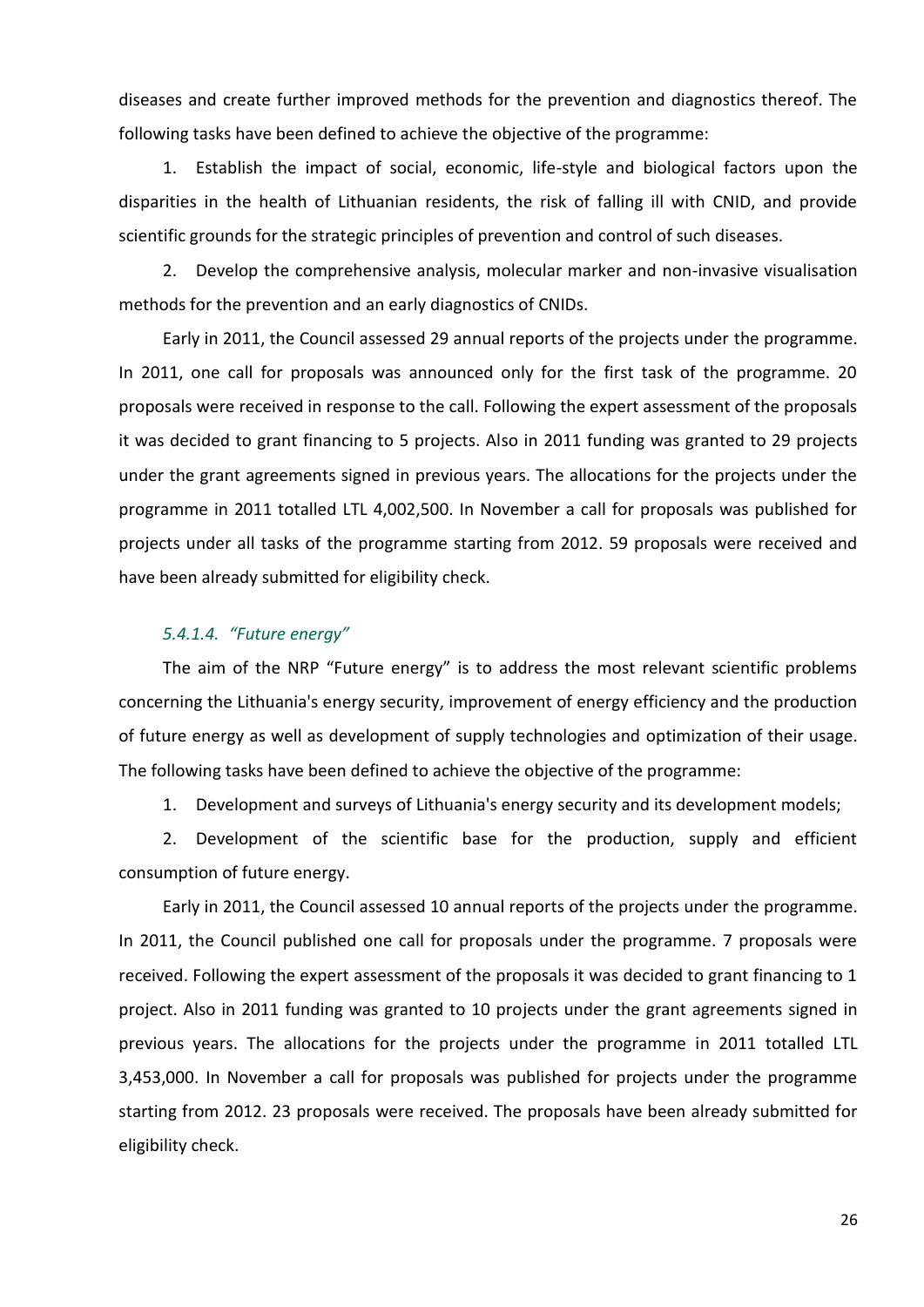## *5.4.1.5. "Ecosystems in Lithuania: climate change and human impact"*

The NRP "Ecosystems in Lithuania: climate change and human impact" aims to obtain new scientific knowledge of contemporary and historical impact of biologic invasions towards the structure of biologic systems, their functioning and evolution in order to clarify the basic adaptation patterns of ecosystems and their components in the context of global changes. In addition, it aims to implement a complex evaluation of the current state of ecosystems, their biological diversity and resource availability given the impact of global biologic invasions, identify the most common adaptability and mitigation measures. The Programme sets the following three research tasks:

1. on the basis of biogeochemical indicators analyse the changes in the paleoenvironmental conditions establishing their stages and relationship with the globally recorded Quaternary fluctuations, identifying the impact of the paleoenvironment factors upon the patterns of species invasion (expansion) and adaptation;

2. study the invasiveness of alien species, their evolutionary (genomic) changes and adaptation in new localities, by drafting the guidelines for the assessment, forecasting and management of biological invasions under the conditions of the global environmental change;

3. identify the vulnerability of native species and their adaptation under the conditions of biological invasion and other global changes, and to identify the environmental impacts and socio-economic consequences of the invasions and species range change on the current biological diversity, and the organisation, functions and evolution of communities and ecosystems.

Early in 2011, the Council assessed 24 annual reports of the projects under the programme. In 2011, the programme funds we granted to finance only the projects under the grant agreements signed in previous years. Total 24 projects were implemented. In 2011, LTL 4,978,800 were allocated for the implementation of these projects. In November a call for proposals was published for projects under the programme starting from 2012. 27 proposals were received and submitted for eligibility check.

#### *5.4.1.6. "Healthy and safe food"*

Acting in accordance with Resolution No. 980 of 1 October 2008 of the Government of the Republic of Lithuania "On the approval of the list of the National Research Programmes" (Official Gazette, 2008, No. 116-4427), the Council designed and submitted for approval the National Research Programme "Healthy and safe food" included in the list of the National Research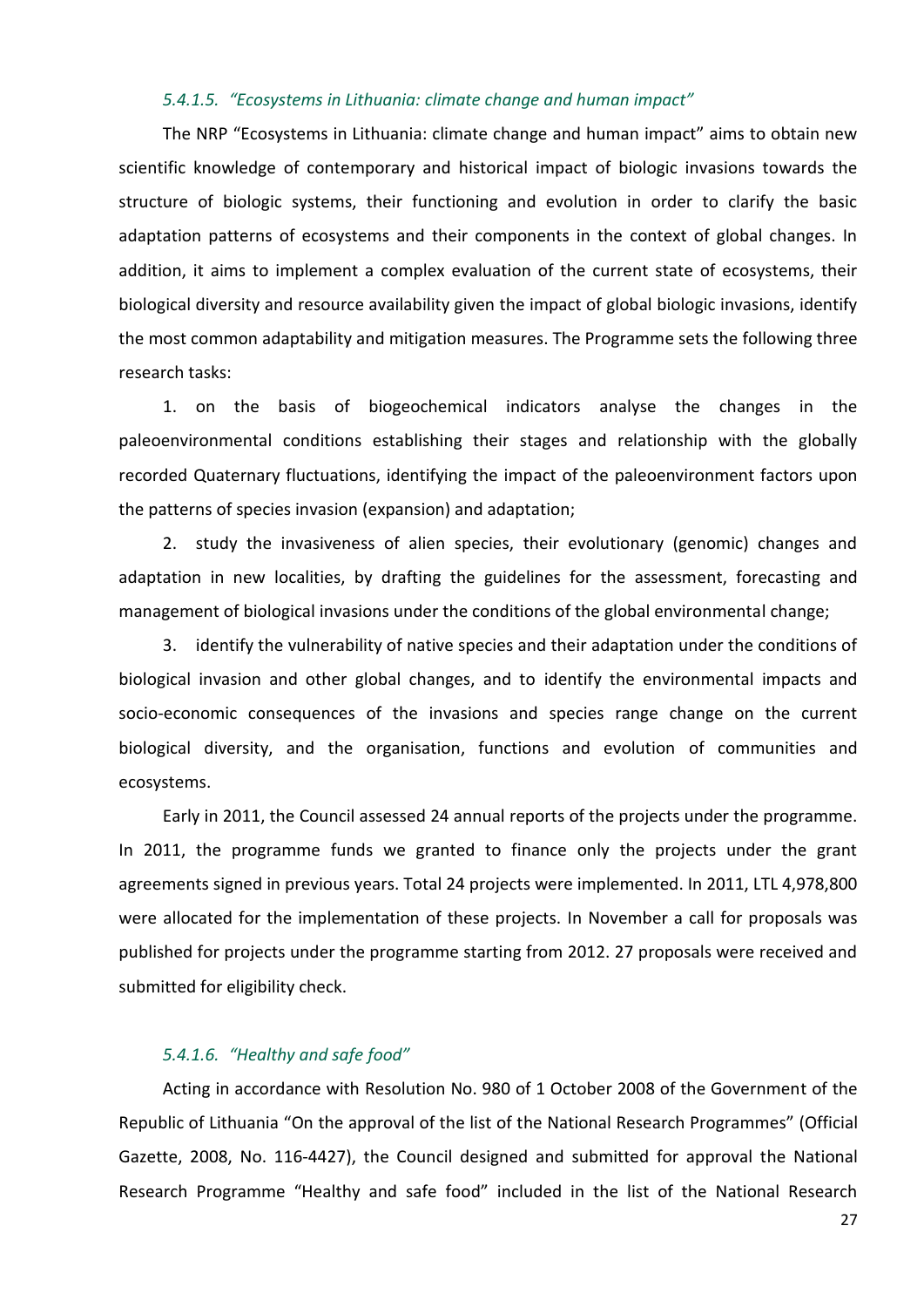Programmes. The NRP "Healthy and safe food" was approved by Order No. V-694 of 26 April 2011 of the Minister for Education and Science (Official Gazette, 2011, No. 51-2499).

The NRP "Healthy and safe food" is designed to obtain and systematise new scientific knowledge required for the development of the relevant methods and the application of biosubstances to new, safe and higher quality food products or enhanced biological value complying with the healthy nutrition principles, and competitive at domestic and foreign markets; develop the theoretical basis for technologies of functional food products while efficiently using local raw materials and ensuring the safe supply of food products to consumers. The Programme sets the following two tasks:

1. Analyse and identify the changes of biologically valuable and hazardous substances while raising animals and plants for food, storing and processing agricultural raw materials, and develop the technology prototypes enhancing the safety and quality of food products;

2. Analyse and assess the food components from the chemical, biological, toxicological aspects as well as from the point of view of their impact upon food matrices in developing safer food products of enhanced biological value.

In 2011, the Council published one call for proposals under the programme. 20 proposals were received in response to the call. Following the expert assessment funding was granted to 9 projects and in 2011 total LTL 2,024,100 was allocated for their implementation.

#### <span id="page-27-0"></span>**5.4.2. Development and other programmes**

#### *5.4.2.1. "The National Lithuanian studies development programme for 2009-2015 "*

The National Lithuanian studies development programme for 2009-2015 was the first programme the Council had undertaken starting in 2009 the programme-based and competitive financing of research activities. In the beginning of 2011, the Council assessed the final and the annual reports of the projects implemented under the Programme. In this relation improvements were introduced to two documents constituting the basis for the administration of the Programme. This included a new version of the Description of the procedure for the implementation of the National Lithuanian studies development programme for 2009-2015 (approved by Resolution No. VII-78 of 19 September 2011 of the Council) and the Description of the expert assessment of dissemination projects and their reports (approved by Resolution No. VII-80 of 19 September 2011 of the Council (Official Gazette, 2011, No. 117-5536).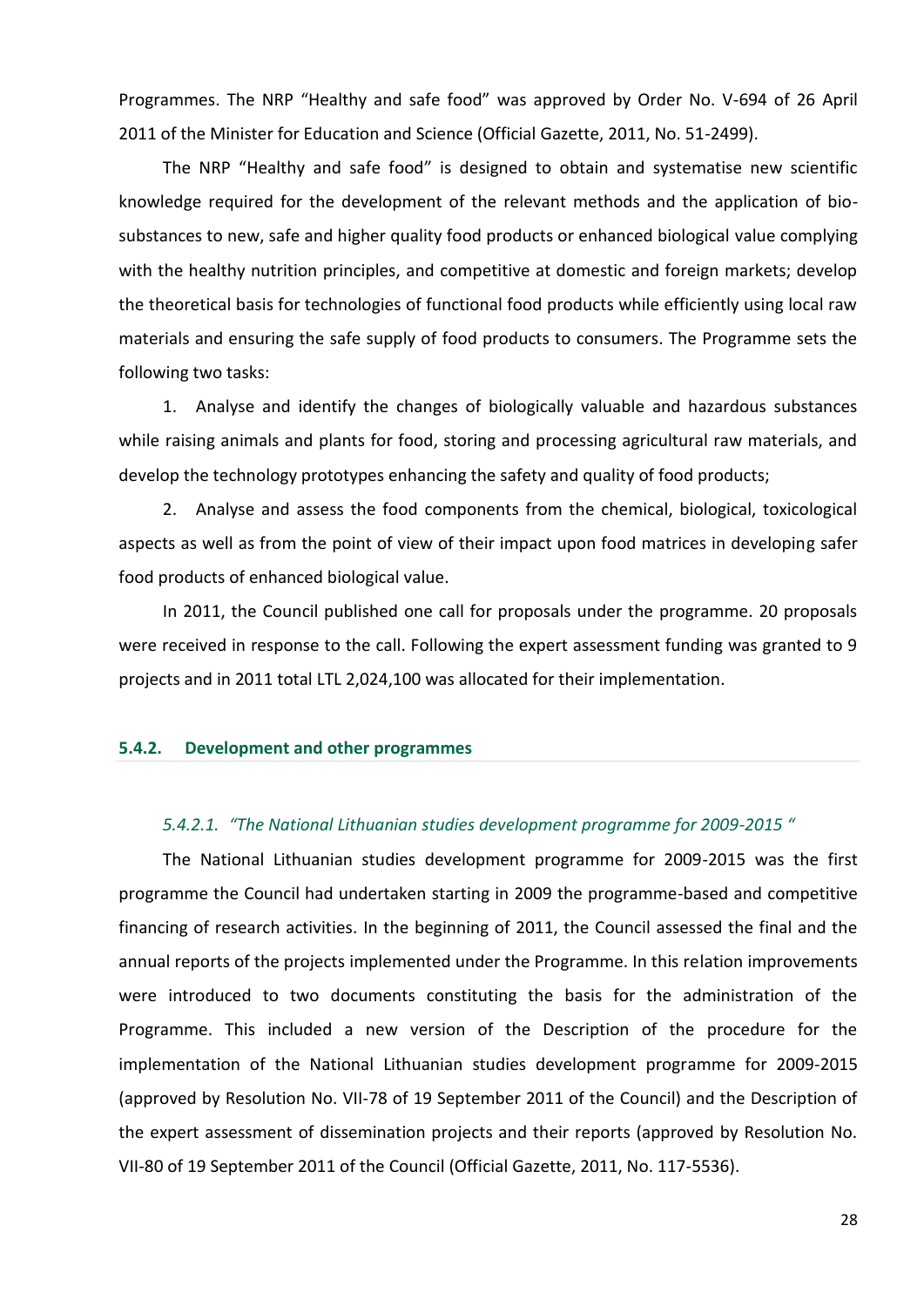In 2011, one call for proposals was announced according to the four groups of the Programme measures:

1. Research in different fields of Lithuanian studies, dissemination of the results of such research, and enhancement of researcher qualification;

2. Development and monitoring of digital information resources in Lithuanian studies;

3. National and international dissemination of studies of Lithuanian philology, promotion of international relations and international recognition;

4. Publishing of works in Lithuanian philology.

130 proposals were received in response to the call. Following the expert assessment of the proposals funding was granted to 54 projects. Also in 2011 funding was granted to 69 projects under the grant agreements signed in previous years. The allocations for the projects under the programme in 2011 totalled LTL 6,160,000. In October a call for proposals was published for projects under the programme starting from 2012. 108 proposals were received. Following the eligibility check the proposals were submitted for expert assessment.

More about the Programme see the Annex to the Report (The National Lithuanian studies development programme for 2009-2015: annual implementation team report for 2011).

#### *5.4.2.2. Researcher teams projects*

In the beginning of 2011, the Council was assessing the annual and final reports on the projects implemented by researcher teams. Total the Council assessed 52 reports in the area of humanities and social sciences, and 96 reports in natural and technical sciences. Resolution No. VII-77 of 19 September 2011 of the Council introduced amendments to the principal document constituting the basis for the implementation of this supported field, and adopted the Description of the procedure for financing researcher team projects (Official Gazette, 2011, No. 117-5532), and the Description of the procedure for expert assessment of research projects and their reports (Resolution No. VII-79 of 19 September 2011 of the Council) applicable to projects of not only this supported field but also in relation to the assessment of other research projects.

In 2011, the Council published one call for proposals under the programme. 513 proposals were received in response to the call. Following the expert assessment of the proposals funding was granted to 122 projects. Also in 2011 funding was granted to 132 projects under the grant agreements signed in previous years. The allocations for the projects under the programme in 2011 totalled LTL 18,350,000. In October a call for proposals was published for projects under the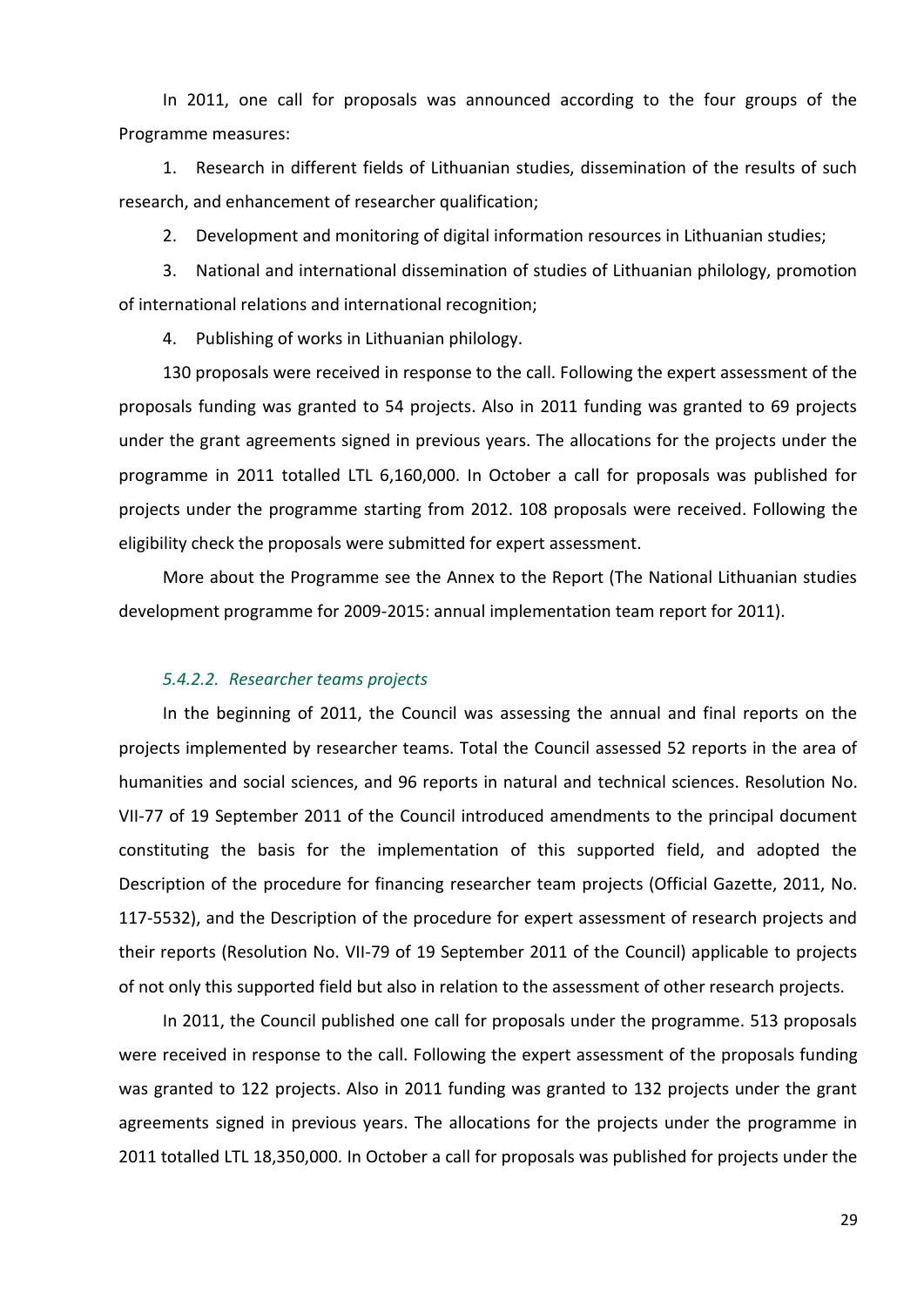programme starting from 2012. 350 proposals were received in response to the call. Following the eligibility check the proposals were submitted for expert assessment.

# *5.4.2.3. Cooperation programmes implemented under bilateral (tripartite) intergovernmental agreements*

During 2011, the Council was further implementing the four cooperation programmes in the area of research and development implemented according to intergovernmental treaties and agreements (hereinafter – Cooperation programmes):

1. the cooperation co-funding programme between the Ministry of Education and Science of the Republic of Lithuania, the National Research Council of China (Taiwan) and the Ministry of Education and Science of Latvia (hereinafter – Joint Lithuanian-Chinese (Taiwan)-Latvian programme);

2. the programme on cooperation in research and technologies between the Ministry of Education and Science of the Republic of Lithuania and the State Research and Technology Committee of the Republic of Belarus (hereinafter – Lithuanian-Belarus programme);

3. the programme on cooperation in research and technologies between the Ministry of Education and Science of the Republic of Lithuania and the State Science, Innovations and Informatisation Agency of Ukraine for 2011-2015 (hereinafter – Lithuanian-Ukrainian programme);

4. the bilateral Lithuanian-French integrated activity cooperation programme in research and development "Gilibert" (hereinafter – "Gilibert" programme).

With a view to ensuring an efficient implementation of Cooperation programme the Council drafted four Descriptions of the procedures for the implementation of Cooperation programmes. The Descriptions were approved by Resolution No. VII-90 of 19 December 2001 of the Council. The Descriptions set the procedure for the submission of proposals seeking funding for the implementation of projects under a respective programme, also the procedure for the assessment of such proposal, granting of State budget funds, submission of reports and evaluation of such reports at the Council.

In 2011, the Council published the calls to submit proposals under the Lithuanian-Chinese (Taiwan)-Latvian programme and the Lithuanian-Ukrainian programme. For the purpose of administration of the calls the Council implemented the electronic proposal reception system, organised information days and the expert assessment of the proposals. 15 proposals were submitted according to the call of the Lithuanian-Chinese (Taiwan)-Latvian programme; following the expert assessment the decision was passed to grant funding to 3 projects (to be launched in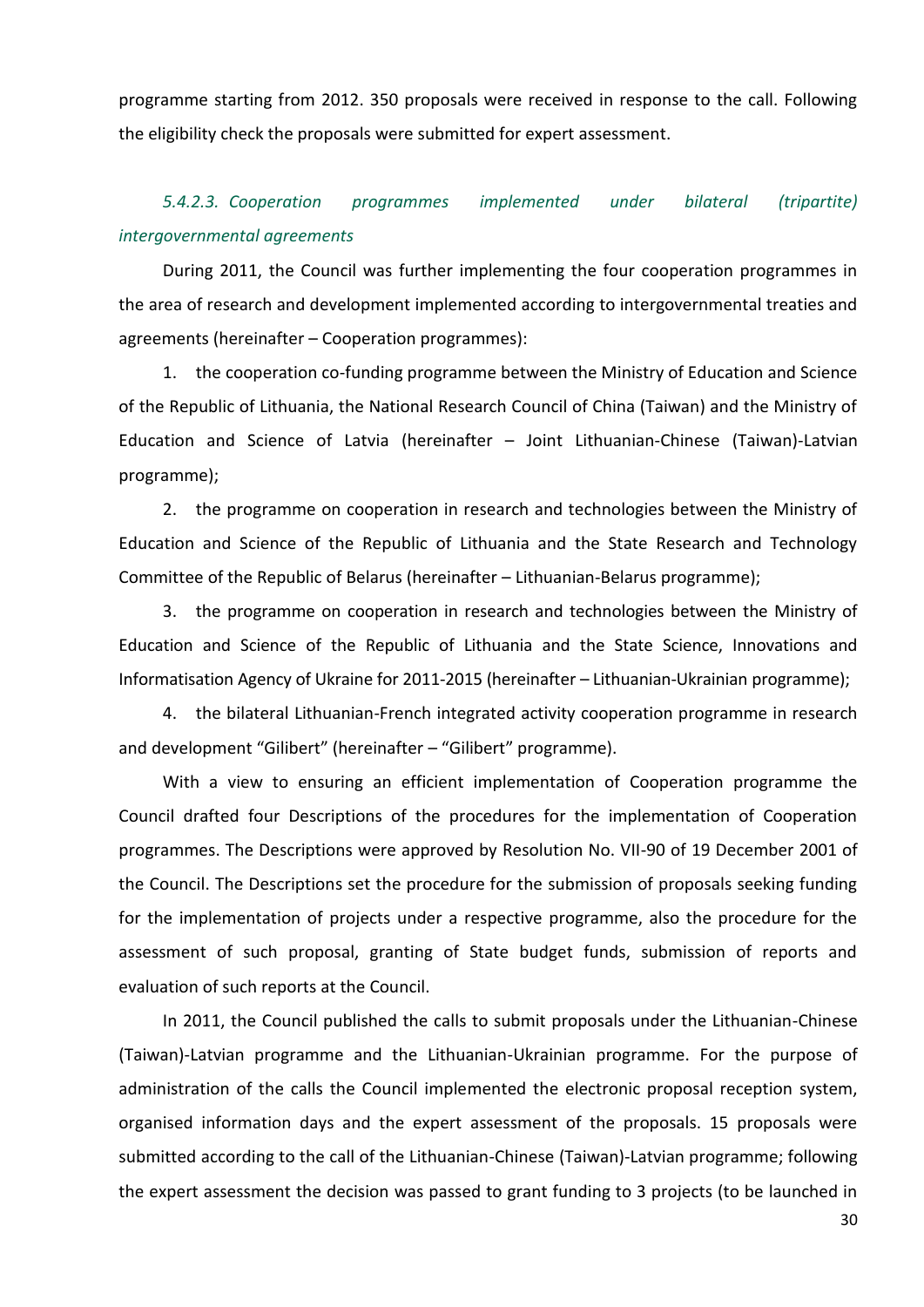2012). 48 proposals were received in response to the call of the Lithuanian-Ukrainian programme; total 12 proposals were selected as eligible for funding (starting from 2012).

In 2011, the Council granted financing to 39 research projects implemented under the Cooperation programmes. The funding granted for the projects under the Cooperation programmes totalled LTL 741,000.

In 2011, the Council also organised the expert assessment of the 2010 reports of the following projects under the Cooperation programmes: the Lithuanian-French programme "Gilibert" (10 reports), Lithuanian-Ukrainian programme (23 reports), and the Lithuanian-Chinese (Taiwan)-Latvian programme (8 reports).

A representative of the Council attended the meeting of the Lithuanian side within the tripartite committee of the Lithuanian-Chinese (Taiwan)-Latvian programme, in which he presented the expert assessment of the reports for 2010, principal outcomes of the projects, and the statistical data of the usage of the project funds, as well as proposals concerning funding of the projects. Also representatives of the Council were participating at the meetings of the Lithuanian side commission and the joint commission presenting the expert assessment of the proposals under the calls of 2011, and submitting proposals concerning funding of the projects.

#### *5.4.2.4. COST activities*

The Council is the coordinating and funding institution in Lithuania for the European Cooperation in Science and Technology (COST). In February, May and November 2011, a member of the Research Foundation of the Council performing the COST national coordinator functions participated at the 181st, 182nd and 183rd meetings of the COST Committee of Senior Officials that approved new activities under the COST programme and discussed other current issues relevant to the programme management.

By its Resolution No. VII-67 of 19 September 2011 the Council amended the "Description of the procedure for the participation in the COST programme action management committees", "Description of the procedure for the submission of applications for the participation in the COST programme actions, for the assessment of proposals and the appointment of representatives to the COST programme", and "Description of the procedure for the submission of financial proposals for the COST programme, evaluation of such proposals, allocation of funds, submission and assessment of reports" (Official Gazette, 2011, No. 117-5537), providing for a possibility to appoint a substitute representative at a COST action management committee and amending the procedure for the expert evaluation of proposals.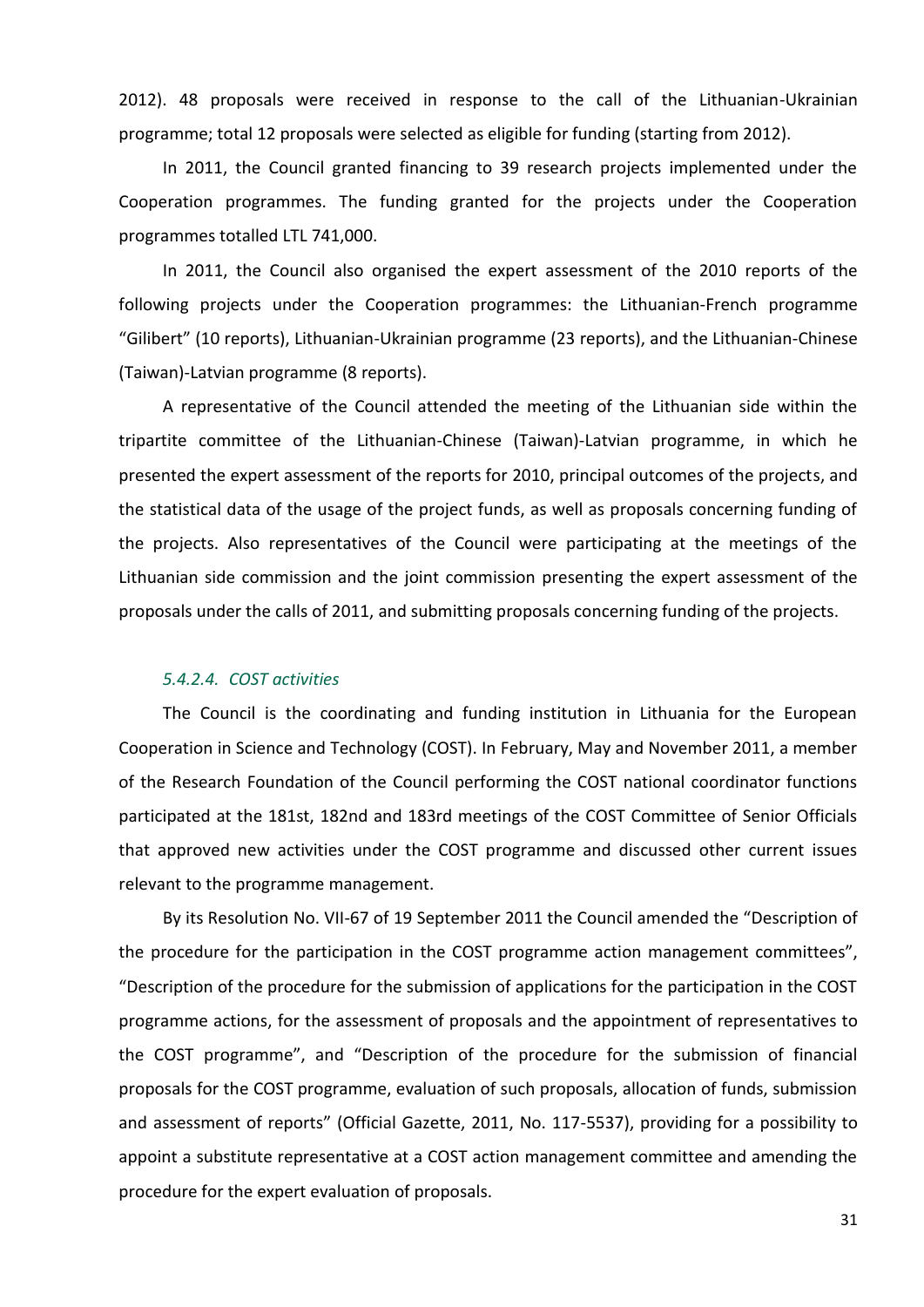During 2011, the Council was further implementing the continuous calls to submit proposals concerning participation in Actions under the COST programme. In the course of the year the Council organised three interim proposal collection and expert assessment sessions. In 2011, the Council received 18 proposals for the participation in the COST programme from 7 Lithuanian higher education and research institutions. Following the expert assessment 12 representatives of Lithuania were nominated to 11 COST action management committees.

Lithuanian higher education and research institutions were most actively participating in the COST action domains "Food and Agriculture", "Materials, Physics and Nanosciences", and "Forests, their Products and Services", while the least number of representatives participated in the activities of the "Interdisciplinary" domain (Fig. 2).

**Fig. 2** Participation of Lithuania in COST actions in 2000-2011 according to research domains (FA – Food and Agriculture; MP – Materials, Physics and Nanosciences; FP – Forests, their Products and Services; CM – Chemistry, Molecular Sciences and Technologies; TU – Transport and Urban Development; ES – Earth Sciences and Environmental Management; IS – Individuals, Society, Cultures and Health; IC – Information and Communication Technologies; BM – Biomedicine and Molecular Biosciences, ID – Interdisciplinary Domain).



In 2011, a call for financial proposals for the COST National Coordinator. Following the expert evaluation a financial support of LTL 178,000 was granted to the COST National Coordinator for his representation activities and research related to the subject-matter of the activities.

In 2011, the Council was actively involved in the dissemination of information on participation in and the financing possibilities under the COST programme; for that purpose the Council was providing regular consultations to interested parties and hosted 4 information events.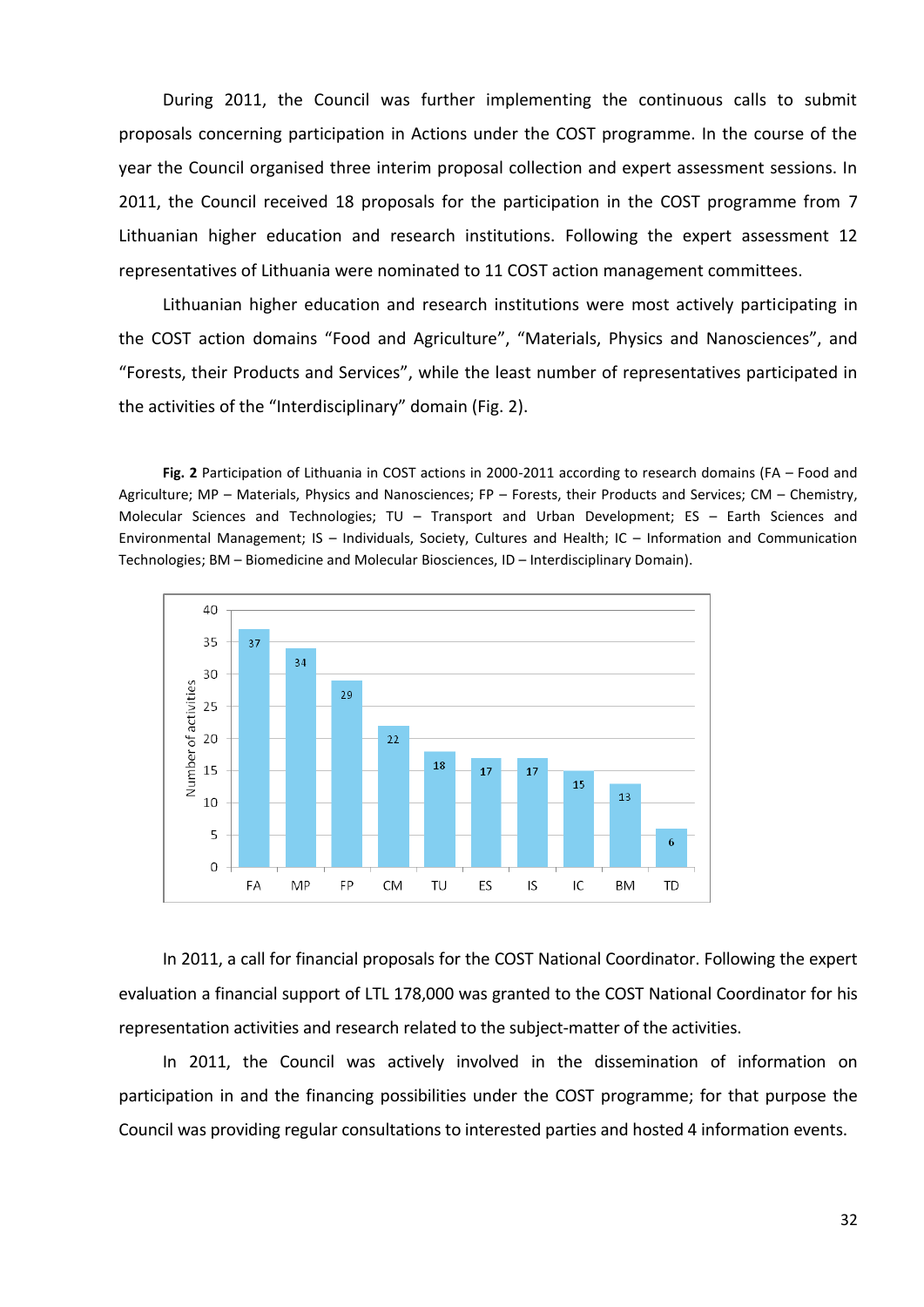# *5.4.2.5. Administration of the Seventh Framework Programme of the European Community for research, technological development and demonstration activities (FP 7)*

In 2011, the Council was managing the following parts of the EU 7th Framework Programme of the European Community for research, technological development and demonstration activities:

- thematic areas "Environment (including climate change)" and "Socio-economic Sciences and Humanities" under the specific "Cooperation" programme;
- thematic areas "Research infrastructures", "Research potential", "Science in Society", "Support for Coherent Development of Research Policies", "International Cooperation" under the specific programme "Capacities";
- specific programme "People";
- specific programme "Ideas";
- the activities of the Joint Research Centre.

In cooperation with MITA the Council administers the thematic areas "Health" and "Food, agriculture and fisheries, biotechnology" of the specific programme "Cooperation" of the FP 7.

Currently 7 National Contact Points (NCP) are working at the Council. In 2011, the NCP of the Council participated in 10 NCP meetings hosted by the European Commission. The Council also held 10 information events about FP 7. The Council developed the statistical database on the participation of Lithuania in the FP 7; the database is updated 2-3 times per year. As of 19 October 2011, there were 245 participants of the FP 7 from Lithuania (Fig.3).



**Fig. 3** Total Lithuanian institutions in FP7 projects by institution types.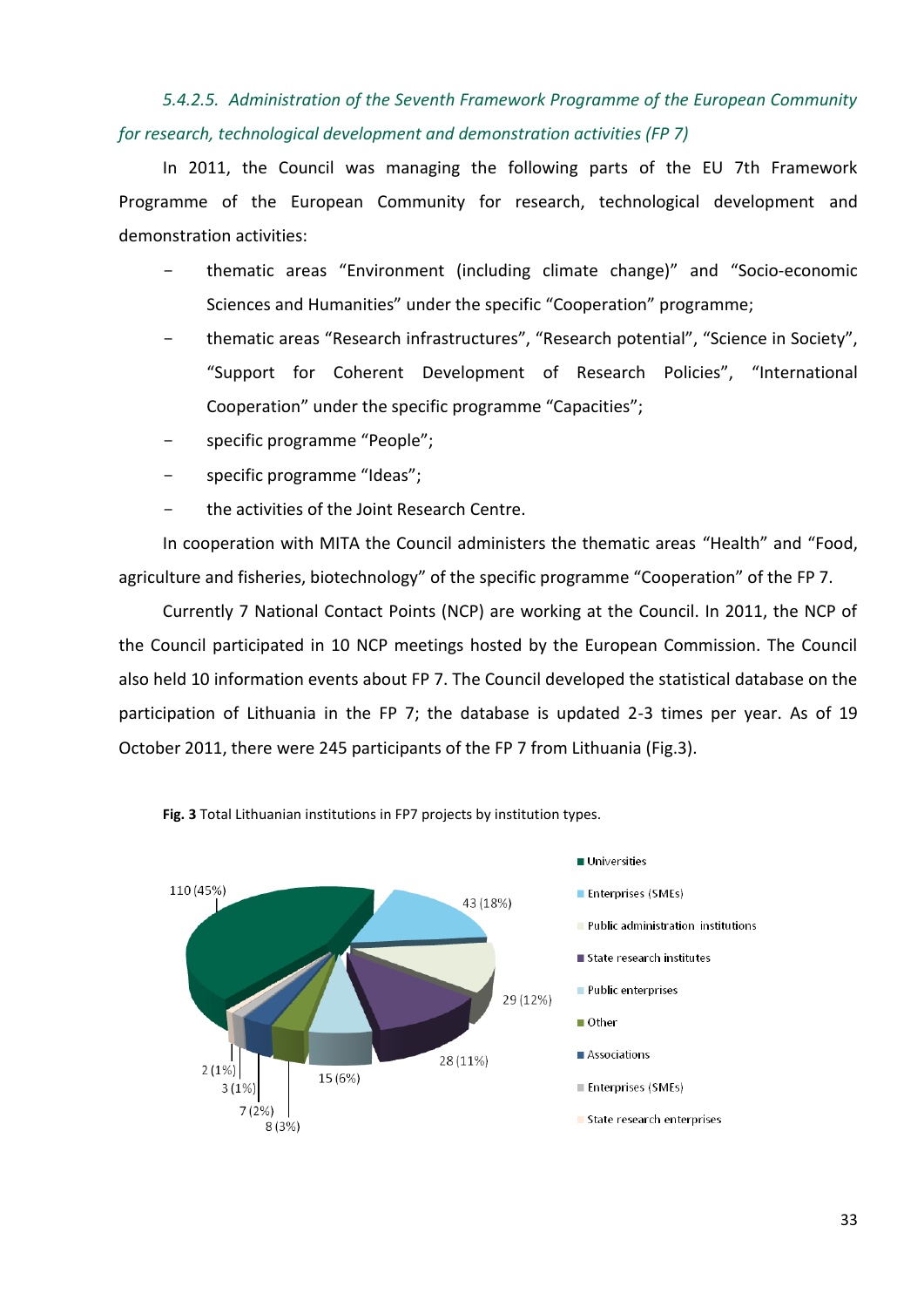Funding to participants of the FP 7 programme is granted by the European Commission following the rules on the participation in the FP 7 programme, however, the value added tax (hereinafter – VAT) paid in the course of the implementation of projects is not an eligible cost and therefore not compensated by the European Commission. With a view to facilitating the participation of Lithuanian scientists and researchers in the FP 7, the Council on 14 January, 1 June and 19 September 2011 published calls according to which institutions implementing FP 7 projects could file the documents for the reimbursement of the VAT. The funds for the reimbursement of VAT costs were granted in accordance with Resolution No. VII-47 of 15 September 2010 "Concerning the approval of the description of the procedure for the value added tax costs incurred in relation to the projects funded from the programmes of the Seventh Framework Programme of the European Community for research, technological development and demonstration activities" (Official Gazette 2010 No. 112-5731). Total LTL 574,551,000 was granted to 18 applicants.

On 12 October 2011, the Chairman of the Council participated at the 11th meeting of the FP7 specific programme "Ideas" held in Brussels. Prof. Dr. Donald B. Dingwell, a newly appointed Secretary General of the *European Research Council* (hereinafter – ERC) introduced the Work programme for 2013, and briefed on other most immediate tasks. The Programme has been drafted seeking coherence with the Strategy "Europe 2020". An important aspect in the Programme is its international dimension, with the significant efforts to attract participants from outside Europe, since currently their share accounts for about 10%. The Programme also emphasised equal opportunities, as in respect of young researcher competitions women account for only about 25% of funded projects. Authors of proposals are entitled to apply concerning appeal (corrigendum). It should be noted that the results and the quality of the expert evaluation were not questioned taking that the experts were highly qualified and working independently. There might be some issues concerning formal procedures and other discrepancies; however the percentage share of such proposals was marginal. Dr. A. Baltuška is a first researcher from Lithuania who became a winner of the young researcher project and has been for a number of years working abroad (currently in Vienna). The number of proposals submitted in response to the 2011 call for proposals for support to advanced researchers was relatively small, i.e. 2,167, which is significantly less than in the case of young researchers. Total 25 evaluation panels were set up to evaluate the proposals. The success ratio according to the number of proposals and the funds allocated is 12-15%, which is a fairly satisfactory achievement. It needs, however, to be regretfully noted that Lithuanian researchers are not sufficiently active in submitting their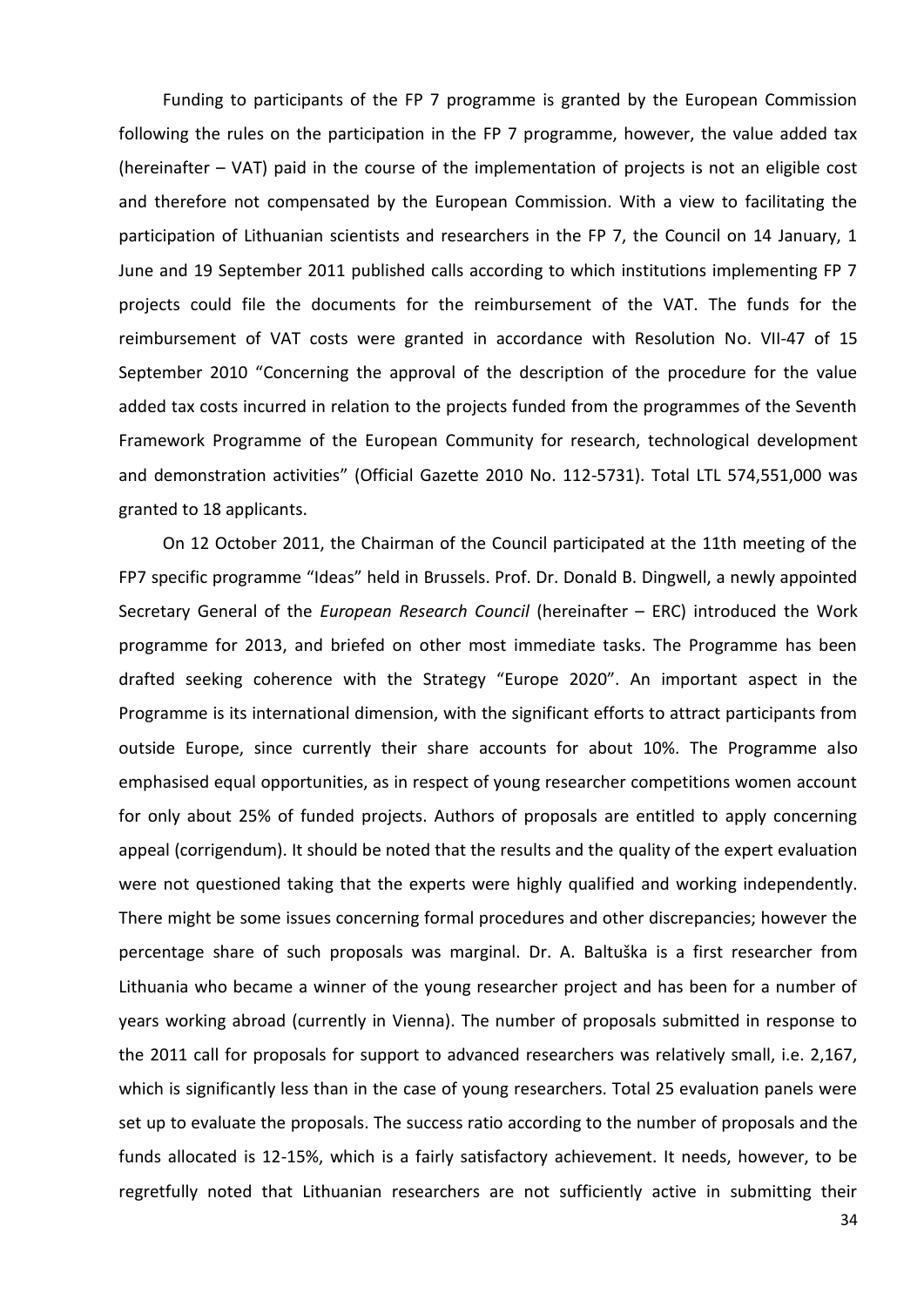proposals. It is absolutely necessary to encourage Lithuanian researchers to more actively engage in submitting proposals although the national funding sources in case the success indicator is higher, do not facilitate activity. It has been proposed to consider the funding of some highlyevaluated Lithuanian applicants waiving an additional expert evaluation via different programmes of the Council.

With a view to encouraging FP 7 participants in Lithuania the Council drafted and approved by Order No. V-192 of 21 November 2011 of the Chairman of the Council "Concerning the approval of the description of granting support to applicants drawing up proposals under the Seventh Framework Programme of the European Community for research, technological development and demonstration activities, and the form of the grant agreement" (Official Gazette, 2011, No. 142-6695) the Description of the procedure and published a call for financial proposals concerning support for applicants drafting the proposals under the calls of the 2011 Work programmes. Total under this measure LTL 722,000 were granted to 65 applicants.

The Council also finances the expenses of experts and representatives related to participation in meetings of the FP 7 programme committees. The Council's experts and representatives participated in 10 meetings of FP 7 programme committees; total disbursements in that relation accounted for LTL 11,313,000.

The Council was also submitting its proposals and was actively participating in drawing up Lithuania's position concerning the future Framework Programme of the European Community for research, technological development and demonstration activities programme – Horizon 2020.

#### <span id="page-34-0"></span>**5.4.3. Support and fellowship programmes**

#### *5.4.3.1. Support for academic associations*

Acting in accordance with Article 66 of the Law on Higher Education and Research of the Republic of Lithuania (Official Gazette, 2009, No. 54-2140) and its Regulations Council supports the activities of student unions and organisations, organisations of scientists and other researchers, student research organisations and other associations (hereinafter – academic associations). The support to academic associations seeks to promote activities of such associations related to the objectives of the higher education and research system and the engagement in identifying and addressing issues relevant for the development of the higher education and research system, as well as searching for most efficient ways for their solution.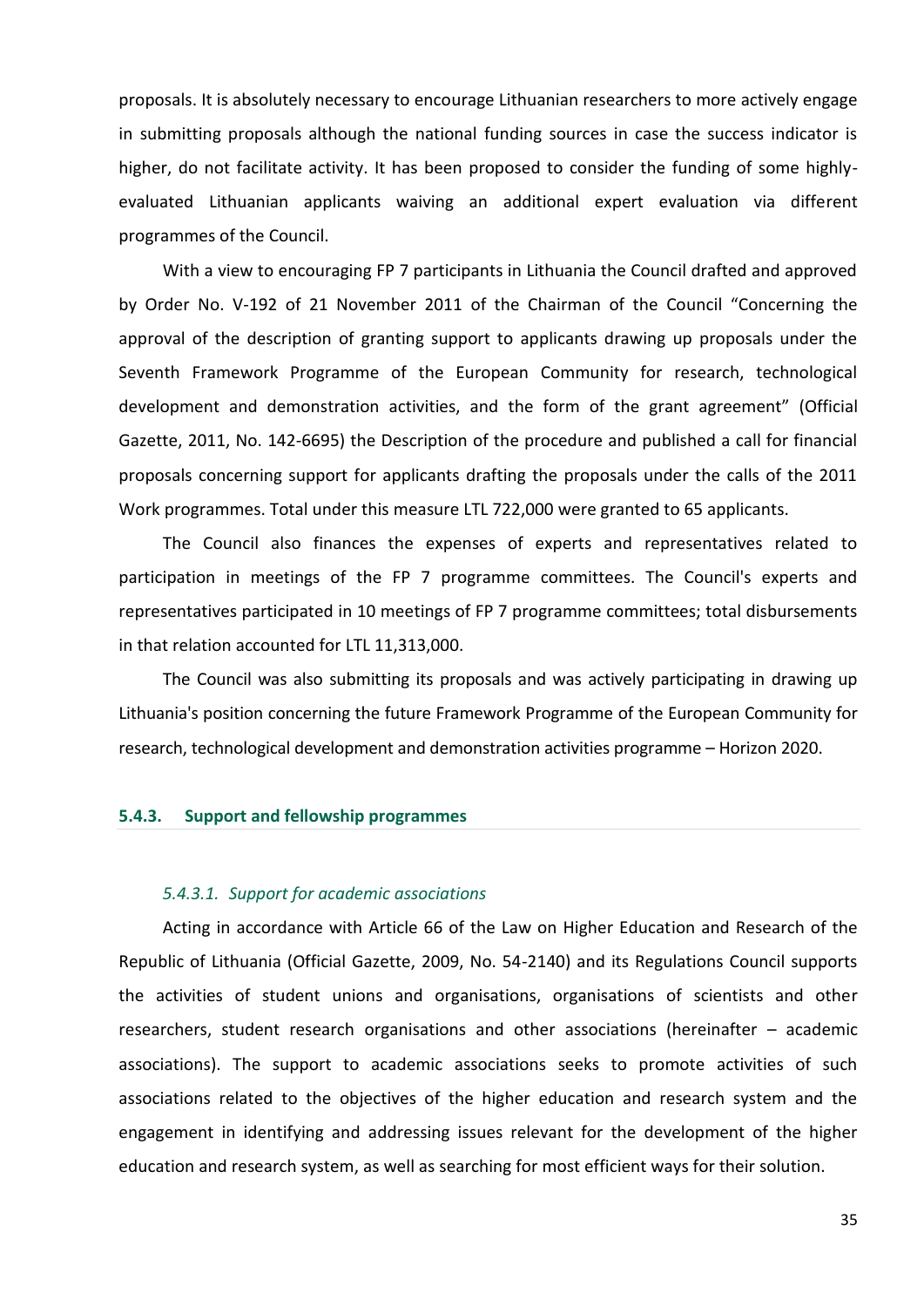Resolution No. VII-68 of 4 April 2011 of the Council approved the new Description of the procedure for granting support to academic associations (Official Gazette, 2011, No. 45-2152).

In 2011, the Council published two calls for proposals to provide grants under the measure. Total 60 proposals were received; grant support in the amount of LTL 140,767,000 was awarded to 39 projects of academic associations. Partial support was allocated to specific activities of academic associations related to the implementation of objectives of higher education and research system and addressing issues relevant to the development of research and studies system, continuation of the activities of organisations and those specified in projects, expertise of an organisation, also taking into consideration the quality of a proposal, funding demand and the eligibility of funds. Also account was taken of the scale of participation of academic associations in international organisations, their activity scope and visibility.

It must, however, be observed that among applying academic associations there were some that failed to meet the requirements specified in the Description of the procedure for granting support to academic associations, or their activities were not related to research system, or the associations submitted ungrounded estimates providing for non-eligible costs, such as for catering, business trips, expenses for travel or accommodation, office supplies, transport services or publication of periodic magazines.

#### *5.4.3.2. Support for researcher travel*

In this area the Council is carrying its activities in accordance with Art. 77(9) of the Law on Higher Education and Research. The purpose of the support to research travels is to promote researchers to develop their professional qualification, enhance mobility of researchers, and support the international dissemination of results of research activities in Lithuania. By its Resolution No. VII-61 of 17 January 2011 Council approved the new Description of the procedure for granting support to researcher travel (Official Gazette, 2011, No. 9-438). Resolution No. VII-69 of 4 April 2011 of the Council (Official Gazette, 2011, No. 45-2153) introduced amendments to and supplemented the Description.

The call for proposals was published in January and was open until 2 November. The Commission was evaluating the proposals received once in two months. Total 578 proposals were received. Support in the amount of LTL 1,047,337 was awarded to 393 trips of researchers.

Support to researcher trips is the most popular type of support as compared to support to research events and academic associations.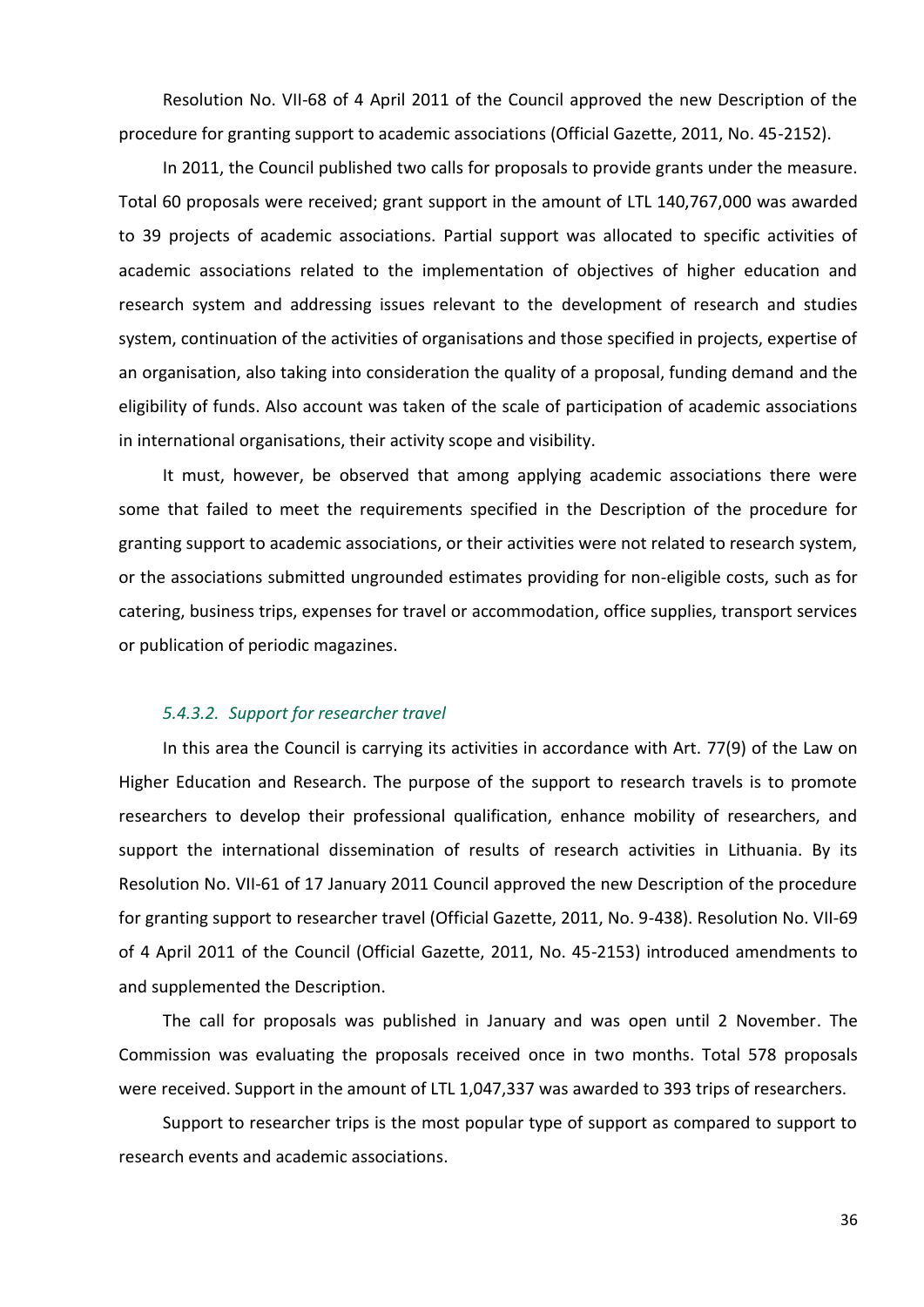#### *5.4.3.3. Support for research events*

The purpose of support to research events is to promote the development of research activities in Lithuania and strengthen international research relations. Research events supported by the Council are supposed to address topical science problems, facilitate the dissemination of the most modern scientific ideas, support the adaptation of such ideas in practice and the social cultural development.

This area of supported activities was administered in accordance with the Description of the procedure for granting support to research events approved by Resolution No. VVI-57 of 20 December 200 of the Council (Official Gazette, 2010, No. 56-7960).

In 2011, three calls for proposals concerning support to research events were published. Total 27 proposals were submitted and support of LTL 947,140 was awarded to 87 research events.

#### *5.4.3.4. Researcher internship programme*

The researcher internship programme is implemented in accordance with Resolution No. 1153 of 21 November 2066 of the Government of the Republic of Lithuania "Concerning the [approval of the qualification requirements for positions of research interns, the procedure for the](http://litlex/Litlex/LL.DLL?Tekstas=1?Id=99146&Zd=&BF=1)  [appointment to such positions, and the procedure for funding researcher internship](http://litlex/Litlex/LL.DLL?Tekstas=1?Id=99146&Zd=&BF=1)  [programmes](http://litlex/Litlex/LL.DLL?Tekstas=1?Id=99146&Zd=&BF=1)" (Official Gazette, 2006, No. [127-4835\)](http://www3.lrs.lt/cgi-bin/preps2?a=287212&b=). In 2007-2009, the programme was managed by the former State Studies Foundation of Lithuania, and since 2010 the function was delegated to the Council. In 2011, the Council was evaluating the annual and final reports on internship assignments of researchers. During the period 9 internship assignments were continued and supported with a grant of LTL 193,200.

#### *5.4.3.5. Grants to doctoral students and support to their academic trips*

The Council commenced administering this area of activity in accordance with Resolution No. 1134 of 28 September 2011 of the Government of the Republic of Lithuania "Concerning the amendment of Resolution No. 1431 of 11 September 2002 of the Government of the Republic of Lithuania "Concerning the State support to doctoral students and post-graduate students in arts" (Official Gazette, 2011, No. [120-5659\)](http://www3.lrs.lt/pls/inter/dokpaieska.showdoc_l?p_id=407710). Resolution No. VII-68 of 21 November 2011 of the Council approved the new Description of the procedure for granting support to academic associations (Official Gazette, 2011, No. 143-6749). In 2011, the Council published one call for proposals under the programme. By 15 December total 837 proposals for doctoral grants and 92 proposals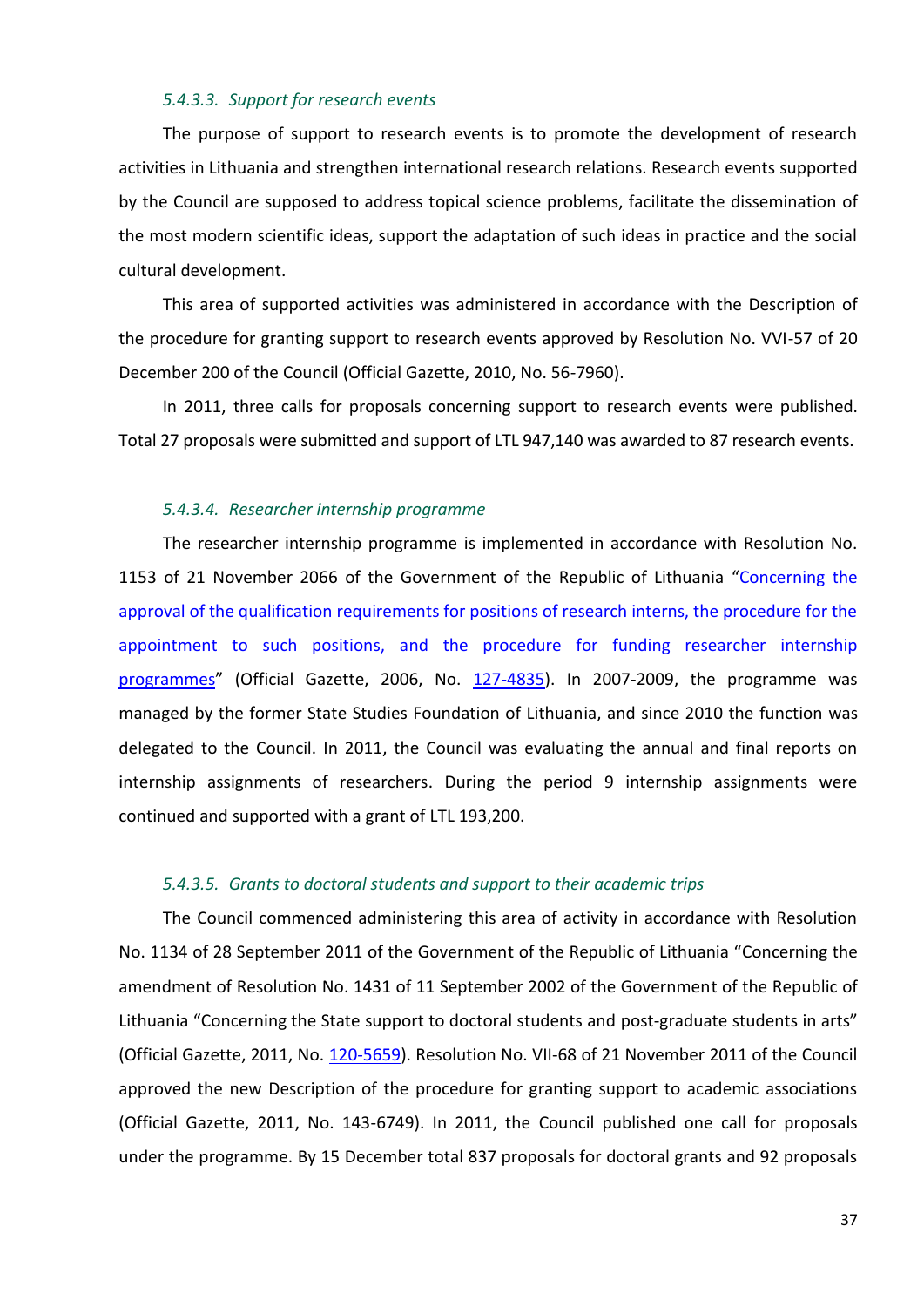for funding study trips of doctoral students were received. The proposals were submitted to expert evaluation.

#### *5.4.4.6. Support to drawing up research papers*

This area of activity was taken over by the Council from the former State Studies Foundation of Lithuania. In 2011, support was awarded to the drawing up of one research work only. Following the positive assessment of the manuscript by the experts the group of authors was awarded support in the amount of LTL 6,000.

## <span id="page-37-0"></span>5.5. International cooperation

#### <span id="page-37-1"></span>**5.5.1. European Science Foundation**

During 2011, the Council was further participating in the activities of the European Science Foundation (hereinafter – ESF). However, the insufficiently effective performance of the ESF prompted the national organisations in charge of financing research to search different ways of activities. A conclusion was arrived at to establish a new organisation. The issue concerning a smooth transformation of the ESF into another organisation was submitted for voting at the General Assembly of the ESF, however, the decision was not passed falling short of 2 votes for the required approval by 2/3 of the members. Thus a different decision was passed – to establish a new organisation.

On 21 October 2011, an Assembly of national research and science funding and performing organisations was held in Berlin which announced a launch of a new uniting organisation "Science Europe". National organisations administer over 90% of all European funds allocated to European research, therefore the most relevant issues of European dimension are to be related to coordination of research activities, enhanced visibility and impact of science and the organisations representing it. The Assembly was attended by 150 most eminent figures in science and politics. A special focus was placed on the need to enhance the visibility and competitiveness of European science globally. References to these objectives were made by the M. Geoghegan-Quinn, the current European Commissioner for Research, Innovation and Science, Robert-Jan Smits, Director-General of DG Research, and other speakers. Within the new organisation the key role in forming the framework science policy and the relevant priorities will be played by scientists: six scientific committees will be set up according to individual research fields and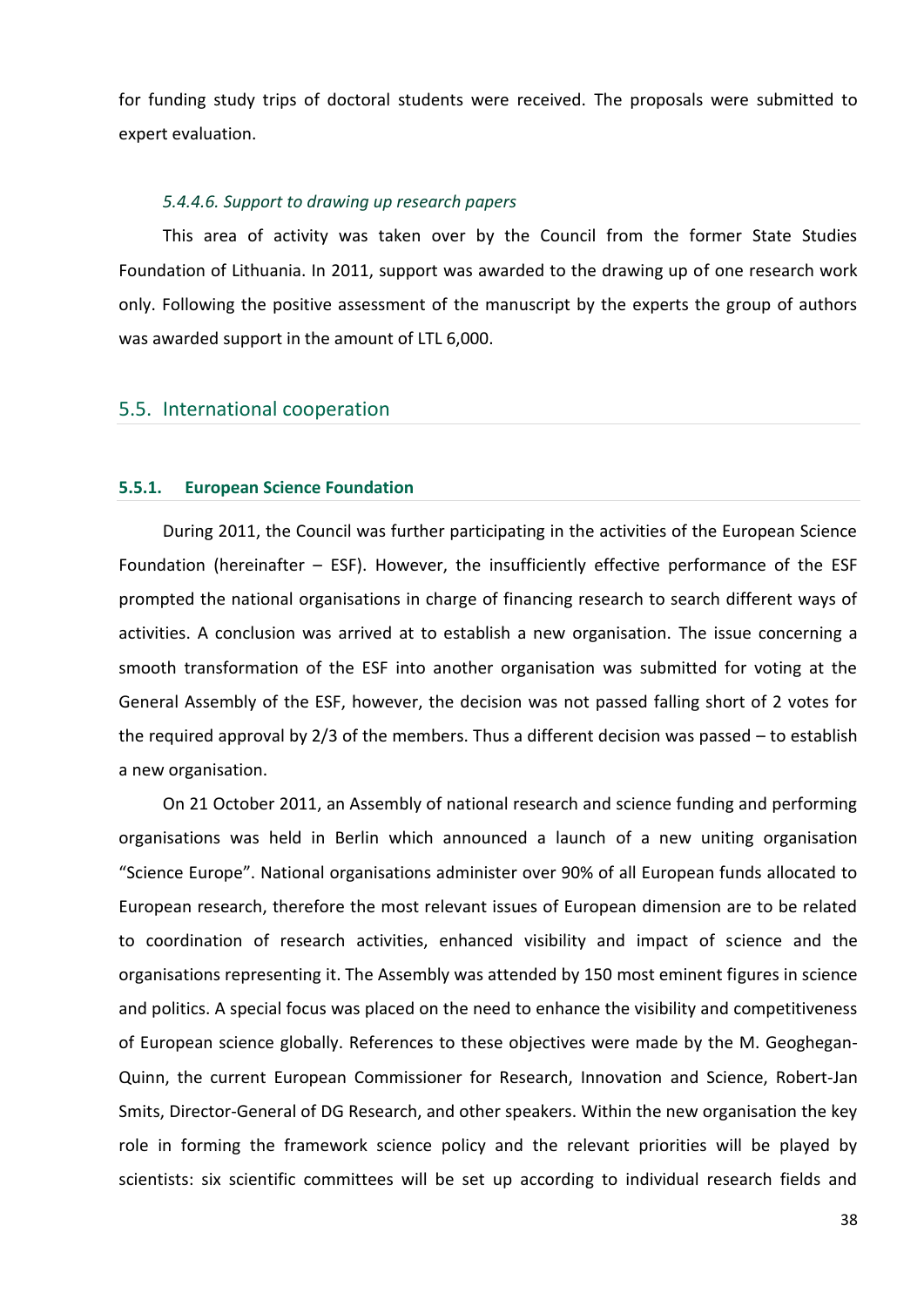involving the most prominent European researchers. Science Europe is expected to strongly support cooperation between national organisations so necessary in strengthening the European Research Area. The representation of Science Europe in Brussels is expected to successfully represent the common interests of national organisations in cooperation with the European Commission and other European institutions. This organisation is designed to fill in the gaps in the activities of the ESF. Science Europe currently unites 50 research funding and research performing organisations from the entire Europe, including the Research Council of Lithuania.

The ESF's activities have not been terminated either, under a new management though. The Chairman of the Council was a member of the selection panel that elected a new President of the ESF from among 5 possible candidates. The selection panel proposed Prof. P. Omling to be elected to the position of the new President; Prof. P. Omling was elected President of the ESF at the General Assembly of the ESF of November 2011. Within the next three years the ESF is obliged to accomplish the activities already in progress and ensure the possibilities to continue the joint research projects currently implemented.

In 2011, the Council was invited as a participant at the events organised by the ESF, and was disseminating information about its activities. 5 representatives of Lithuania were appointed to the ESF Management committees:

- Prof. Juozas Kulys was repeatedly appointed to the Standing Committee for Life, Earth and Environmental Sciences;
- Dr. Julius Žilinskas was appointed to the Standing Committee for Physical and Engineering Sciences;
- Prof. Limas Kupčinskas was appointed to the Standing Committee for the European Medical Research Councils;
- Prof. Algis Krupavičius was repeatedly appointed to the Management Committee "Social Sciences";
- Dr. Aldona Mieželienė was appointed to the Standing Committee for the European Network for Gastrointestinal Health Research.

On 10-11 May 2011, the spring plenary meeting of the ESF's Standing Committee for Social Sciences was held at the Council.

Prof. Rūta Marcinkevičienė, Chairwoman of the Committee of Humanities and Social Sciences of the Council was representing Lithuania at the Standing Committee for the Humanities of the ESF. Prof. Rūta Marcinkevičienė, being a member of the Programme committee was working on the joint topic *Changing Publication Cultures in the Humanities* at the Young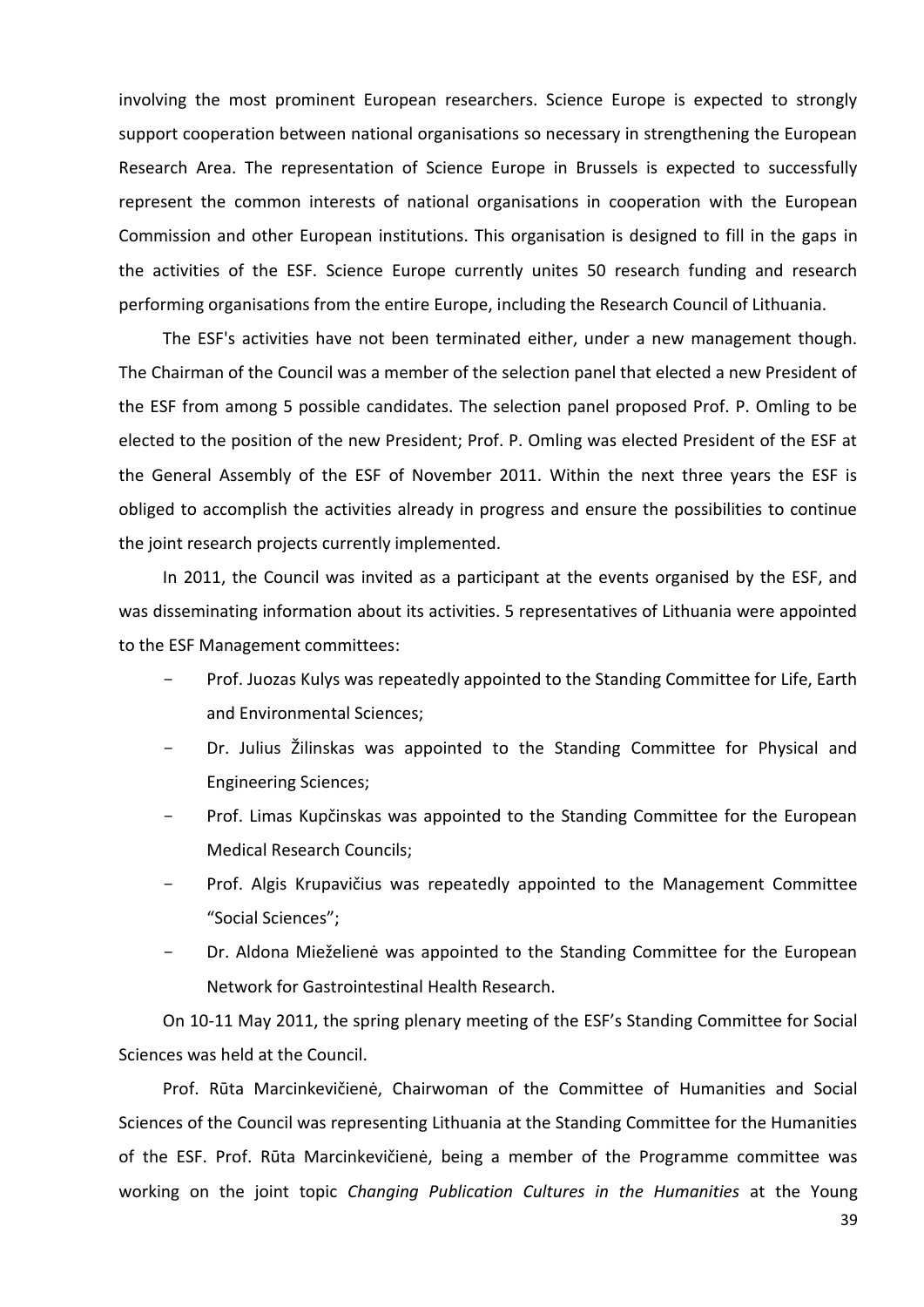Researcher's Forum "Spring of Humanitarians 2011", and participated at the joint ESF and COST seminar *Cultural Literacy in Contemporary Europe*. Furthermore, Prof. Rūta Marcinkevičienė is participating in the standing Forum of ESF member States and the Insight prepared by the ESF *Media Studies: New Media and New Literacies*.

#### <span id="page-39-0"></span>**5.5.2. Joint Programming Initiatives**

One of the representatives appointed by Lithuania being not able to participate in the activities of the Council of the *Joint Programming Initiative Cultural Heritage and Global Change: a New Challenge for Europe*, the Council initiated the procedure for the appointment of a new representative. By motion of the Council, Audronė Kasperavičienė, Director of the State Cultural Reserve of Vilnius Castles, was approved as its representative.

#### <span id="page-39-1"></span>**5.5.3. Researchers in motion network EURAXESS**

In the second half of 2011, the Council took over from the Centre of Quality Assessment in Higher Education the functions of the coordinator of the Lithuanian national EURAXESS centres. EURAXESS – is the network of the European Researchers in Motion centres established at the initiative of the European Commission. Currently EURAXESS is operating through over 200 *EURAXESS Service Centres* established in 37 European States. The principal mission of such centres is to provide to scientists and researchers free and personalised practical information related to the legal system, social protection, guarantees and the taxation system. The Lithuanian researcher mobility centre is also a member of EURAXESS.

#### <span id="page-39-2"></span>**5.5.4. Other international cooperation activities**

On 26 February – 5 March 2011, the Chairman of the Council participated in and delivered a presentation at the seminars on cooperation between Japan and the Baltic States in research area. During the trip several meetings with representatives of institutions funding science in Japan were organised, also the delegation visited different research and education institutions, discussed possibilities of cooperation in the field of research and considered possible funding schemes. On 6-8 March 2011, the Chairman of the Council was visiting the United Kingdom within the delegation of the Ministry of Education and Science. At the meetings with representatives of the Royal Society, research councils and ministries members of the delegation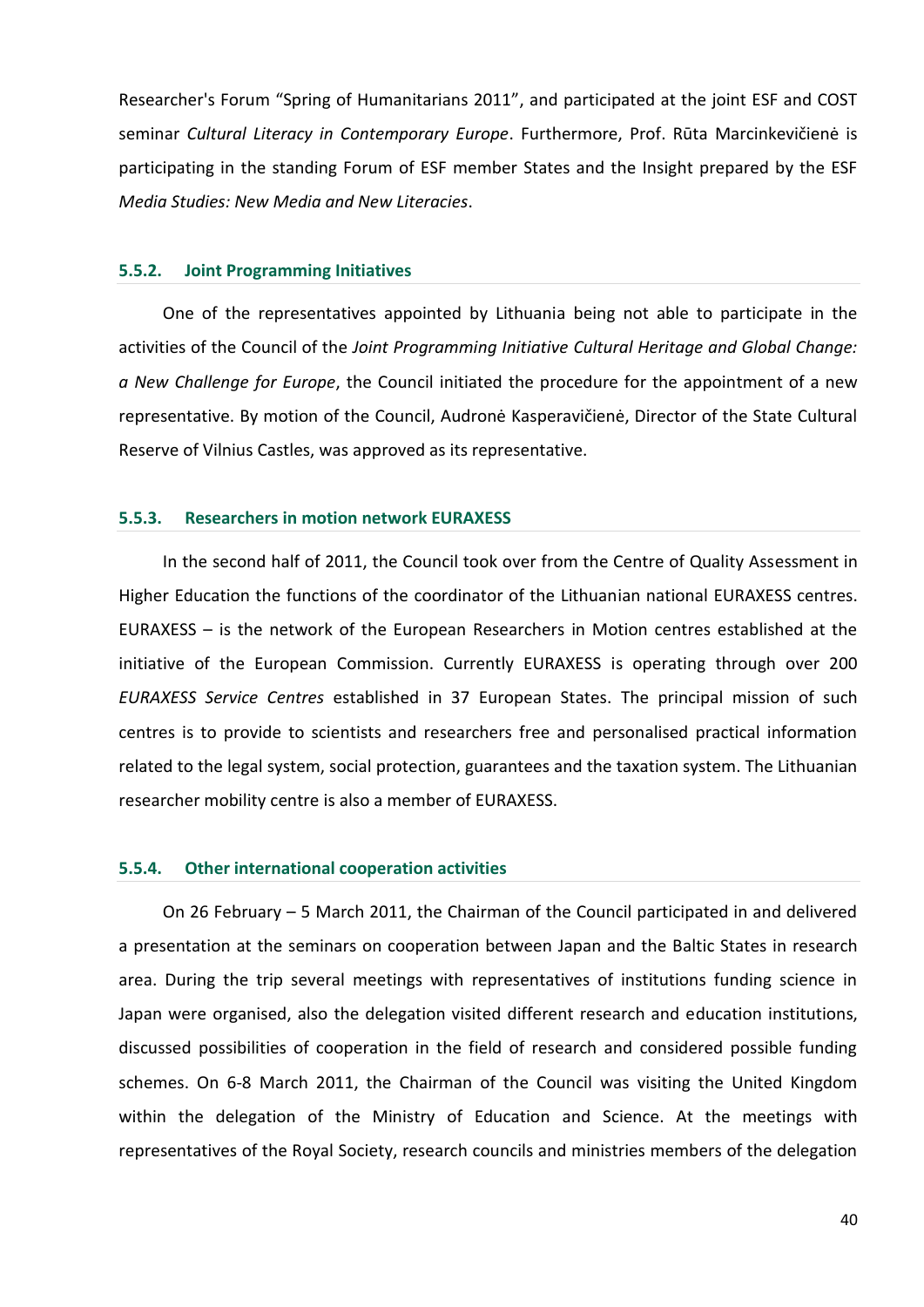discussed possible cooperation issues, especially, the possible involvement of experts into proposal evaluation exercise.

Prof. Rūta Marcinkevičienė, Chairman of the Committee of Humanities and Social Sciences was an active participant at the working meetings of the Humanities Education and Research Association HERA (ERA-NET Plus project) held in Amsterdam and Ljubljana. In this relation an agreement on participation in a HERA programme "Culture crossings" was concluded. This was the first ever occasion of the Committee of Humanities and Social Sciences of the Council participating in this activity. During 2011, the Council undertook the necessary preparatory works for publishing a call for proposals regarding the international HERA projects.

On 7 December 2011, Dr. Brigita Serafinavičiūtė, the Scientific Secretary of the Council participated at the meeting of scientific secretaries of advisory councils on research and technology issues of the EU States. Participants of the meeting exchanged information on the changes in research and education systems in their respective countries.

In 2011, the Committee of Humanities and Social Sciences of the Council appointed three representatives to the working groups of the European Commission related to the development of the Framework strategic programme of the European Commission.

## <span id="page-40-0"></span>**5.5.5. Financing of representatives in European Union and other international working groups**

During 2011, the Council continued financing the activities of representatives in various EU and other international working groups, committees, commissions, etc., acting in accordance with the "Regulations on the delegation of representatives of the Research Council of Lithuania to European Union and other international working groups, committees, commissions related to research and development" approved by Order No. V-14 of 1 February 2011 of the Chairman of the Council (Official Gazette, 2011, No. 17-827).

In 2011, the Council concluded 18 tripartite agreements concerning financing of activities of representatives in various EU and other international working groups, committees, commissions, etc. Total LTL 44,267.26 was granted as support under these agreements.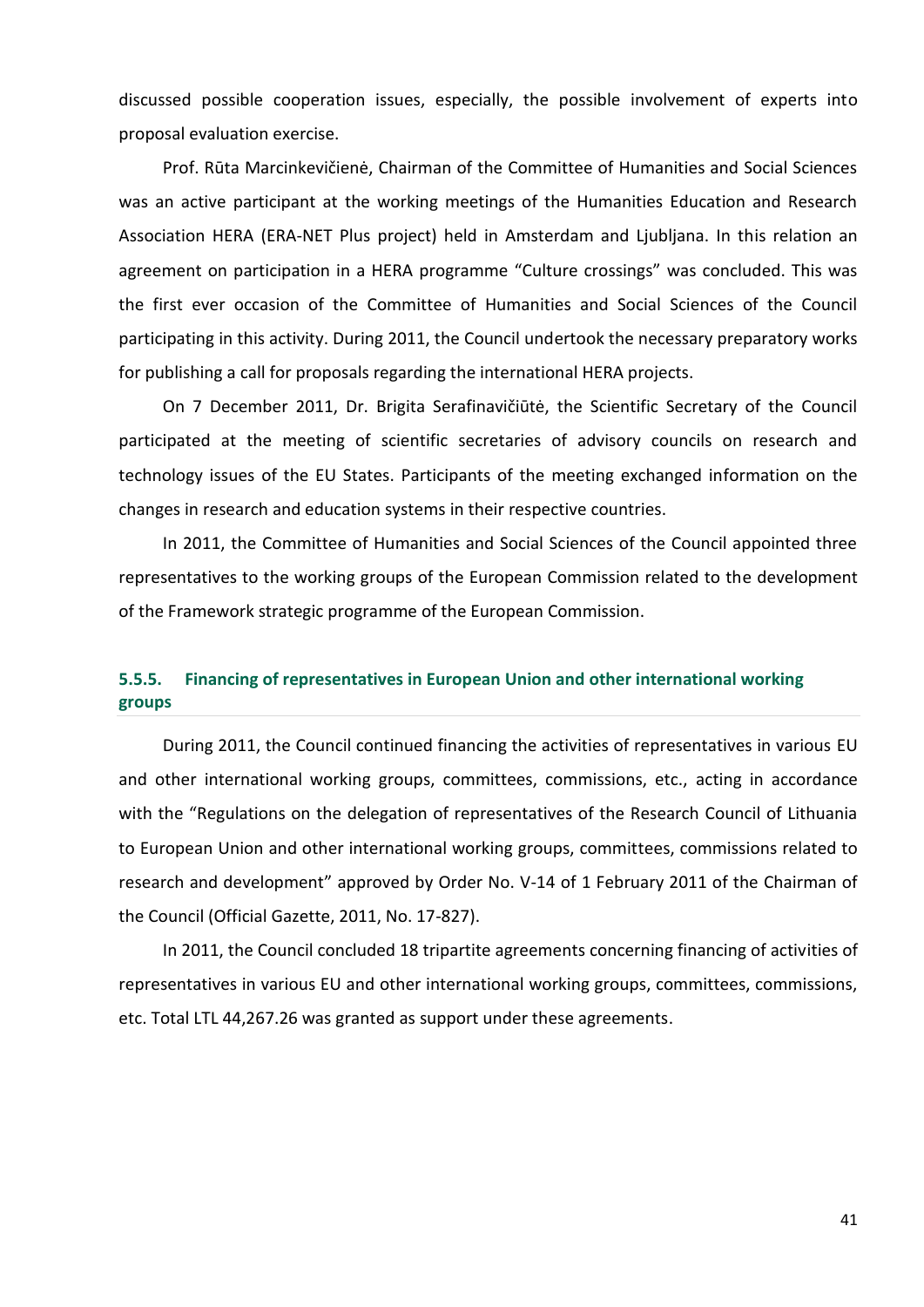## <span id="page-41-1"></span><span id="page-41-0"></span>6.1. Projects of the European Union structural funds

#### <span id="page-41-2"></span>**6.1.1. Support to research activities of scientists and other researchers (Global grant)**

Since by Order No. 1K-382 of 14 December 2010 of the Minister of Finance of the Republic of Lithuania (Official Gazette, 2010, No. 148-7606) the "Rules on the administration and funding of Global grant measures" were laid down in a new version, it became necessary to amend the tripartite Agreement on financing and administration of the Global grant. The Agreement was accordingly amended by the Agreement of 9 February 2011 between the Ministry of Finance, Ministry of Education and Science and the Council.

The Order of 24 January 2011 of the Chairman of the Council approved the list of projects eligible for funding under measure VP1-3.1-ŠMM-07-K "Support to Research Activities of Scientists and Other Researchers" (hereinafter referred to as 'the Global Grant Measure'), Priority 3 "Strengthening of Capacities of Researchers and other Scientists" of the Operational Programme for Human Resources Development). Funding was granted to 33 research projects implemented by world-class researchers; the leaders of two projects financed were foreign researchers. Funding was granted to 12 projects in the areas of social sciences and humanities, and 21 projects in natural and technical sciences. The signing of the project grant and administration agreements was delayed because of the protracted proposal evaluation process. Despite difficulties, the agreements with project teams were signed in March 2011.

The high international level research projects are being successfully implemented. In 2011, LTL 3.4 m were granted to the project teams. The major share of the funds was granted for salaries of scientists and researchers, acquisition of materials, laboratory equipment and scientific literature required for research activities, as well as for the participation in international conferences.

With research projects financed under the first call gaining momentum the Council by its Resolution No. VII-89 of 2 December 2011, the Council approved the Description of the Global grant measure for the second and third call for proposals (Official Gazette, 2011, No. 158-7509). On 28 December 2011, the Council announced the second call for proposals under the Global grant measure envisaging an allocation of LTL 50 m for high international level research projects. The third call for proposals is scheduled to be announced in Q3 2012.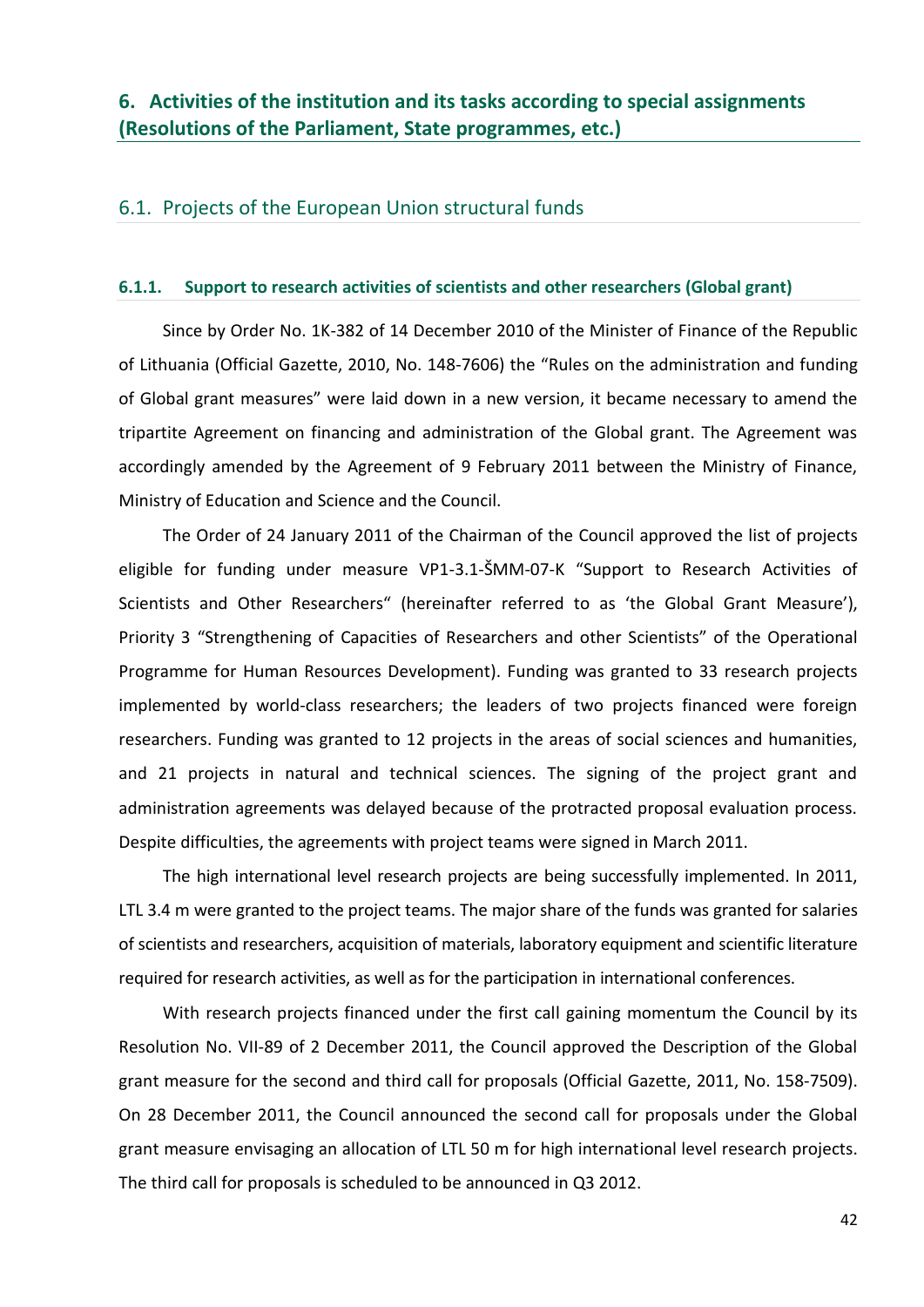#### <span id="page-42-0"></span>**6.1.2. Technical assistance for the implementation of the Global grant**

The Council started performing its functions in relation to the implementation of the measure VP1-3.1-ŠMM-07-V Support to research activities of scientists and other researchers (Global grant) (hereinafter – Technical assistance project) after on 30 March 2010 the Council and the PE Central Project Management Agency concluded the agreement on funding and administration of the Technical assistance project. The purpose of the Technical assistance project is to ensure appropriate financial and technical conditions for the implementation of the measure VP1-3.1-ŠMM-07-K "Support to Research Activities of Scientists and Other Researchers" of Priority 3 of the Operational Programme for Human Resources Development. In 2011, total LTL 877,000 was granted for the implementation of the Technical assistance project, of which LTL 332,000 was earmarked for salaries. In 2011, LTL 481,500 were used out of the total grant amount. The grant funds were not completely absorbed having not used the funds earmarked for expert evaluation of proposals (fees according to copyright agreements, expert travel and accommodation expenses). In 2011, no expert evaluation was carried out as the call for proposals under the programme Global grant II was announced as late as December 2011. Therefore the expert evaluation process was postponed until March-April 2012.

With a view to ensuring the efficient management and implementation of the Global grant measure, favourable working conditions and appropriate compensation were provided to the employees performing functions related to the implementation of the programme-based competitive financing: 9 working places were created, the participating employees were enhancing their professional qualification and benefited from the opportunities to advance their professional knowledge and skills.

In 2012, the appropriations for the Technical assistance project were increased to LTL 1,189,000. The staff for the purpose of the appropriate implementation of the Global grant measures was increased to 17 employees. The increase in the allocations under the technical assistance programme was also related to the appropriations granted to the Council for the information on and publicity of the measures under the action programmes. The purpose of the technical assistance for information and publicity is to inform applicants, project teams and the society about the use, results and the benefit of the structural support.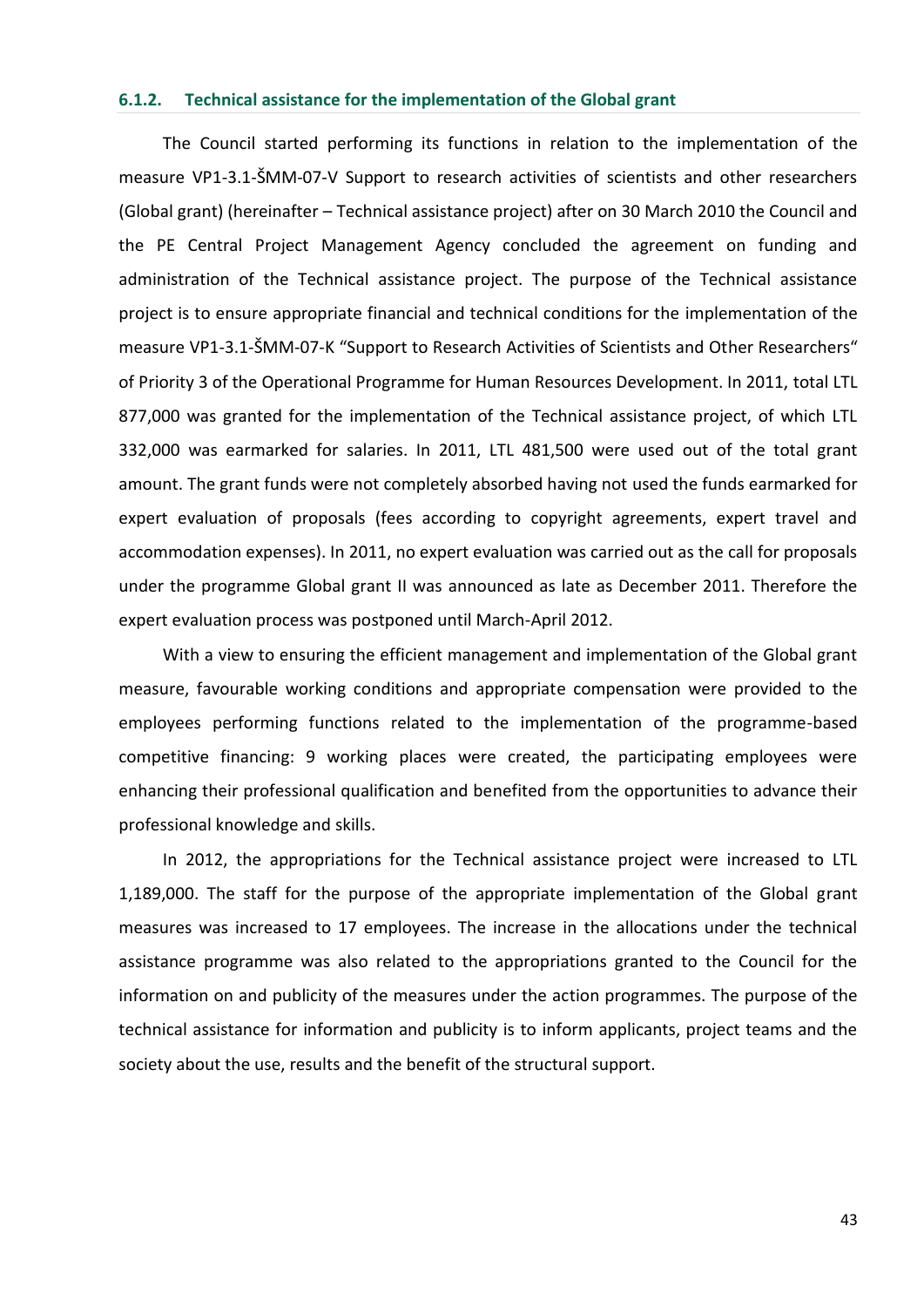#### <span id="page-43-0"></span>**6.1.3. Lithuanian studies**

The project is being implemented according to Priority 3 "Strengthening of capacities of researchers" (VP1-3.1-ŠMM-02-V-01-001)of the Operation Programme for Human Resources Development. The project is a continued project that has been in progress since 2009. The purpose of the Project is to carry out research about the State of Lithuania, the society, the past of the nation and the past and the present of the nation and the language. For scientific Lithuanian studies to become part of the global knowledge accessible to not only Lithuanian but also foreign consumers interested in the subject, it is important to accumulate the research materials and information using modern information accumulation, access and processing technologies. The principal purpose of the project is the development of the international scientific database (hereinafter – DB) *Lituanistika* accumulating and disseminating verified and high quality information on the most current Lithuanian studies. Principal tasks envisaged under the project:

1. Accumulate information in Lithuanian studies;

2. Ensure the scientific quality of the works entered into the DB (qualitative and quantitative evaluation);

3. Ensure the internationality and the quality criteria of the DB (drawing up and translation of summaries for works in the access to reference information and the most important full-text works, data transfer to other DBs).

4. Other services (quoting, usages of databases, reporting).

In 2011, total 3,100 research works were evaluated, and the database was supplemented by 3,000 comprehensive entries.

#### <span id="page-43-1"></span>**6.1.4. Implementation of post-doctoral fellowship in Lithuania**

The project is implemented according to Priority 3 "Strengthening of capacities of researchers" (VP1-3.1-ŠMM-02-V-01-001) of the Operation Programme for Human Resources Development for 2007-2013. The objective pursued by the project is to develop the post-doctoral fellowship system by including into the research activities third cycle university level students enabling them to pursue independent research, and prepare for academic pedagogy career. The Project enables fellowship students to prepare for independent research work, upgrade their scholarly, pedagogical and academic management qualifications. Fellowship students may initiate their original research subjects, thus ensuring the development of competences and qualifications of human resources.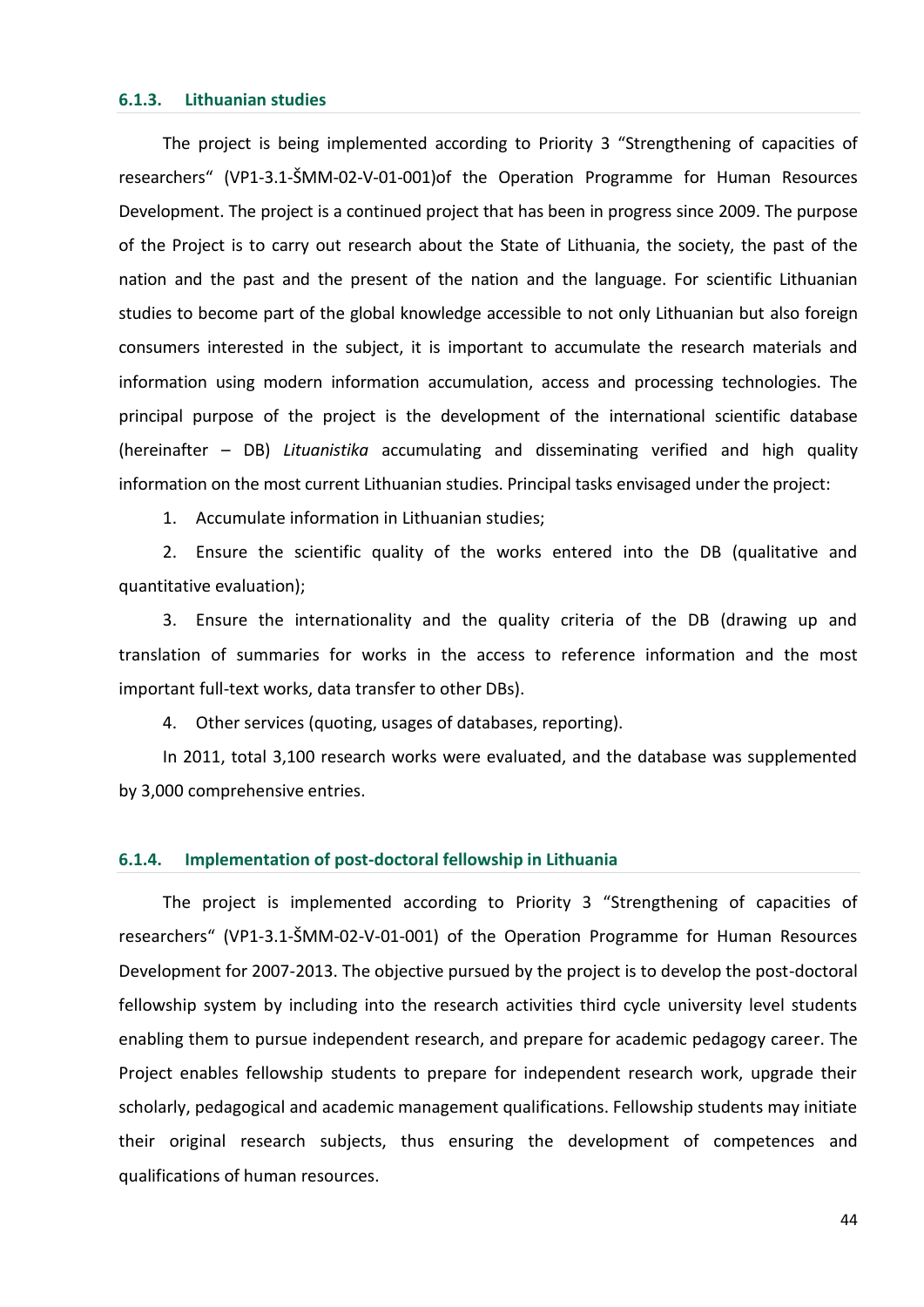In the autumn of 2011, having completed two-year post-doctoral studies 49 researchers completed their fellowship programmes, and their graduation reports were submitted for evaluation. Another 51 researchers are still continuing their post-doctoral fellowship studies in Lithuanian higher education and research institutions. The break-down of post-doctoral fellowship studies in progress in Lithuanian research centres is shown in Fig. 4.

**Fig. 4** Post-doctoral fellowship studies in Lithuanian research centres (VU – Vilnius University; KUT – Kaunas University of Technology; CPST – Centre for Physical Sciences and Technology; VMU – Vytautas Magnus University; LIH – Lithuanian Institute of History; LEI – Lithuanian Energy Institute; VGTU – Vilnius Gediminas Technical University; VU IMI – Vilnius University Institute of Mathematics and Informatics; VU OI – Vilnius University Institute of Oncology; ASU – Aleksandras Stulginskis University, LAFRC – Lithuanian Agrarian and Forestry Research Centre; VU LCRS – Lithuanian Culture Research Institute).



In December 2011, Agreement No. VP1-3.1-ŠMM-01-V-02-004was signed concerning the second stage of the project "Implementation of post-doctoral fellowship in Lithuania" to last until mid-2015. Late in 2011, the Council announced the 3rd call to submit proposals for the competition in post-doctoral fellowship studies.

#### <span id="page-44-0"></span>**6.1.5. Competitive financing of short-term visits of scholars**

The project is implemented according to Priority 3 "Strengthening of capacities of researchers"(VP1-3.1-ŠMM-02-V-01-001) of the Operation Programme for Human Resources Development for 2007-2013. On 16 November 2009, a Grant agreement was signed providing for the completion of the project by 16 November 2011. The agreement was amended in view of the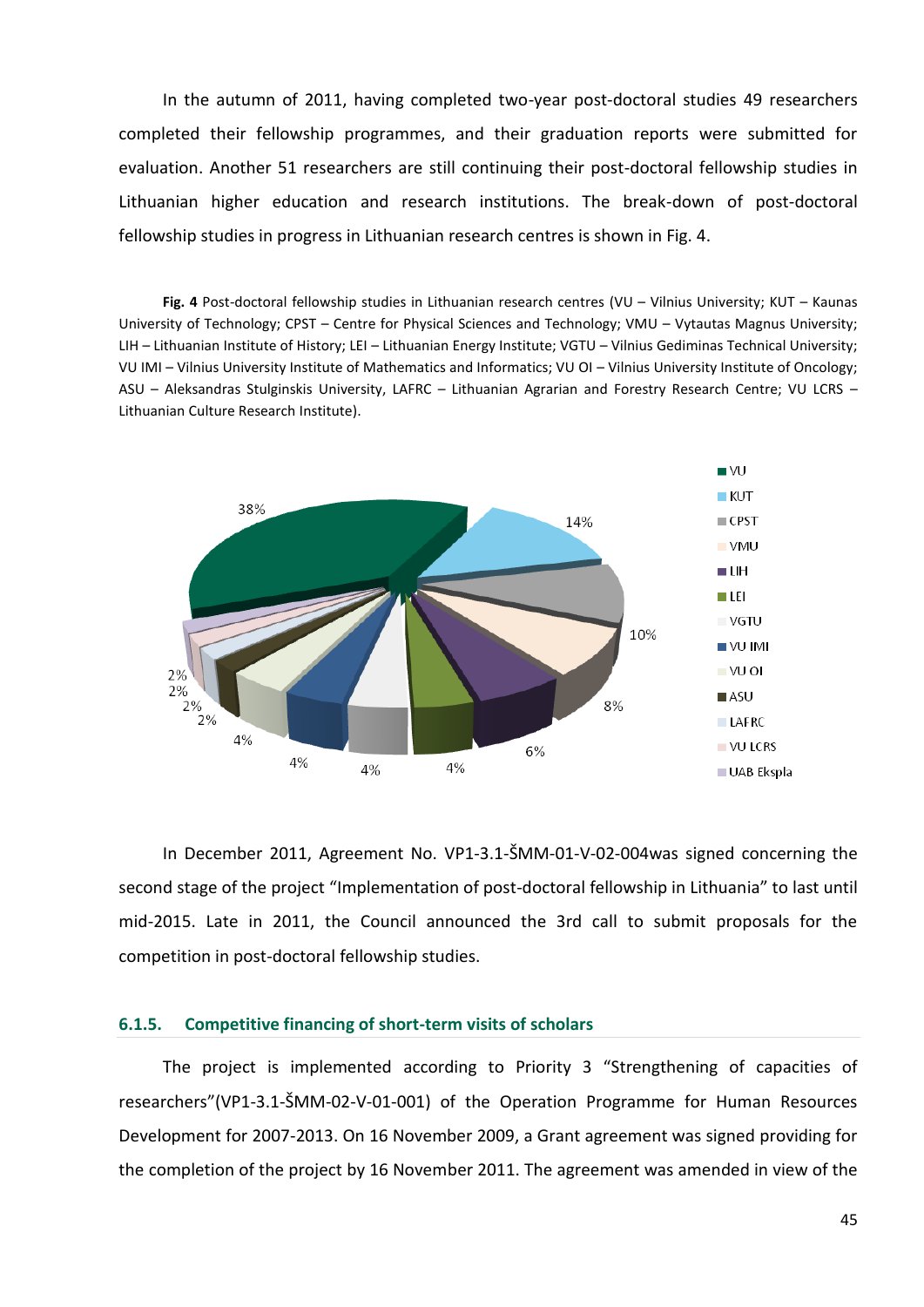changes in the conditions of the principal activities – organisation of visits of scholars. Furthermore, the project was extended until September 2012.

The objectives of the Project include the strengthening the links between researchers working in foreign States and Lithuanian higher schools, research institutions and other entities and institutions engaged in research activities thus enhancing the level of research conducted thereby; facilitate in preparing for attracting high-level foreign researchers to Lithuania and the reintegration of Lithuanian researchers currently working broad, also to enable young researchers to participate in international research events. The funds are granted to cover the travel expenses of scholars and researchers, participation fee, accommodation and other expenses related to the visits and the activities during such visits.

Scholars and researchers may arrive to pursue the following activities: take part in the doctoral process (opponent, reviewer, member of the committee, consultant) (visit duration – up to 4 days); lecture or workshop cycle (visit duration – up to 14 days), research work (visit duration – up to 50 days). Scholars and researchers may also travel to participate in international research events (visit duration – up to 5 days).

On 29 June 2011, the first call to submit proposals for receiving support was announced. Eligible for submitting proposals were applicants for support for visits under any of the four categories in the period from September 201 to 31 January 2012. Total 127 proposals were received, of which 76 were ranked as eligible for financing and granted support in the amount of LTL 347,063.66.

#### <span id="page-45-0"></span>**6.1.6. Promoting students' research activities**

The Project is implemented according to Priority 3 "Strengthening of capacities of researchers" of the Operational Programme for Human Resources Development for 2007-2013 (VP1-3.1-ŠMM-01-V-01-002). The Project is financed from the resources of the European Social Fund and the State budget of Lithuania.

The purpose of the students' research activities promotion is to enhance the interest among academic youth in research activities and reveal the prospects for a scholar's career. The Project enables researchers to carry out individual research using the most state-of-the-art research equipment and facilities and resources of scientific literature required for modern research. The Project seeks to promote the mobility of academic youth between different higher education and research institutions.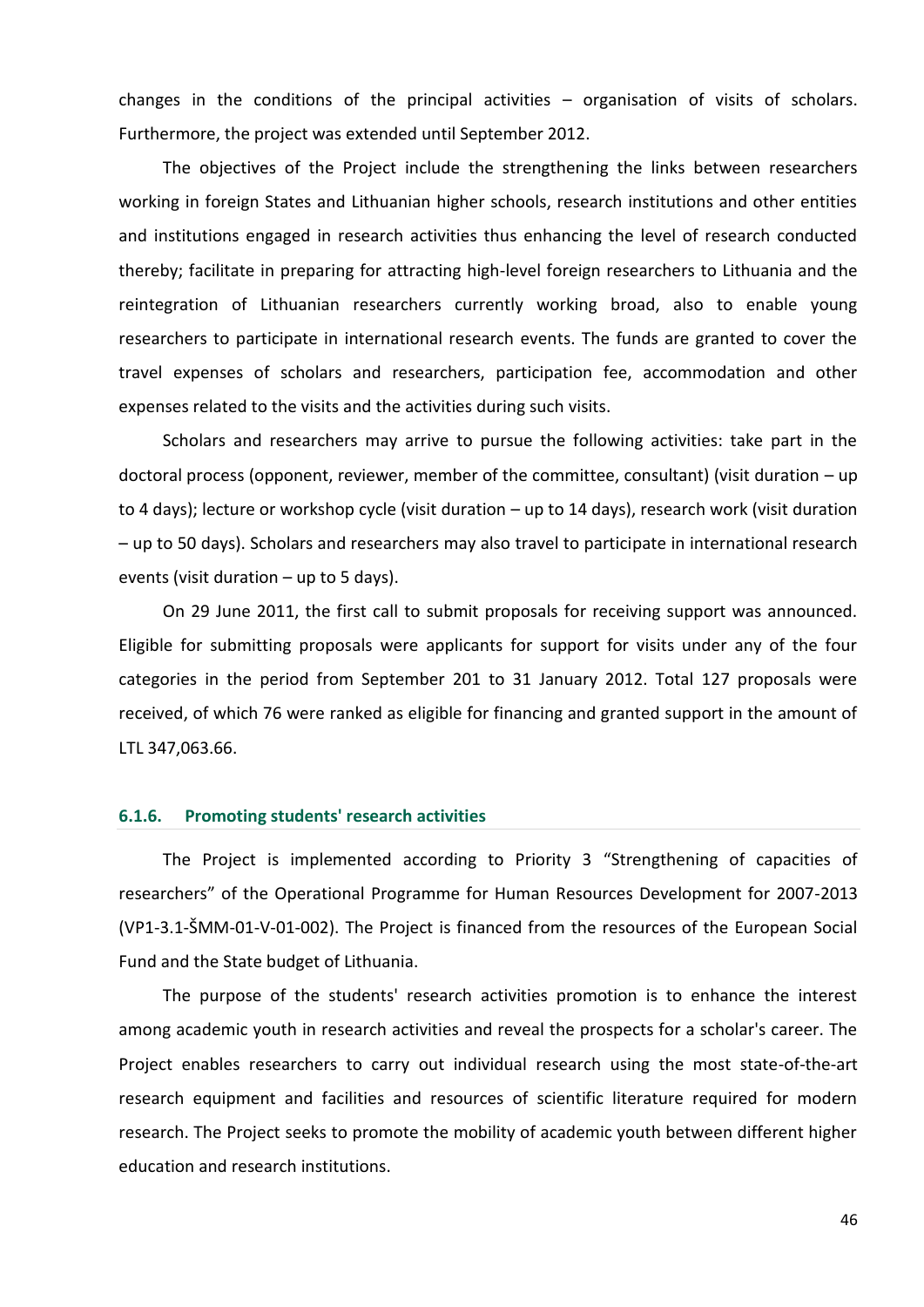The Project is composed of three parts, namely the research practice for students, research activities during the semester and visits of doctoral degree students to foreign research centres. Academic supervisors of student's research works are the highest qualification Lithuanian scholars and researchers. Students participating in the Project are paid fixed-amount grants.

In April 2011, the Council completed the first stage of the Project, and in November launched the second stage of the Project. The activities within the first stage of the Project (2009- 2011) involved 711 first, second and third cycle students from Lithuanian and EU higher schools, and total LTL 4,127.79 was granted to finance the activities pursued by students.

In 2011, a conference was held to discuss the results of the research works carried out by students. Another conference was held to review and discuss the results of research projects carried out by doctoral students at foreign research centres. The two conferences were attended by 250 participants, and the conference materials were issued in separate publications.

Within the second stage of the Project 196 tripartite agreements between the Council, a student and the higher education and research institution hosting the students' research works were signed. Total LTL 841,000 was allocated for such students' research Project.

## <span id="page-46-0"></span>**6.1.7. Developing and implementing of the programme-based competitive (research and development projects) financing scheme – strengthening of administrative and expert abilities of the Research Council of Lithuania and its functions related to the development of the programme-based competitive financing model**

The Project is financed from the resources of the European structural funds and the State budget of Lithuania. The project financing and administration agreement was signed on 23 December 2009. The purpose of the project is to develop and implement an efficient competitive financing scheme for research and development projects. The project includes a task to develop an information system for the administration of proposals for research projects. For the objective to be achieved three principal tasks were defined: strengthen the abilities of members of the Council in the area of expert evaluation of research projects and facilitate them in mastering the key principles of working in expert groups; strengthen the abilities of employees of the Council in administration of research projects; develop a computerised information system for administration of research projects integrating all research financing schemes administered by the Council.

During 2011, the Council was implementing the areas of the Project related to strengthening of expert abilities – members of the Council participated in the activities of quality assessment panels (expert evaluation of projects drawn up at the initiative of groups of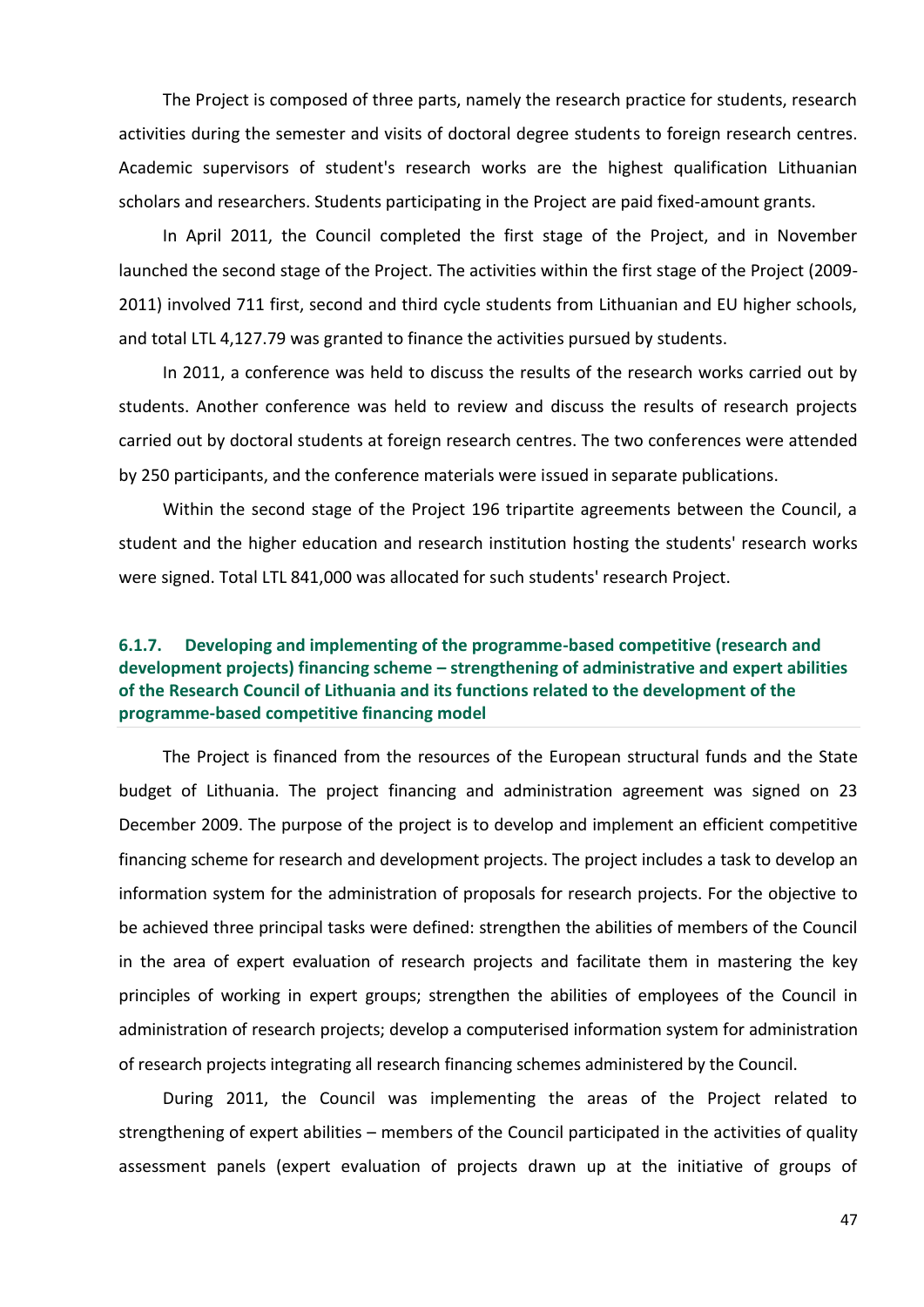researchers, national research programmes and other projects). Also the Council has started organising training visits and training of its administrative staff.

#### <span id="page-47-0"></span>**6.1.8. Promotion of gender equality in sciences (LYMOS)**

Starting from 1 March 2011, the Council has been on partner's rights implementing Activity 1.2.1. "Application if financial support measures for scientists and other researchers" of the Project "Promotion of gender equality in sciences (LYMOS)" implemented by the Lithuanian Academy of Sciences. The objective of the project is to work out the structural basis for the implementation of gender mainstreaming principles in the Lithuanian science system, and contribute to the increase of the number of women researchers in the academic, research and studies management and physical and technology sciences.

Two types (activities) of financial support have been envisaged: 1) participation in conferences, summer schools, etc.; 2) restoring of qualification of doctoral students and researchers returning from maternity (paternity) leave.

In 2011, two calls to submit proposals were published under the 1st type of support. Total 9 proposals were received of which 6 were ranked as eligible for financing. One of the reasons for having a relatively small number of proposals is that the support for travels could be provided to doctoral students and researchers in the area of physical and technology sciences only. Furthermore, this is a new type of support with which many of potential applicants are not familiar with. In 2011, the Council initiated an amendment to the project agreement.

In March 2012, the Council intends to announce a call to submit proposals within the LYMOS programme for applicants seeking to obtain grants for the restoration of their scientific qualification and support for research visits. Eligible beneficiaries of the financial support include scientists and other researchers (including doctoral students) of all research areas (physical, technology, biomedical, agriculture, humanities and social sciences) who have returned to continue their research activities after maternal (paternal) leave.

## <span id="page-47-1"></span>6.2. International projects

#### <span id="page-47-2"></span>**6.2.1. Lithuanian-Swiss cooperation programme "Research and development"**

On 5 November 2011, in cooperation with the Ministry of Education and Science and the PE Central Project Management Agency the Council signed the Agreement on the implementation of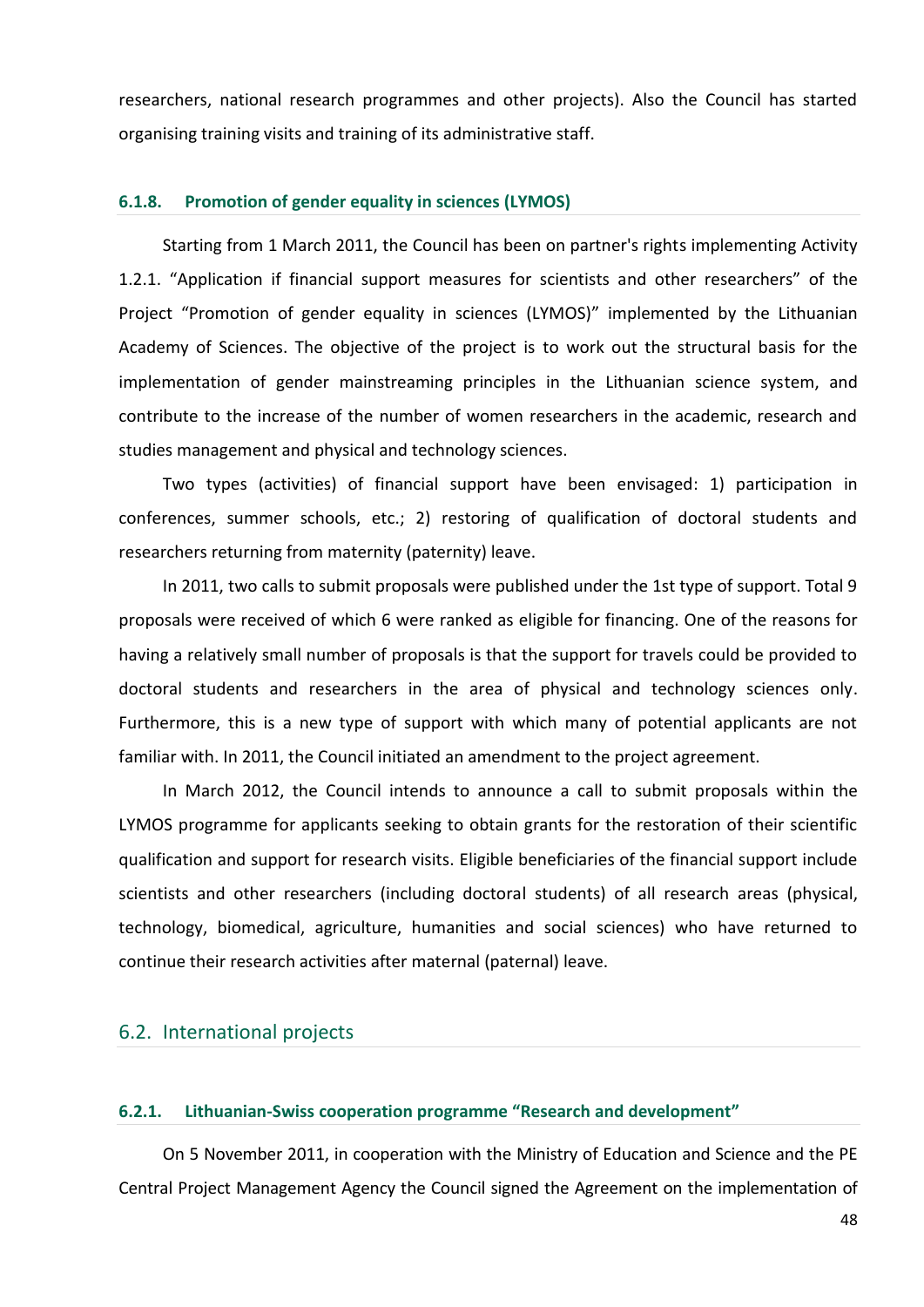the project under the Lithuanian-Swiss Cooperation Programme (hereinafter – LSCP) "Research and Development" seeking to alleviate economic and social disparities in the enlarged European Union. The Council, being an executive institution for the LSCP, is responsible for the organisation and publicity of the call to submit proposals, preparation of the call documentation and its approval at the Joint Selection Committee, collection of proposals, organisation of the evaluation process, conclusion of contracts with applicants and the supervision over the implementation of projects.

In 2011, in cooperation with the Joint Selection Committee the Council drew up the LSCP implementation Description in the Lithuanian and English languages that was approved by Order No. V-182 of 9 November 2011 of the Chairman of the Council (Official Gazette, 2011, No. 35- 6446). On 16 November 2011, the call to submit proposals until 6 May 2012.

During 2011, the Council was actively engaged in the dissemination of information: the information about the LSCP programme and the call was published in the website of the Council, at information events in Vilnius and Fribourg (Switzerland), by information releases in media, potential applicants were extensively consulted on issues of participation in the programme and submission of proposals.

## <span id="page-48-0"></span>**6.2.2. Swiss Grant Fund (Sciex-NMSch)**

The Swiss Grant Fund allocated to Lithuania is one of the measures financed under the Lithuanian-Swiss Cooperation Programme. The Grant Fund is implemented according to Scientific Exchange Program between the new Member States of the EU (EU-10) and Switzerland (Sciex- $NMS<sup>ch</sup>$ ). In 2011, the second call to submit proposals was published and was open for young researchers from Lithuania.

During 2011, the Council, being the coordinating institution, was continuing the administration of the Swiss Grant Fund in Lithuania. The Council was disseminating information about the call for proposals earmarked for Lithuania and organised an information day. Furthermore, the Council drew up and approved questionnaires for expert evaluation of proposals, and updated the Sciex-NMS<sup>ch</sup> Procedure Manual. A representative of the Council participated at events for Programme administrators held in Switzerland.

According to the call of 2011, young Lithuanian researchers submitted 16 proposals. Following the evaluation as eligible for funding were ranked 5 proposals of doctoral students and 3 proposals of post-doctoral fellowship students. The applicants were allocated CHF 557,000. The Council has carried out the eligibility check and the first stage expert evaluation of the proposals.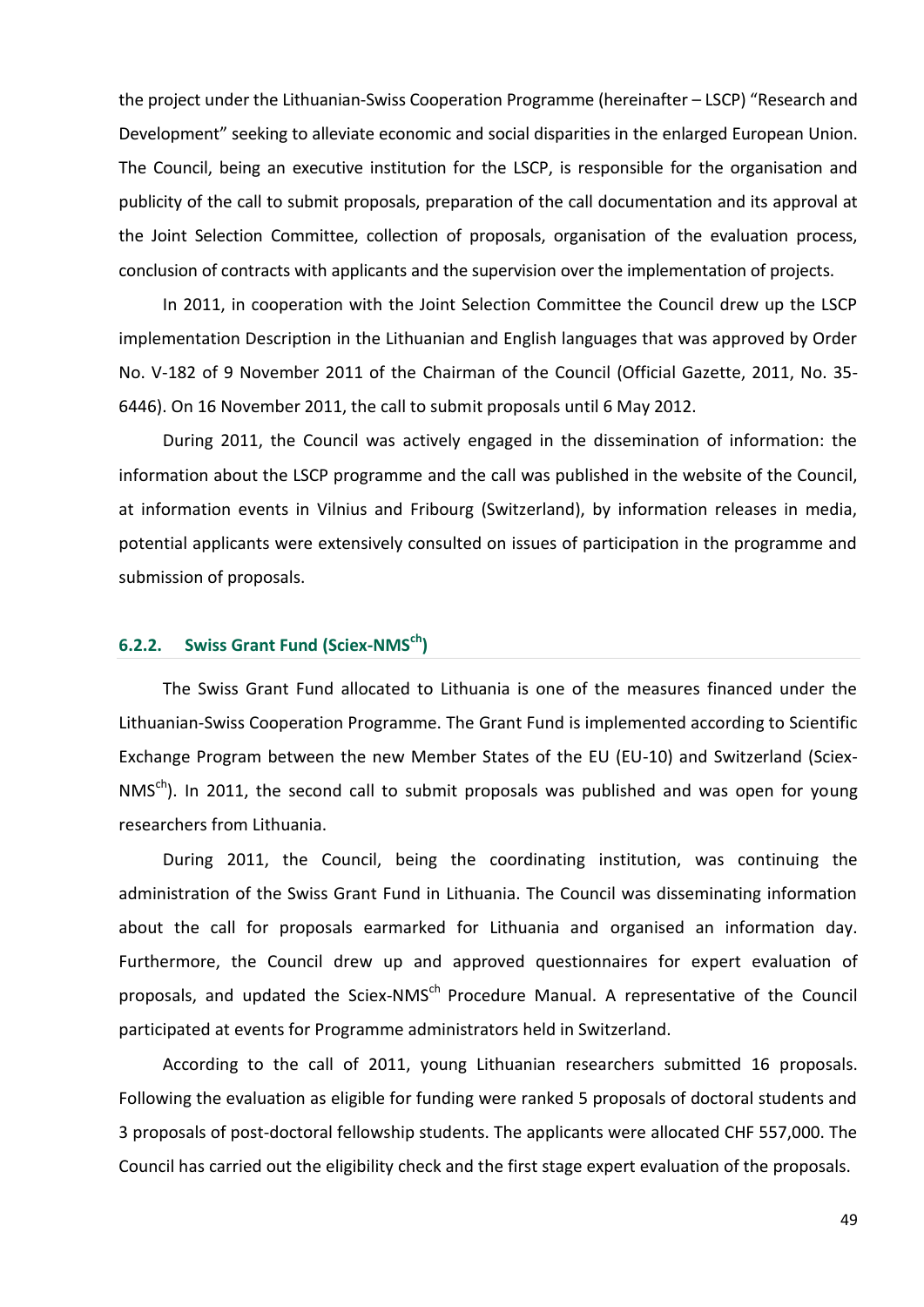#### <span id="page-49-0"></span>**6.2.3. Joint Baltic Sea Research and Development Programme BONUS**

The Council acts as the coordinating, administering and financing institution in Lithuania for the Joint Baltic Sea Research and Development Programme. In 2011, a representative of the Council was actively participating in the work of the Programme Management Committee and attended 4 meetings. The agenda of the meeting included discussions of the programme documents, conditions for participation, financial commitments of member States and other issues. In 2011, the national representative of the Programme was attending 2 meetings of the call group the purpose whereof was to prepare for the publishing and implementing of the first call. In view of the comments to the documents received from the European Commission, the call could not be launched in 2011, therefore it is expected to launch in the first half of 2012.

The year 2011 was the year of intensive preparation for the new stage of the programme  $$ the BONUS-85 programme period scheduling the launching and execution of calls. In cooperation with other responsible institutions the Council organised two national information events for potential programme participants in Vilnius and in Klaipėda.

In 2011, the Council completed the financing of 3 Lithuanian participants of the international projects under the 3 year long BONUS+ call; following the expert evaluation the Lithuanian participants of the BONUS projects were allocated LTL 436,976.

#### <span id="page-49-1"></span>**6.2.4. FP 7 project "Coordination of research policies in regions and countries" (TARGET)**

From 2009 to October 2011, in cooperation with partners from five countries the Council was implementing a FP7 OMC-NET activity project "Coordination of research policies in regions and countries" (TARGET) funded by the European Commission. The project participants were five public sector research institutions (Ministry of Economy and Labour of France, Slovenian TIA, XUNTA (Spain), National Council for Research and Development of the Ministry of Science of Israel, and the Research Council of Lithuania) that are directly related to the formation of research policies, and three institutions carrying out research (Jerusalem Institute of Israel Studies, the Innovation, Structural Change and Development Group of the University of Santjago de Compostela, and the Innogen Group of the Institute for the Studies of Science, Technology and Innovation of the University of Edinburgh ).

In 2011, the Council drew up and tested in practice the guidelines for the public sector research policies, and a set of measures in formation and implementation of an efficient R&D policy. As an object for the project the Council chose the rapidly developing biotechnology sector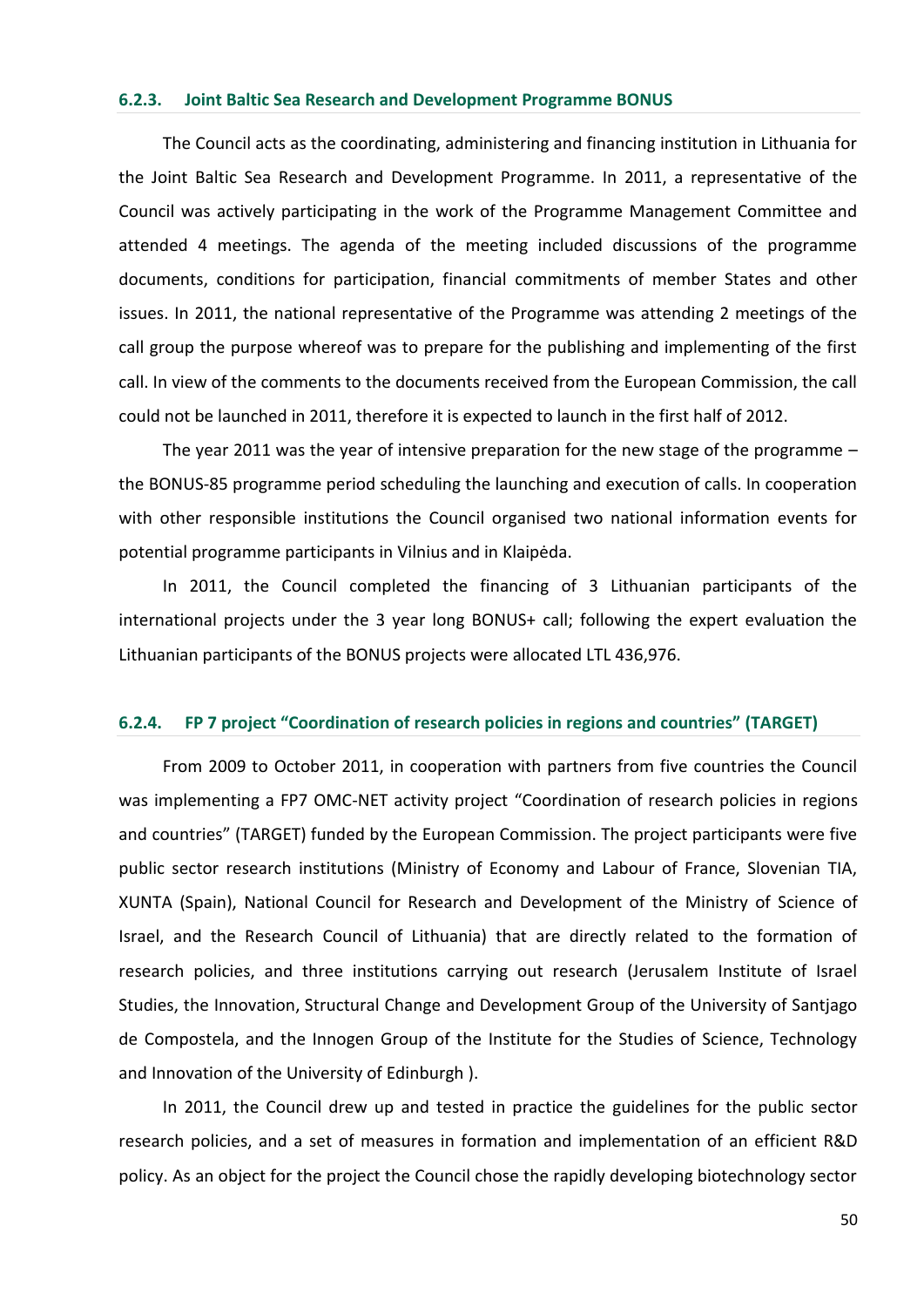the research results whereof may be applied in medicine and other areas. The institutions participating in the project, as well as scientists and politicians from other European countries discussed the research structure at institutions of their respective countries and their activities in forming and implementing the science policy at a summarising conference of the TARGET project.

#### <span id="page-50-0"></span>**6.2.5. Participation in the ERA-NET programme EuroNanoMed**

In spring 2011, the third international call was published to submit proposals for the project EuroNanoMed implemented under the FP 7 research coordination scheme ERA-NET. At the end of 2011, the project was completed exceeding the expectations of the international consortium – in the course of the project implementation three calls were published instead of the originally intended two calls.

#### <span id="page-50-1"></span>**6.2.6. Participation in the ERA-NET programme BiodivERsA2**

According to the 2010-2011 call under the BIODIVERSA2 programme total 72 proposals were submitted, including 6 proposals submitted together with partners by Lithuanian higher education and research institutions. Following the international expert evaluation 7 projects were ranked as eligible for financing (no Lithuanian higher education and research institutions among the financed project partners). Total EUR 9.5 m was committed to fund the projects under the programme.

In 2011, the Council drew up the draft Description of the procedure for financing projects under the BIODIVERSA2 programme. The Description sets forth procedure for the submission of proposals seeking to obtain financing for implementation of projects under the programme "Cooperation and common strategy in implementing biological diversity research programmes in Europe", evaluation of the proposals, allocation of State budget funds, submission of reports and evaluation thereof at the Council.

On 1 November 2011, the Council published a preliminary registration for the call of 2011- 2012; the call to submit proposals was published on 16 December 2011. The gross budget under the call is EUR 6 m.

Representatives of the Council were participating in two general meetings and the kick-off meeting of BIODIVERSA2 that overviewed the network of the participating organisations, the organisational structure, and approved the documents required for the operations of the consortium, as well as discussed the activity schedule. Furthermore, representatives of the Council attended two meetings of the BIODIVERSA2 administration committee that discussed a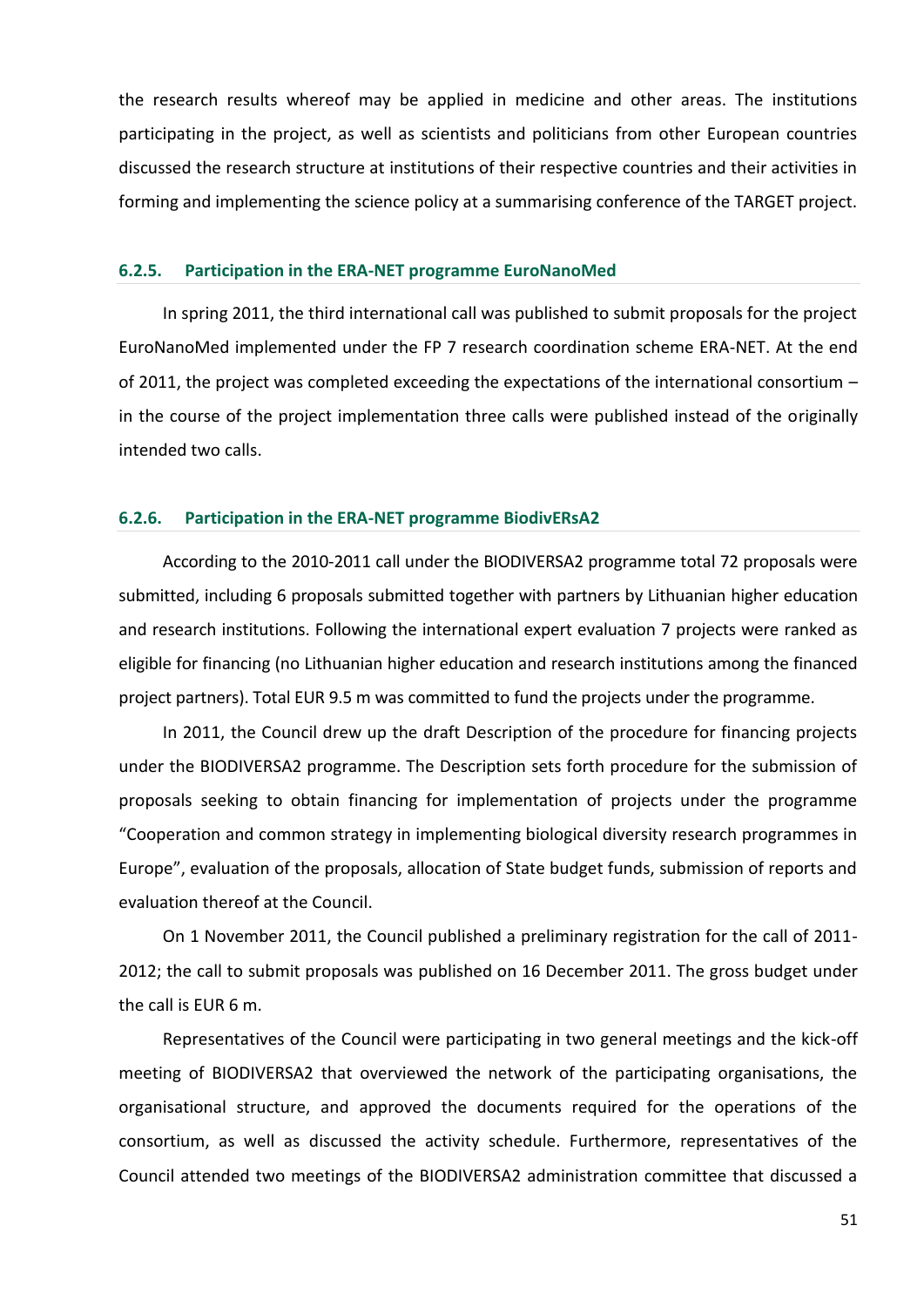number of issues, such as the setting up of the international expert panel, organisation of expert evaluation, project financing and other issues related to the administration of the call.

# <span id="page-51-0"></span>**7. Budget appropriations allocated to the institution at the beginning of the reporting period (according to the State budget programmes)**

The 2011 appropriation plan – LTL 91,163,000. The data break-down according to the approved programmes is presented in Table 3 and Fig. 5.

| Programme name / No.                                                                                                       | Cash expenses,<br>LTL thous. | Cash expenses,<br>LTL thous. | Deviation<br>$(+ -)$ , LTL thous. | Execution,<br>% |
|----------------------------------------------------------------------------------------------------------------------------|------------------------------|------------------------------|-----------------------------------|-----------------|
| 1                                                                                                                          | 2                            | 3                            | $4(3-2)$                          | 5(3/2)          |
| Development of the national higher education<br>and research system (European Union<br>funds)/01.101                       | 36,000.00                    | 8024.40                      | $-27,975.60$                      | 22.29           |
| Development of the national higher education<br>and research system (State budget<br>funds)/01.301.                        | 54,141.00                    | 52,548.70                    | $-1,592.30$                       | 97.10           |
| Development of the national higher education<br>and research system (European Union<br>Technical assistance funds)/01.501. | 877.00                       | 481.40                       | $-395.60$                         | 54.90           |
| Development of the national higher education<br>and research system (Switzerland<br>funds)/01.701.                         | 145.00                       | 22.90                        | $-122.10$                         | 15.79           |
| Total:                                                                                                                     | 91,163.00                    | 61,077.40                    | $-30,085.6$                       | 67.00           |

**Table 3** Appropriations to the Council in 2011, LTL thous.





# <span id="page-51-1"></span>**8. Other funds of the institution (if any)**

In 2011, the Lithuanian Business Support Agency transferred to the Council LTL 25,100.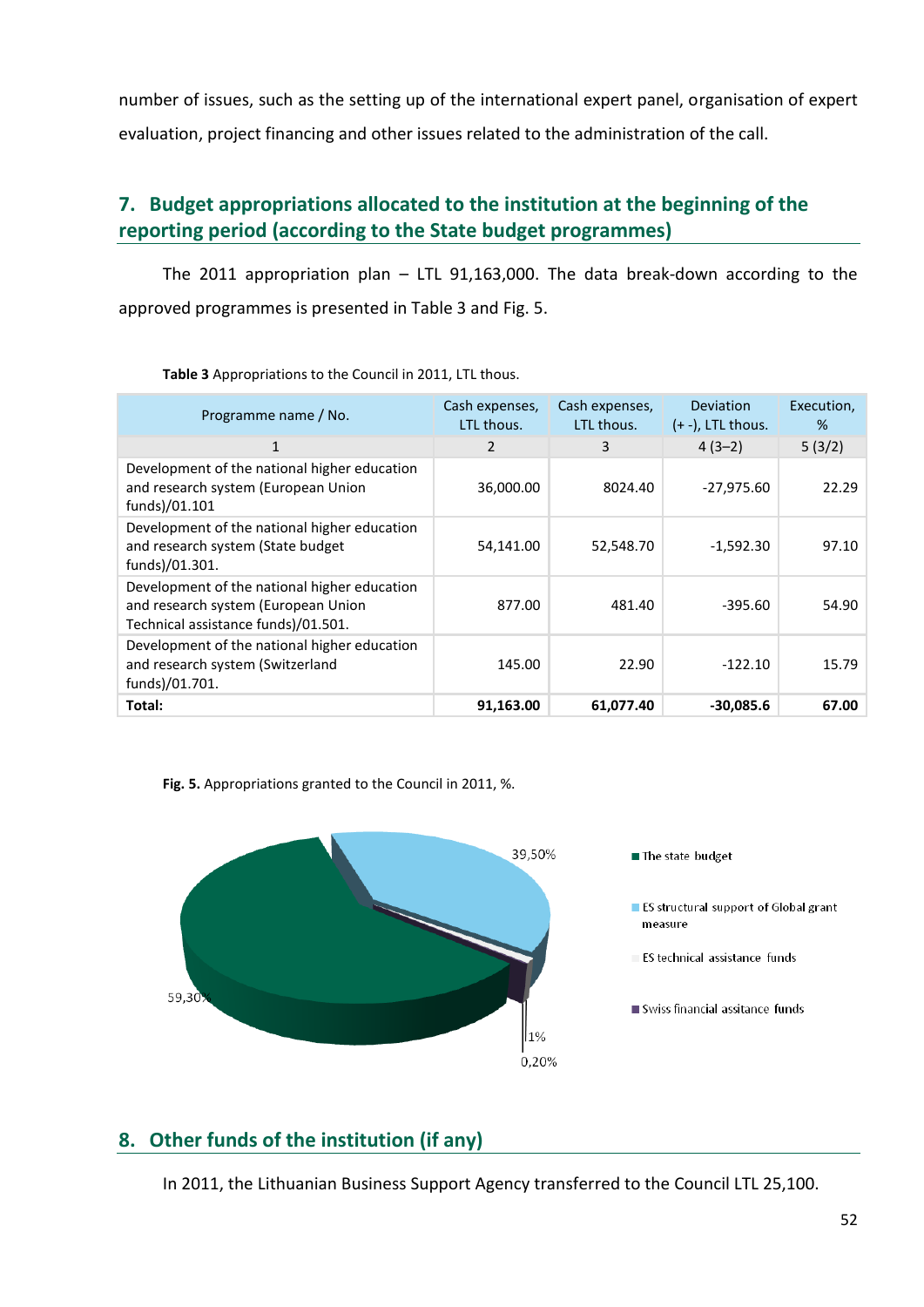## <span id="page-52-0"></span>**9. Use of budget funds**

The expenses of the Council in 201 are shown in Table 4.

| No.          | Item name                                                                                                                                                                  | Appropriation<br>plan, LTL thous. | Cash expenses,<br>LTL thous. | Unspent funds,<br>LTL thous. |
|--------------|----------------------------------------------------------------------------------------------------------------------------------------------------------------------------|-----------------------------------|------------------------------|------------------------------|
| $\mathbf{1}$ | $\overline{2}$                                                                                                                                                             | 3                                 | $\overline{4}$               | $5(3-4)$                     |
| 1.1.         | Costs of salaries                                                                                                                                                          | 2,311.00                          | 1,965.75                     | 345.25                       |
| 1.2.         | Social insurance costs                                                                                                                                                     | 716.50                            | 607.35                       | 109.15                       |
| 1.3.         | Communications costs                                                                                                                                                       | 30.00                             | 26.90                        | 3.10                         |
| 1.4.         | Costs of business travel                                                                                                                                                   | 156.00                            | 135.00                       | 21.00                        |
| 1.5.         | Copyright agreements                                                                                                                                                       | 1,807.50                          | 1,577.60                     | 229.90                       |
| 1.6.         | Professional development costs                                                                                                                                             | 76.30                             | 44.50                        | 31.80                        |
| 1.7.         | Costs of other services                                                                                                                                                    | 482.80                            | 318.10                       | 164.70                       |
| 1.8.         | Other goods                                                                                                                                                                | 140.90                            | 115.75                       | 25.15                        |
| 1.9.         | Other expenses for current purposes (Item 2.8 -<br>institutions)                                                                                                           | 49,355.00                         | 48,183.3                     | 1,171.70                     |
| 1.10.        | Social support (severance pays)                                                                                                                                            | 32.00                             | 31.90                        | 0.10                         |
| 1.11.        | For current purposes (transferred funds from the<br>European Union, other international financial<br>support and the general financing funds) (Item 2.9<br>- institutions) | 36,000.00                         | 8,024.35                     | 27,975.65                    |
| 1.12.        | Non-current assets                                                                                                                                                         | 55.00                             | 46.90                        | 8.10                         |
|              | Total:                                                                                                                                                                     | 91,163.00                         | 61,077.40                    | $-30,085.60$                 |

**Table 4** Break-down of the Council's expenses in 2011 by items.

The largest share of the unspent funds (LTL 27,975.60) is represented by the funds allocated to the programme 01.101 "Development of the national higher education and research system (European Union funds)". The funds granted to the programme were not fully absorbed, since according to the original plan the second call under the Global grant was to be launched in 2011 followed by financing of successful proposals, simultaneously continuing funding of successful proposals under the first call. However, the second call was launched in December 2012 only, therefore the funds allocated for the call were not started to be used. Part of the unused funds is accounted for by delayed procurements by project teams that were postponed to 2012. The Council notified the Ministry of Finance of a possible failure to absorb the funds allocated for the programme by its Letter of 21 July 2011, in response to Letter No. (24.22-06)- 6K-1107692 of 18 July 2011 of the Ministry of Finance.

The funds allocated for technical assistance were absorbed by 55%. The grant funds were not completely absorbed having not used the funds earmarked to expert evaluation of proposals (fees according to copyright agreements, expert travel and accommodation expenses). No expert evaluation under the programme was carried out in 2011, since the second call of the Global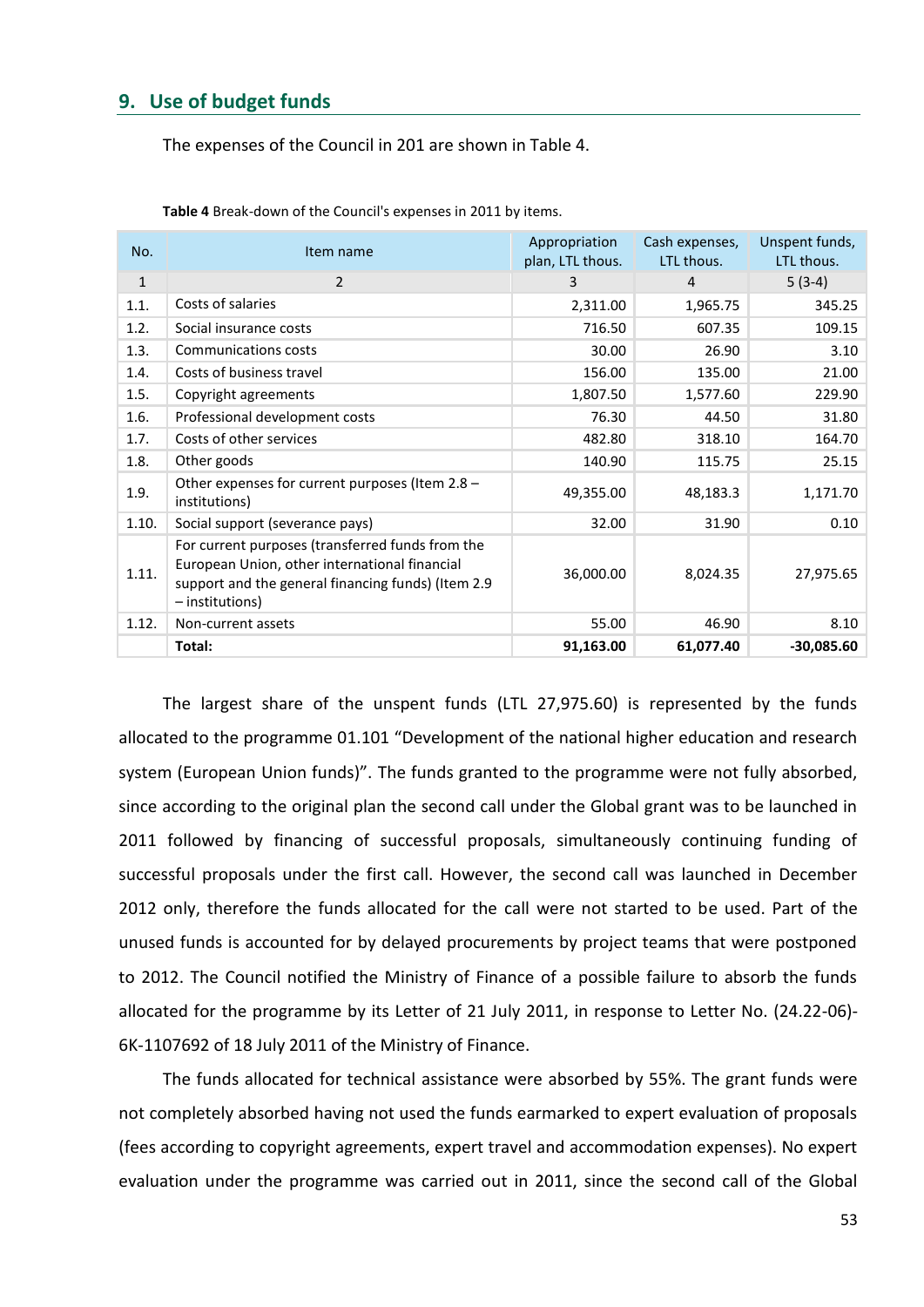grant measure funded under the programme 01.101 "Development of the national higher education and research system (the European Union funds) was published in December 2011. Therefore the expert evaluation process was postponed to March-April 2012.

The funds of the programme 01.70 "Development of the national higher education and research system (Switzerland funds)" were not fully absorbed, since in view on insufficient cooperation of other institutions the agreement on the implementation of the project under the Lithuanian-Swiss Cooperation Programme (hereinafter – LSCP) "Research and Development" seeking to alleviate economic and social disparities in the enlarged European Union between the Ministry of Education and Science, the PE Central Project Management Agency and the Council was signed on 5 November 2011, rather than at the beginning of the year.

The funds of the programme 01.301 "Development of the national higher education and research system (State budget funds)" were absorbed by 97.1%. The major part of the funds that were not withdrawn was represented by the funds granted to institutions for the implementation of research projects. Failure to absorb the funds by 2.9% is acceptable in research projects. One of the main reasons for the failure to absorb the funds to the full extent is the public procurement procedures, in case of delay of which the project fails to absorb not only the funds earmarked for the procurement of capital equipment, but also those provided for the procurement of goods and services.

On 14 June 2010 – 31 May 2011, the National Audit Office was carrying the financial (legality) audit at the Research Council of Lithuania, and submitted the audit report and its conclusions. In response to the press release disseminated by the National Audit Office the Council pointed out that the information on the findings of the financial (legality) audit contained some errors and inaccuracies, and any statements concerning possible misappropriation of assets and abuse are ungrounded and untruthful. A reason for such conclusions by auditors could be related the new procedure of competitive funding of science implemented in accordance with the Law on Higher Education and Research that was enacted in 2009. The implementation of the procedure requires not only special administrative preparedness of the Council, but also respective experience and expertise on the part of the auditors.

## <span id="page-53-0"></span>**10. Use of other funds**

The funds transferred to the Council by the Lithuanian Business Support Agency were used for expert evaluation, and payment of copyright fees to experts for evaluation of proposals.